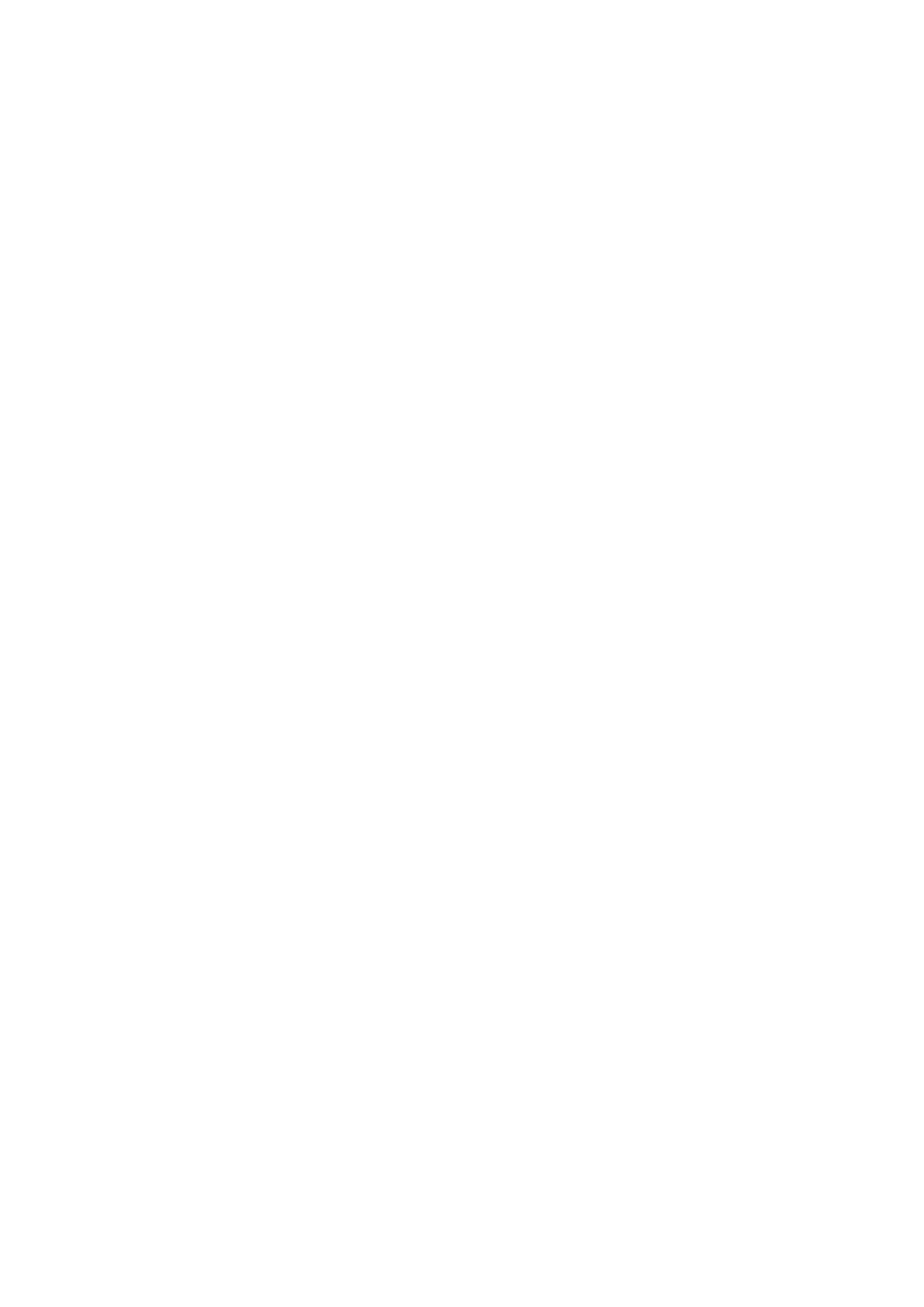### *Contents*

- *[Introduction](#page-4-0)* 5
- *[Translation improvements](#page-8-0)* 9
- *[Emptiness checks](#page-18-0)* 19
- *[Generic acceptance](#page-22-0)* 23
- *[SAT-based minimization of deterministic automata](#page-28-0)* 29
- *[Model checking of stutter-invariant properties](#page-32-0)* 33
- *[Conclusion](#page-38-0)* 39
- *[Bibliography](#page-42-0)* 43
- *A [Selected uses of Spot](#page-50-0)* 51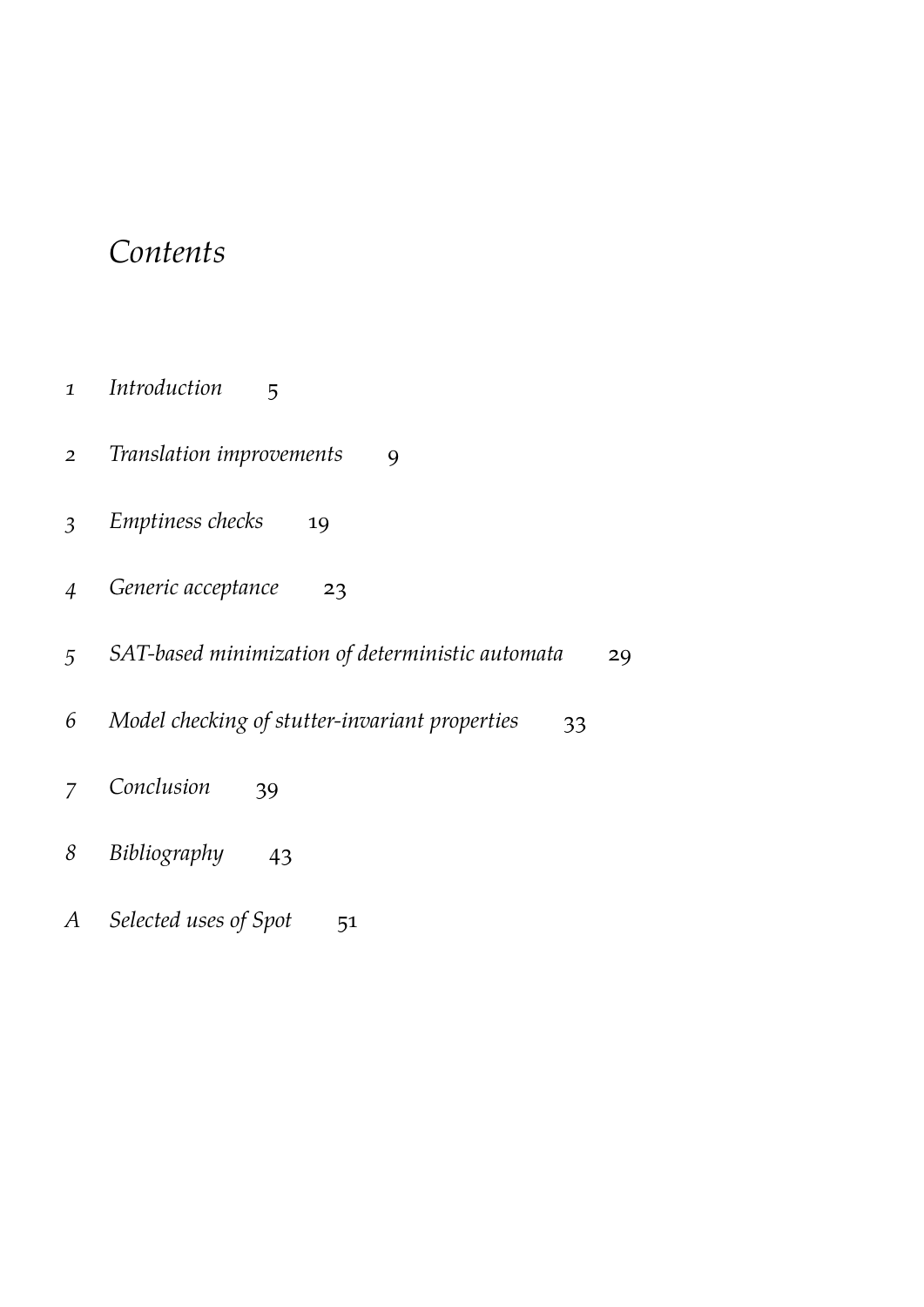#### *Acknowledgments*

I am grateful to Étienne Renault, Maximilien Colange, and Jim Newton for their helpful comments on earlier versions of this document; and to Olivier Ricou, Fabrice Kordon, and Thierry Gérault for pressing me to finish it.

The work summarized here is the result of collaborations with many people. As the reader shall soon discover, I have made arrangements so that those co-authors cannot be ignored while reading the document. Nonetheless, let me express some particular thanks to some colleagues from Brno (Jan Strejček, Tomáš Babiak, František Blahoudek) and Dresden (Joachim Klein and David Müller), who have inspired several recent developments, and with whom I enjoy working, even if I had less time to do so recently.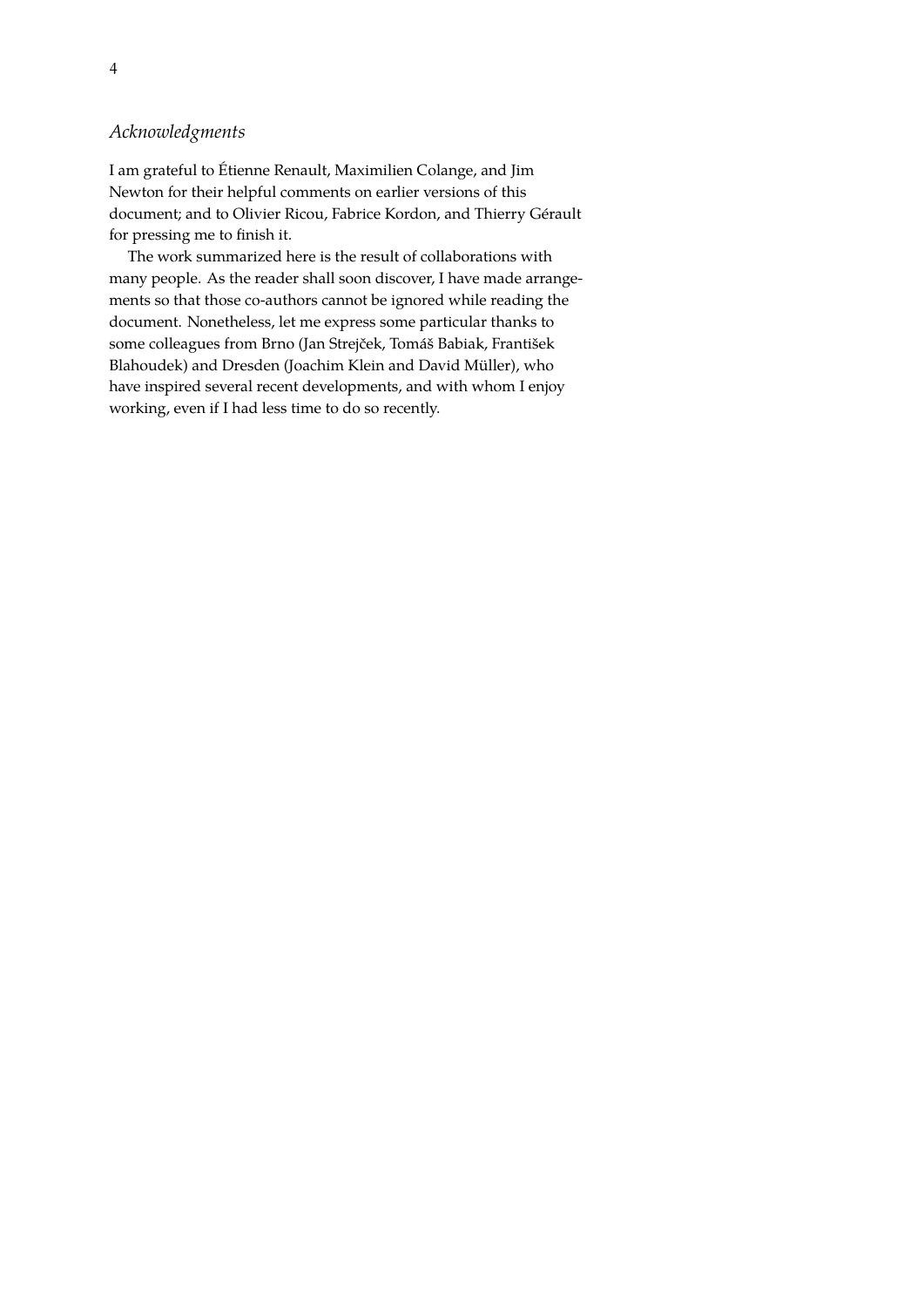### <span id="page-4-0"></span>*1 Introduction*

This document is a synthesis of the work I have done since my Ph.D. Because of size constraints, it is written as a *teaser*, trying to lure the reader into reading the cited papers to get the details.<sup>1</sup> 1 All these papers can be downloaded

The citations in this report have received a special treatment:  $f(r/\text{rad}/d1/\text{ad}1,\text{html})$ . references to papers I co-authored are shown in the margins inside such a blue frame, while third-party papers only appear in the final bibliography. In addition to separating my contributions from the existing literature, this presentation also shows that these are not precisely *my* contributions, but the results of collaborative work with several people.

Since this document is just *baiting material*, high-level explanations and examples have been preferred over formal definitions, and the reader is assumed to have some basic knowledge of linear-time temporal logic (LTL) and *ω*-automata. Most of the work presented revolves around the automata-theoretic approach for LTL model checking (presented in the next section), and is implemented in the Spot library (presented in the following section).

#### *1.1 Automata-theoretic approach to LTL model checking*

The automata-theoretic approach to LTL model checking [\[Vardi,](#page-49-0) [2007\]](#page-49-0) is a way to decide whether a model *M* satisfies an LTL formula *ϕ*. The model *M* is first converted into an automaton (usually a Kripke structure)  $K_M$  whose language  $\mathscr{L}(K_M)$  represents the set of all (infinite) behaviors of *M*. The negation of the formula *ϕ* is converted into an automaton  $A_{\neg\emptyset}$  whose language  $\mathscr{L}(A_{\neg\emptyset})$  captures the forbidden behaviors. With these objects, testing whether *M* satisfies  $\varphi$  amounts to checking the emptiness of the product  $K_M \otimes$ *A*<sub>¬ $\phi$ </sub> of these two automata: if  $\mathcal{L}(K_M \otimes A_{\neg \phi}) = \emptyset$ , then  $M \models \phi$ .

In LTL model checking, words are infinite, and  $K_M$  and  $A_{\neg\varphi}$  are  $\omega$ automata. This approach can be declined in various ways depending on the nature of these two automata, and how we implement their product and its emptiness check.

In what follows, we will assume that *K<sup>M</sup>* is always a Kripke structure, but we consider various natures for  $A_{\neg \varphi}$ , different products, and different emptiness checks (Fig. [1.1\)](#page-4-1).

from [https://www.lrde.epita.](https://www.lrde.epita.fr/~adl/dl/adl.html)



<span id="page-4-1"></span>**Figure** 1.1: The automata-theoretic approach to LTL model checking. The dashed curve shows the parts we focus on.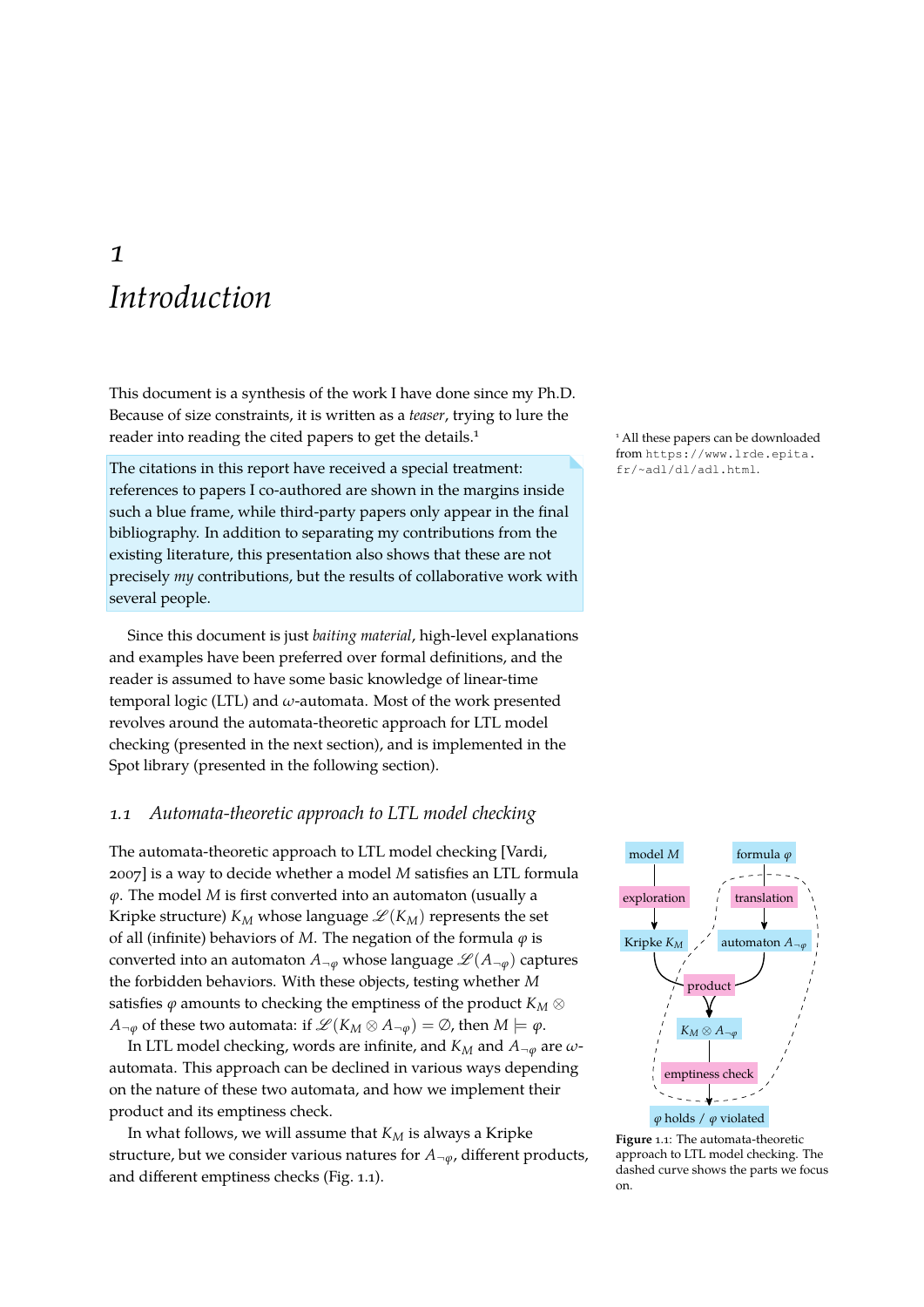#### *1.2 Spot*

Spot is a C++ library of model-checking algorithms that we first presented in 2004<sup>2</sup>. It contains algorithms to perform the steps <sup>2</sup> A. Duret-Lutz and D. Poitrenaud. discussed in the previous section. It was purely a library until Spot 1.0, when we started distributing command-line tools for LTL manipulation<sup>3</sup> and translation of LTL to some generalizations of Büchi automata.

The latest version<sup>4</sup>, Spot 2.0, is a very large rewrite of the core of the library, in C++11, with a focus on supporting automata with arbitrary acceptance conditions, as we shall discuss in Chapter [4.](#page-22-0)

Spot now offers convenient command-line tools and Python binding to access most of its algorithms. A large part of my time over the last years has been spent trying to make these tools robust, useful, and accessible. Even if this sounds like engineering, building such a framework actually enables both research and teaching. Today, we have reached the point where several research teams are using Spot in part of their research or experiments<sup>5</sup>, and we have started <sup>5</sup> Cf. Appendix [A,](#page-50-0) p. [51.](#page-50-0) using it at Epita for teaching LTL, *ω*-automata and model checking.

Spot is a free software that can be downloaded from [https:](https://spot.lrde.epita.fr/) [//spot.lrde.epita.fr/](https://spot.lrde.epita.fr/). There is also a live installation of IPython/Jupyter (a web application for interactive programming [\[Pér](#page-47-0)ez [and Granger, 2007\]](#page-47-0)) that can be used to experiment with Spot's command-line tools or Python bindings without installing anything: see <http://spot-sandbox.lrde.epita.fr/>.

To emphasize that what we describe is not only implemented, but also easily reusable, this document is littered with examples using Spot from the command line. These examples are shown on a yellow background, as this paragraph.

| Spot provides the following tools, that will be used in the examples: |
|-----------------------------------------------------------------------|
| rand1t1 generates random LTL/PSL <sup>6</sup> formulas,               |
| gen1t1 generates LTL formulas from scalable patterns,                 |
| <i>ltlfilt</i> filters, converts, and transforms LTL/PSL formulas,    |
| 1t12tgba translates LTL/PSL formulas into generalized Büchi           |
| automata or deterministic parity automata,                            |
| It12tgta translates LTL/PSL formulas into testing automata,           |
| Itlcross cross-compares LTL/PSL-to-automata translators to find       |
| bugs,                                                                 |
| It lgrind mutates LTL/PSL formulas to help reproduce bugs on          |
| smaller ones,                                                         |
| dstar2tgba converts the Rabin or Streett automata output by the       |
| 1t12dstar tool [Klein and Baier, 2006] into generalized Büchi         |
| automata,                                                             |
| randaut generates random $\omega$ -automata,                          |
| $autfill$ filters, converts, and transforms $\omega$ -automata,       |
| It Ido runs LTL/PSL formulas through other translators, providing     |

uniform input and output interfaces.

SPOT: an Extensible Model Checking Library using Transition-based Generalized Büchi Automata. In *MAS-COTS'04*, pp. 76–83. IEEE Computer Society Press, 2004

<sup>3</sup> A. Duret-Lutz. Manipulating LTL formulas using Spot 1.0. In *ATVA'13*, vol. 8172 of *LNCS*, pp. 442–445. Springer, 2013

<sup>4</sup> A. Duret-Lutz, A. Lewkowicz, A. Fauchille, T. Michaud, E. Renault, and L. Xu. Spot 2.0 — a framework for LTL and *ω*-automata manipulation. In *ATVA'16*, vol. 9938 of *LNCS*, pp. 122–129. Springer, 2016b

 $6$  PSL is a reference to the linear fragment of the *Property Specification Language* [\[Eisner and Fisman, 2006\]](#page-45-0) which will only be mentioned in Section [7.2](#page-39-0) (p. [40\)](#page-39-0).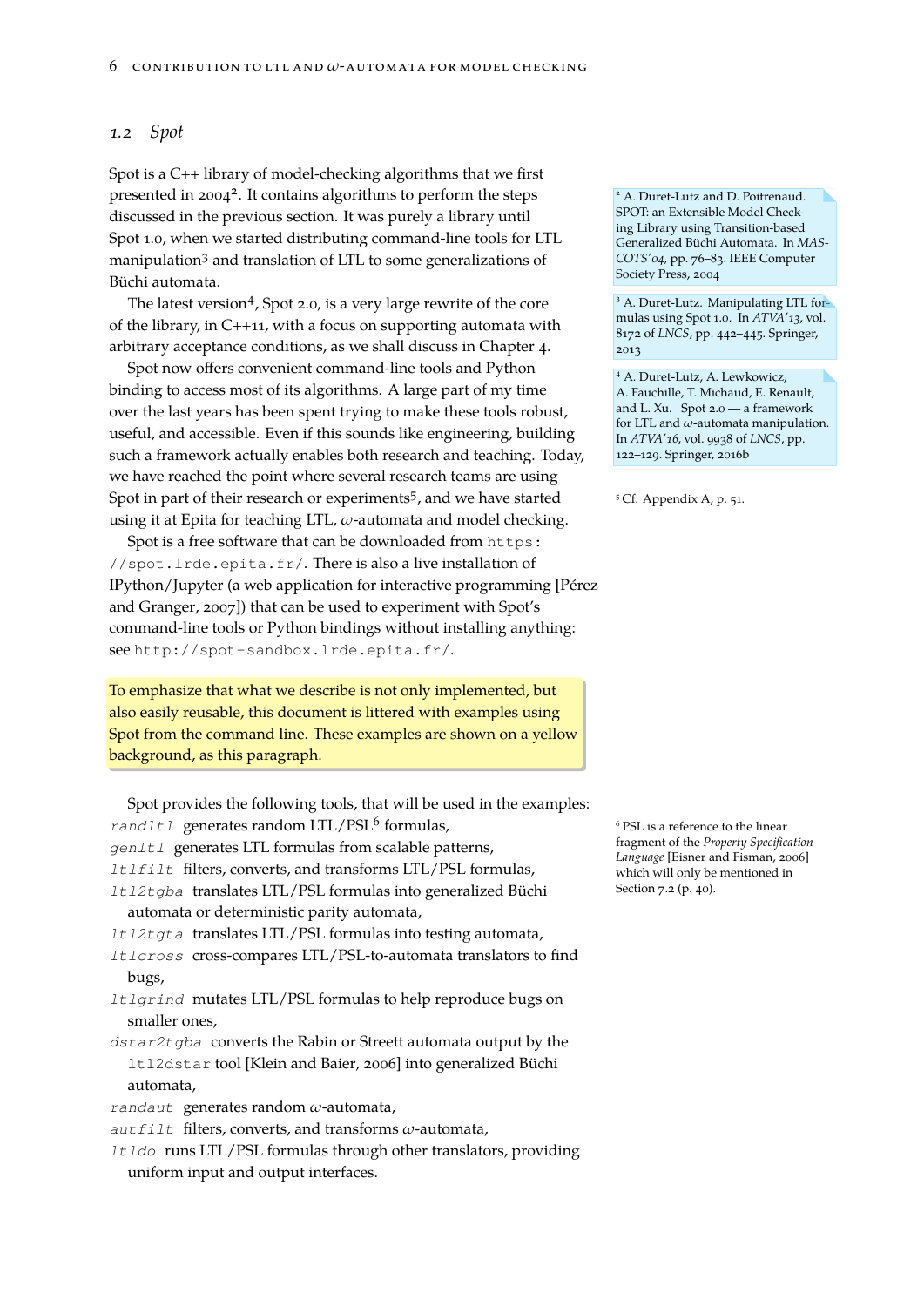#### *1.3 Overview of this document*

Besides the introduction and conclusion, this habilitation thesis contains five core chapters. Each of them summarizes several related articles I co-authored.

In Chapter [2](#page-8-0) we discuss how to translate  $\varphi$  into  $A_{\neg \varphi}$ , either as a Transition-based Generalized Büchi Automaton, a Büchi automaton, or a monitor. We summarize all the algorithms that have been implemented to make Spot's ltl2tgba one of the best off-the-shelf LTL translator tools.

In Chapter [3](#page-18-0) we discuss various ways to test the emptiness of the above automata. This chapter was the topic of a Ph.D. I cosupervised [\[Renault, 2014\]](#page-47-1), and introduces a new emptiness check procedure based on the union-find data structure.

In Chapter [4](#page-22-0) we discuss a generic acceptance condition that we introduced in the Hanoi Omega-Automata (HOA) format in order to favor the interactions between *ω*-automata tools. As these acceptance conditions supersede all conditions discussed previously, we present some of the acceptance transformations and adjustments we had to use to support algorithms over arbitrary acceptance in Spot.

In Chapter [5](#page-28-0) we discuss a SAT-based technique for minimizing deterministic automata with arbitrary acceptance conditions.

In Chapter [6](#page-32-0) we discuss several results related to stutter-invariant properties: how to test them, and how to implement the entire automata-theoretic approach using another type of automata called ''testing automata''. The second part of this chapter was the topic of a another Ph.D. I co-supervised [\[Ben Salem, 2014\]](#page-43-0).

Some perspectives and omitted topics are gathered in Chapter [7.](#page-38-0) Finally, a list of selected uses of Spot is provided in Appendix [A.](#page-50-0)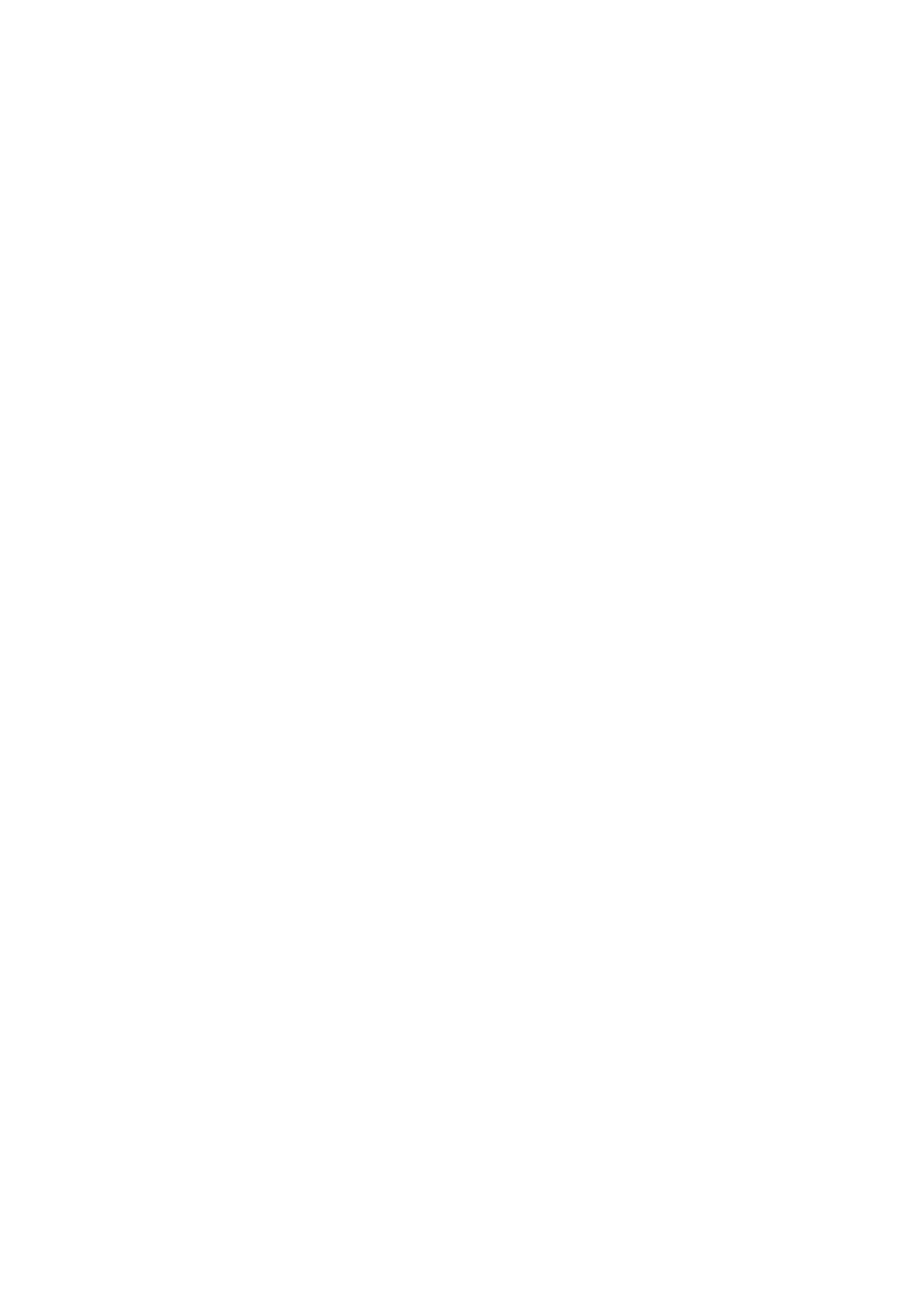## <span id="page-8-0"></span>*Translation improvements*

#### *2.1 Transition-based and generalized Büchi acceptance*

Figure [2.1](#page-8-1) shows four equivalent deterministic *ω*-automata that are minimal for their respective acceptance conditions.

<span id="page-8-2"></span>

<span id="page-8-3"></span>Small *acceptance marks* like **<sup>0</sup>** or **<sup>1</sup>** are used to denote the membership of the states or transitions to different acceptance sets. In automata using *state-based acceptance* (Fig. [2.1\(a\)–](#page-8-2)[\(b\)\)](#page-8-3), these marks are on states. Automata with *transition-based acceptance* have them on transitions (Fig.  $2.1(c)$ –[\(d\)\)](#page-8-5).

In an automaton with Büchi acceptance (Fig. [2.1\(a\)](#page-8-2) and [\(c\)\)](#page-8-4), a run is accepting if it visits infinitely many states or transitions with the mark **0** . Runs of automata with generalized Büchi acceptance (Fig. [2.1\(b\)](#page-8-3) and [\(d\)\)](#page-8-5) have to visit one **0** and one **0** infinitely often. Generalized Büchi automata can use arbitrarily many acceptance marks; but in this particular example using more than 2 would not reduce the number of states.

We abbreviate *Büchi automaton* as BA, and prefix it with G or T to denote *generalized* or *transition-based* acceptance.

Any of these automaton types can be used as  $A_{\neg \varphi}$  in the model checking approach outlined in Fig. [1.1.](#page-4-1) However, the number of states of the product  $S = |K_M \otimes A_{\neg \varphi}|$  is such that  $S \leq |K_M| \cdot |A_{\neg \varphi}|$  so it seems better to pick the smallest automaton possible. Example [2.2](#page-8-6) shows how to compute these sizes with a random *K<sup>M</sup>* using Spot.

Clearly, BAs are a particular case of GBAs. Furthermore, any automaton with state-based acceptance can easily be converted into an automaton with transition-based acceptance without changing its transition structure: it suffices to push the marks of each state to all their outgoing transitions (Fig. [2.3\)](#page-8-7). With this interpretation, we can consider automata with state-based acceptance as particular cases of automata with transition-based acceptance.

<span id="page-8-5"></span><span id="page-8-4"></span><span id="page-8-1"></span>**Figure** 2.1: Minimal deterministic automata recognizing the LTL formula GF*a* ∧ GF*b*. These automata recognize infinite words over the alphabet  $\{\bar{a}\bar{b}, \bar{a}b, a\bar{b}, ab\}$  (i.e., all possible assignments of *a* and *b*). For conciseness, edges are labeled by Boolean formulas over *a* and *b*: they match all compatible assignments.

**\$** ltl2tgba '*GFa&GFb*' >tgba **\$** ltl2tgba -B '*GFa&GFb*' >ba **\$** randaut -Q100 -e.05 a b >k **\$** autfilt --product=k tgba ba*\* **>** --stats='*%F: %s st, %e ed*'

tgba: 100 st, 589 ed ba: 284 st, 1681 ed

<span id="page-8-6"></span>**Example** 2.2: Commands for computing the size of  $K_M \otimes A_{\neg \varphi}$  when *K<sup>M</sup>* is a random 100-state automaton with an edge density of 0.05 (each state has 5 successors on average), and  $K_M$  is either a TGBA (Fig. [2.1\(d\)\)](#page-8-5) or a BA (Fig. [2.1\(a\)\)](#page-8-2).



<span id="page-8-7"></span>**Figure** 2.3: A TGBA interpretation of the state-based GBA of Fig. [2.1\(b\).](#page-8-3)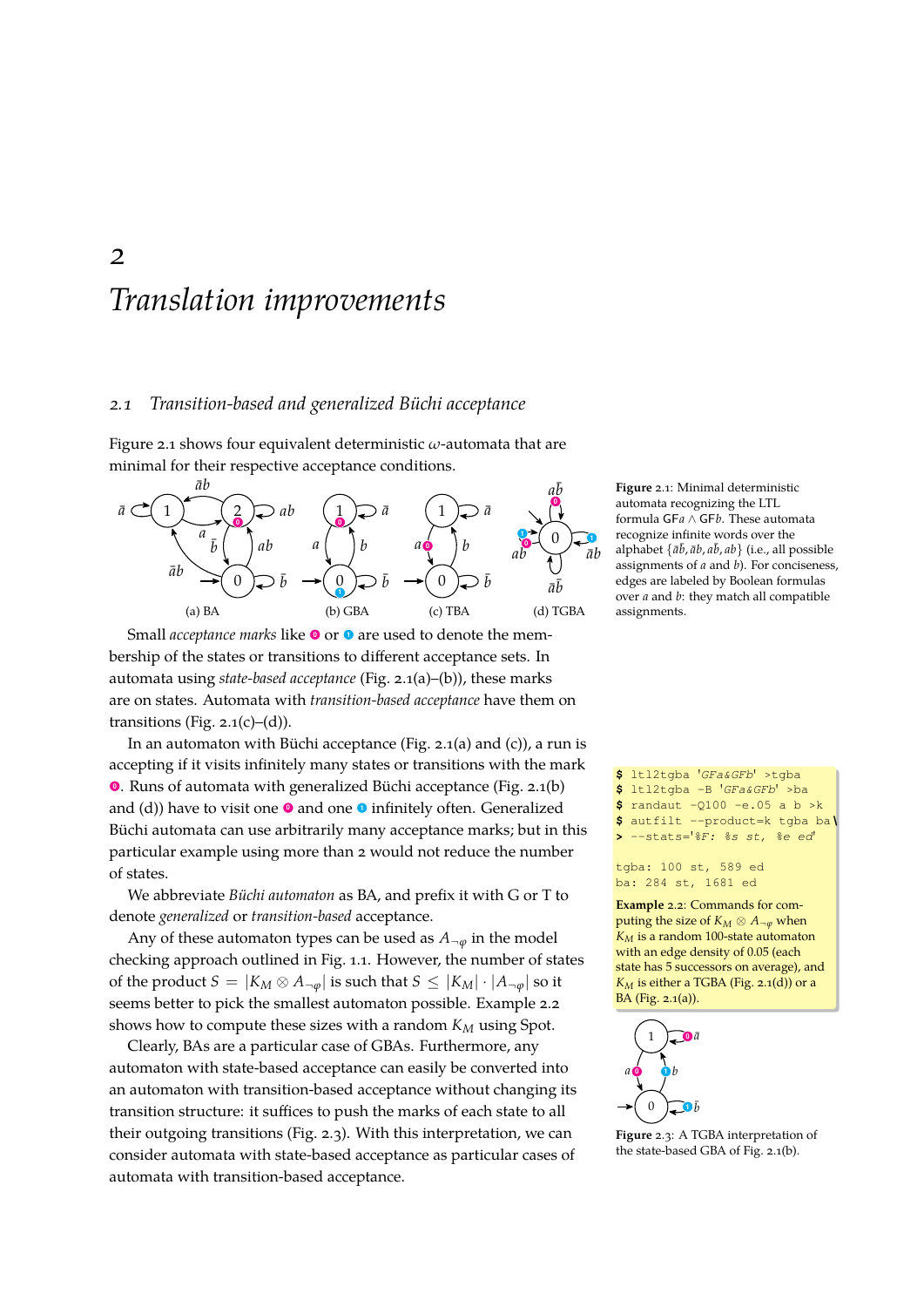Finally, a TGBA with *n* marks and *s* states can be converted into a TBA with at most  $n \cdot s$  states or into a BA with at most  $(n + 1) \cdot s$ states, using a degeneralization procedure we will discuss later. This shows that all these automata are as expressive, but that TGBAs can be more concise. For this reason, most of our work was focused on transition-based acceptance.<sup>1</sup> 1 Spot actually supports only transition-

#### *2.2 Pros and cons of transition-based acceptance*

From an implementation point of view, using transition-based acceptance requires more memory, because acceptance marks have to be stored on transitions, which are more numerous than states<sup>2</sup>. This is true as long as the automaton is explicitly stored in <sup>2</sup> Except in some degenerate cases, we memory, and this cost cannot always be compensated by the smaller size of automata with transition-based acceptance. However, when implementing an explicit model checker using the automata-theoretic approach of Fig. [1.1,](#page-4-1) one should keep in mind that the product of  $K_M \otimes A_{\neg \varphi}$  is computed on the fly, as needed by the emptiness-check procedure, and that its transitions need not be stored: only the states of the product have to be kept in order to remember which ones were already visited. In that context, the only memory cost of using transition-based acceptance marks is in the representation of  $A_{\neg \varphi}$ , which is negligible compared to the size of  $K_M \otimes A_{\neg \varphi}$ .

Using transition-based acceptance often leads to simpler or more natural algorithms. This observation has been made several times in the past: for instance it is discussed by [Michel \[1984\]](#page-47-2), [Kurshan](#page-46-1) [\[1987\]](#page-46-1), [Le Saëc and Litovsky \[1994\]](#page-46-2), [Giannakopoulou and Lerda](#page-46-3) [\[2002\]](#page-46-3), and [Varghese \[2014\]](#page-49-1). After having taken several algorithms originally introduced in a state-based setting and implemented them in a transition-based framework, I can only second these observations.

However, we should keep in mind that there is a large subset of properties that do not benefit from *transition-based* Büchi acceptance in any way. *(Inherently) Weak automata* are automata in which any strongly connected component (SCC) contains only accepting cycles, or only non-accepting cycles. In these automata, the acceptance condition could be expressed directly in terms of SCCs rather than states or transitions: an infinite run is accepting if it ultimately stays in one of the accepting SCCs. There is also nothing to be gained by using *generalized* Büchi acceptance in weak automata, or by trying to represent the same properties using non-weak Büchi automata. This class of automata represents properties from the *persistence* class defined by [Manna and Pnueli \[1990\]](#page-47-3) (Fig. [2.4\)](#page-9-0), and can be associated with a syntactic fragment of LTL [\[Černá and Pelánek, 2003\]](#page-43-1).

#### *2.3 Benchmark of BA translators*

Before we discuss how we translate LTL into TGBA or BA, let us make a quick review of existing tools. Most off-the-shelf translators focus on producing (state-based) Büchi automata, because that is what is still commonly used.

based acceptance. When it outputs automata with state-based acceptance, it is just pretending: internally those automata are stored using transitionbased marks, as in Figure [2.3.](#page-8-7)

work with automata that have at least one outgoing transition per state.



<span id="page-9-0"></span>**Figure** 2.4: The temporal hierarchy of [Manna and Pnueli \[1990\]](#page-47-3), labeled by canonical LTL properties where *p* can be any subformula that uses only Boolean operators, X, or past LTL operators. Any persistence property (this includes the obligation, safety, and guarantee subclasses) can be represented by a weak Büchi automaton and cannot benefit from transition-based Büchi acceptance.

```
$ genltl --dac |\
 > ltlfilt --format='%[v]h' |\
> sort | uniq -c
      1 guarantee
      2 obligation
      1 persistence
```

```
2 reactivity
```

```
12 recurrence
```
37 safety

**Example** 2.5: Classification of the 55 LTL formulasof [Dwyer et al. \[1998\]](#page-45-1) into their most precise class of the temporal hierarchy. Of these formulas, only 14 (12 recurrence and 2 reactivity properties) may not be represented by weak Büchi automata.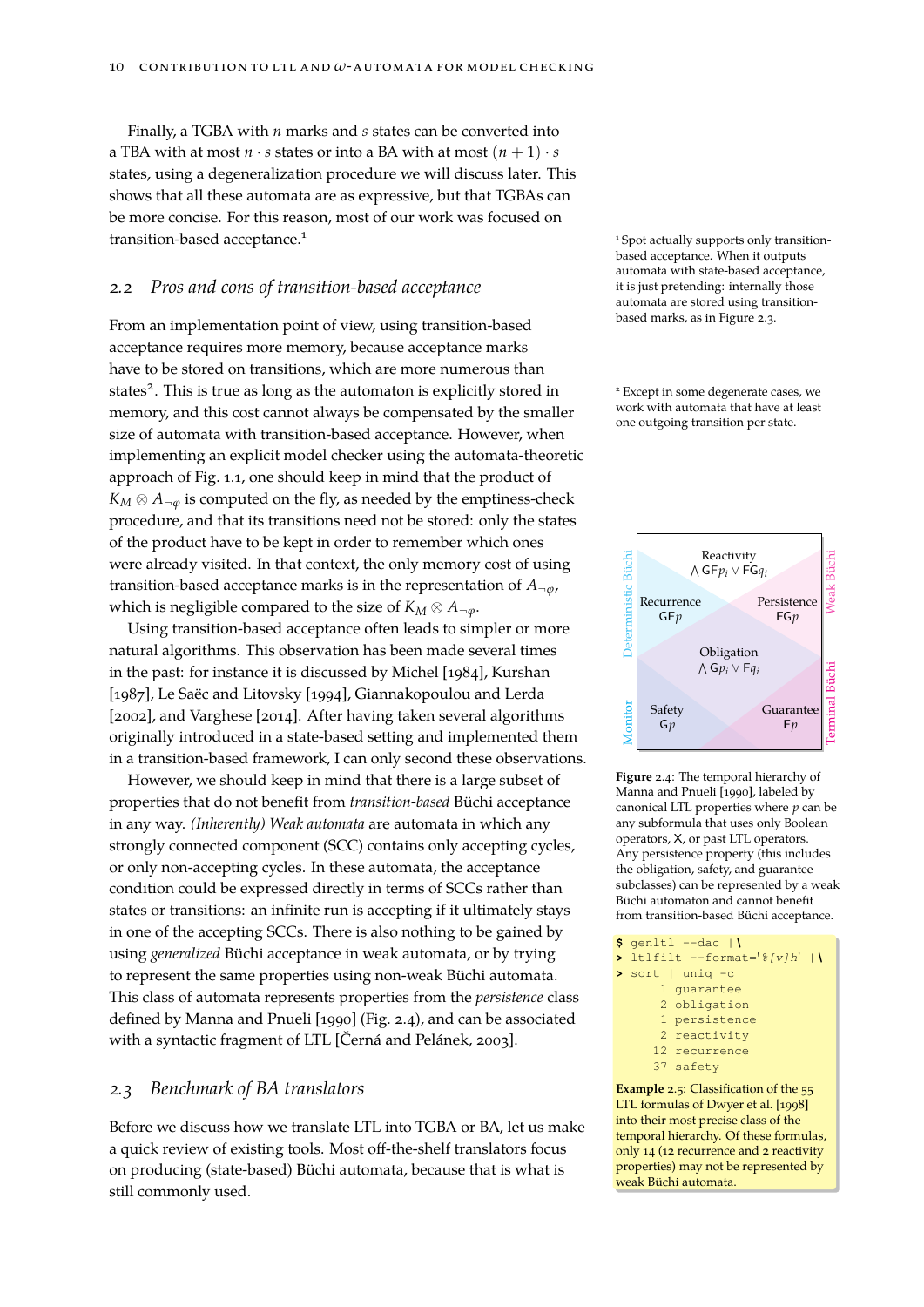We consider the following translators:

| spin     | 6.4.5        | [Holzmann, 2003]               |
|----------|--------------|--------------------------------|
| lt12ba   | 1.2b1        | [Gastin and Oddoux, 2001]      |
| modella  | $1.5.9^{3}$  | [Sebastiani and Tonetta, 2003] |
| trans    | Mar.2013 $3$ | [Mochizuki et al., 2014]       |
| ltl3ba   | 1.1.3        | [Babiak et al., 2012]          |
| ltl2tgba | Spot $2.3$   | [Duret-Lutz, 2014]             |

ltl2ba was created as a drop-in replacement for the translator of spin, and reuses part of its source. modella's motto was that larger automata are OK as long as they are more deterministic, because improved determinism should benefit the product performed by a model checker. 1t13ba is a drop-in replacement for 1t12ba where the core of the translation has been rewritten and some optimization were added. In particular it tries to favor more deterministic automata by default (this can be disabled with option  $-M0$ ). ltl2tgba is our own translator: by default it favors small automata over deterministic ones, but this can be changed with option -D. Finally, trans is a more recent translator that, unlike ltl2ba, ltl3ba and ltl2tqba, does not use transition-based acceptance internally.

Table [2.7](#page-10-0) compares these tools on the production of BAs. For a given formula  $\varphi$  and a tool  $t$  we compute a BA  $A_\varphi^t$  and count its number of states, non-deterministic states, edges, and transitions. The number of transitions is obtained by counting each edge for the number of compatible assignments of all atomic propositions.<sup>4</sup> To measure the behavior of  $A_\varphi^t$  in a model checking context, we compute 100 products  $M_i\otimes A_{\varphi}^t$ , using 100 randomly generated automata  $(M_i)_{1 \leq i \leq 100}$  (the same automata are used for all tools), and retain the median size of these products. For each tool, the table sums all the sizes over 178 formulas taken from the literature.

Spot's ltl2tgba produces Büchi automata that are noticeably smaller and more deterministic than those produced by other tools, but the additional simplifications it performs have a cost. It takes nearly two seconds to translate all formulas, and that is three times the time needed by 1t13ba.

<sup>3</sup> Note that these versions of modella and trans are both known to be bogus: modella mistranslates one formula from our benchmark while trans produces correct results for this benchmark but mistranslates some other formulas.

<sup>4</sup> An edge labeled by *a* stands for two transitions labeled by *ab* and  $a\bar{b}$ . For instance, the BA in Fig. [2.1\(a\)](#page-8-2) has 8 edges that represent 12 transitions.

```
$ genltl --dac --sb --eh |
> ltlcross -T60 --prod=+100 \
> --csv=output.csv \
> spin ltl2ba \
> 'modella -r12 -g -e' \
> 'trans -f %[e]s >%O' \
> 'ltl3ba -M0' ltl3ba \
> 'ltl2tgba -s' \
> 'ltl2tgba -s -D'
```
**Example** 2.6: This command produces a CSV file (output.csv) containing all data summarized in Table [2.7.](#page-10-0) In addition ltlcross will cross-compare all produced automata and search for bogus translations.

<span id="page-10-0"></span>**Table** 2.7: Comparison of the Büchi automata produced by various translators from 89 formulas (and their negation) taken from the literature. Column # shows how many formulas could be translated within the 60 seconds timeout; except for that column, smaller values are always better. *ndet* counts the number of **n**on-**det**erministic automata produced.

|                           |     |      |         |                | aatomata proaacca: |       |       |              |         |  |  |
|---------------------------|-----|------|---------|----------------|--------------------|-------|-------|--------------|---------|--|--|
|                           |     |      |         | automaton size |                    |       |       | product size |         |  |  |
|                           | #   | ndet | time(s) | states         | ndstates           | edges | trans | states       | trans   |  |  |
| spin                      | 167 | 162  | 220.66  | 1440           | 1236               | 7238  | 46033 | 259313       | 9433430 |  |  |
| ltl2ba                    | 178 | 169  | 0.32    | 1000           | 801                | 3338  | 29974 | 190898       | 5616566 |  |  |
| modella -r12<br>$-a$ $-e$ | 178 | 109  | 18.47   | 1244           | 577                | 4116  | 23474 | 210494       | 4033414 |  |  |
| trans                     | 178 | 119  | 0.46    | 957            | 398                | 4674  | 16798 | 172246       | 3276714 |  |  |
| $ltl3ba -MO$              | 178 | 167  | 0.72    | 794            | 591                | 2193  | 21170 | 150776       | 4325221 |  |  |
| ltl3ba                    | 178 | 115  | 0.72    | 829            | 307                | 2389  | 14322 | 155220       | 2913043 |  |  |
| $ltl2tagba -s$            | 178 | 49   | 1.85    | 666            | 102                | 1643  | 10346 | 129419       | 2399328 |  |  |
| $ltl2tagba -s -D$         | 178 | 44   | 1.87    | 671            | 96                 | 1667  | 10456 | 129804       | 2401471 |  |  |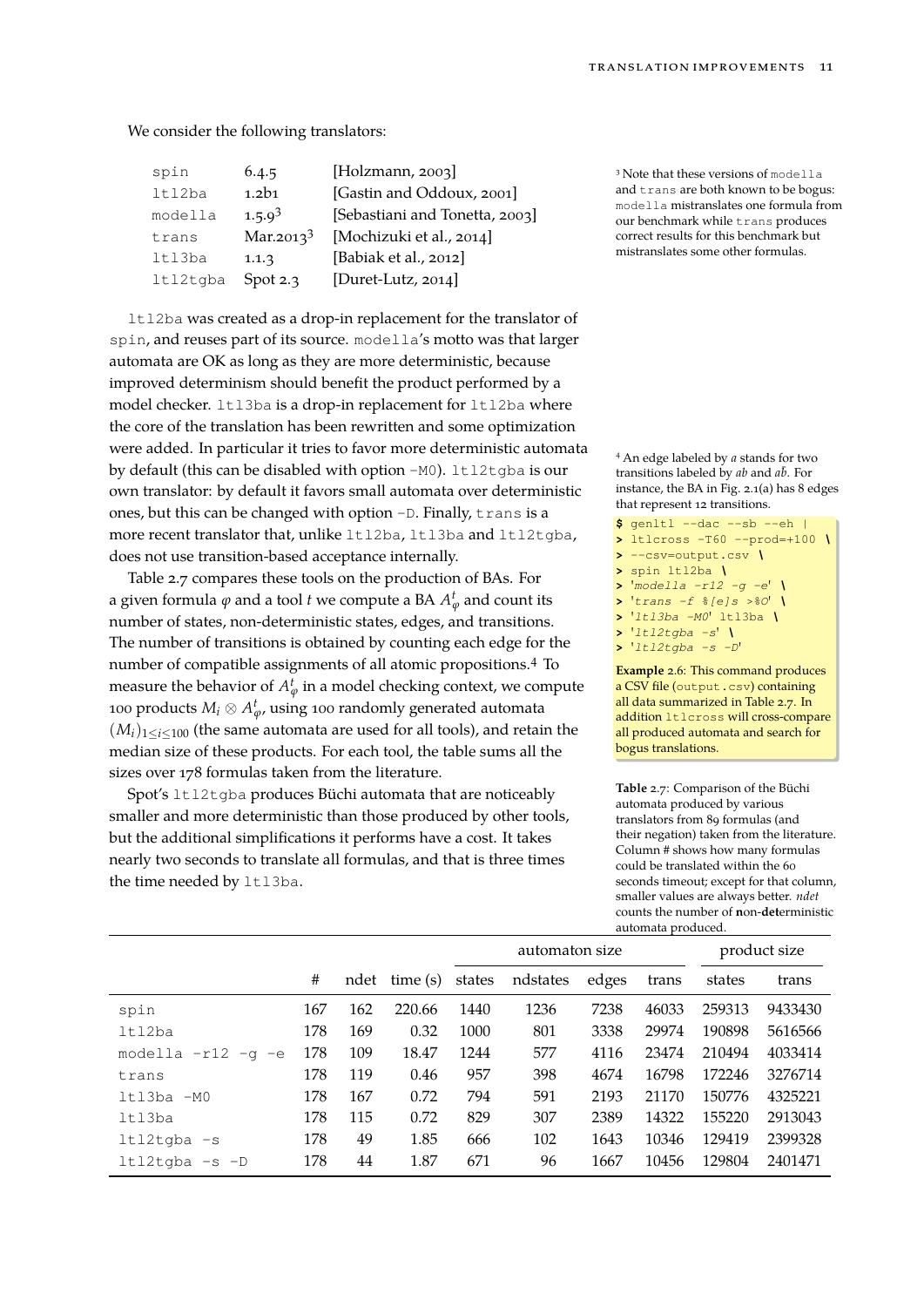#### *2.4 Translating LTL formulas into Büchi automata: an overview*

The operations chained in Spot to translate an LTL formula into a Büchi automaton can be grouped into four steps:

- 1. Simplify the LTL formula syntactically. E.g., rewrite FF*a* (a 3-state automaton) into F<sub>a</sub> (2 states).
- 2. Translate the simplified formula into a TGBA.
- 3. Post-process the resulting TGBA, e.g., by pruning useless SCCs, or running various simulation-based reductions or minimizations.
- 4. If desired (and still needed after the previous post-processing) degeneralize the TGBA into a Büchi automaton.

These steps are summarized in the next four sections, but more details can be found in our IJCCBS paper<sup>5</sup>.

#### *2.5 LTL simplifications* 31–54, 2014

Spot implements several types of rewritings:

*Trivial identities* are applied at any time during the construction of a formula (e.g., while they are parsed). These are all based on idempotence of some operators (e.g., FF $a \equiv Fa$ ), or neutral/absorbent operands (e.g.,  $X \perp \equiv \perp$ ,  $f \wedge \perp \equiv \perp$ ,  $f \wedge \top \equiv \top$ , etc.).

*Basic rewritings* are unconditional rewriting rules, like moving the X operators to the front (as in  $GXf \equiv XGf$ ).

- *Eventual and universal rewritings* apply only when some subformulas are *purely universal* or *pure eventualities* [\[Etessami and Holzmann,](#page-45-3) [2000\]](#page-45-3), or are what [Babiak et al. \[2012\]](#page-42-1) have called *alternating* formulas. As an example FGF*a* can be rewritten as GF*a* because the latter is a pure eventuality.
- *Implication-based rewritings* apply only in cases where one subformula can be shown to imply another subformula. For instance, under the hypothesis that  $f \rightarrow g$ , we have  $f \cup g \equiv g$ . There are two ways to detect such implications: they can be approximated syntactically [\[Somenzi and Bloem, 2000\]](#page-48-1), or decided exactly using automata-based language containment checks [\[Tauriainen, 2006\]](#page-48-2).

Not all the rewriting rules found in the literature are necessarily good to apply<sup>6</sup>: some were written with the goal of reducing the  $\overline{6}$  An exhaustive list of all simplification size or the depth of the formula, but these metrics do not always correlate with the size of the automaton. For instance the rewriting of F(*ϕ* ∧ GF*ψ*) into (F*ϕ*) ∧ (GF*ψ*) suggested by [Somenzi and Bloem](#page-48-1) [\[2000\]](#page-48-1) is actually harmful in our context: our translation works better with the first formula, where it is clear that GF*ψ* does not need to be checked before *ϕ* holds.

#### *2.6 Translating LTL to TGBA*

The core translation algorithm implemented is based on an original algorithm by [Couvreur \[1999\]](#page-44-0) that uses binary decision diagrams

<span id="page-11-0"></span><sup>5</sup> A. Duret-Lutz. LTL translation improvements in Spot 1.0. *Int. J. on Critical Computer-Based Systems*, 5(1/2):

**\$** ltlfilt --simplify *\* **>** -f '*a U (b | G(a) | c)*'  $a \ W (b \mid c)$ 

**Example 2.8: ltlfilt --simplify** will apply all rules to simplify the given formula(s). This could be used as a preprocessor for another tool.

rules implemented in Spot can be found in [https://spot.lrde.epita.fr/](https://spot.lrde.epita.fr/tl.pdf) [tl.pdf](https://spot.lrde.epita.fr/tl.pdf)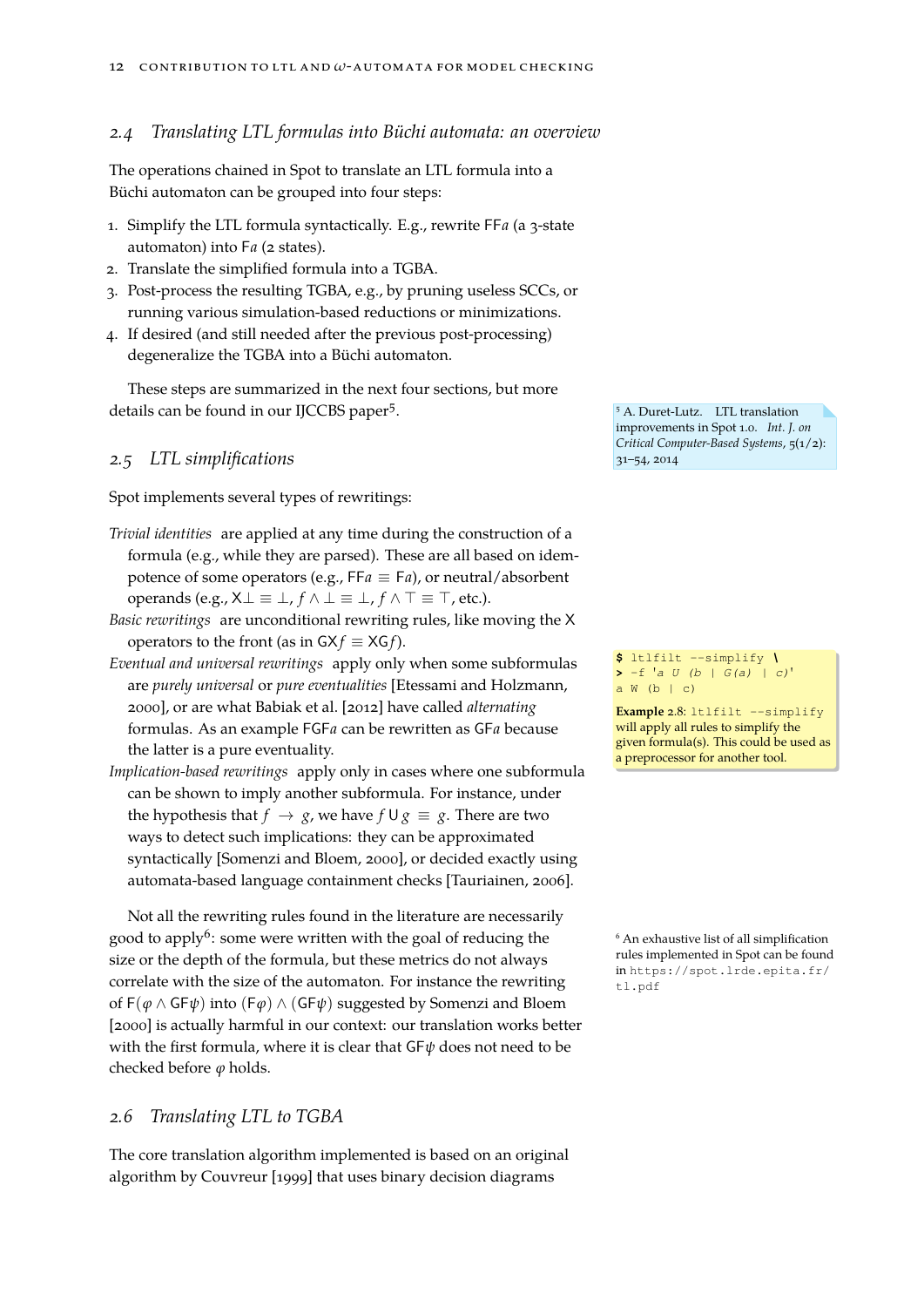(BDDs) to represent the outgoing transition of each individual state. With this representation two states that have exactly the same successors have the same BDD representation and can be merged. This algorithm has been improved in a couple of ways:

- It uses the BDD representation to improve the determinism of the resulting automaton. Briefly, this comes from the fact that a formula  $a \vee (b \wedge \mathsf{X}\varphi)$  where the choice between *a* and *b* is not exclusive (both could hold) can also be interpreted as the equivalent  $a \vee (\bar{a} \wedge b \wedge \mathsf{X}\varphi)$  where the choice between *a* and  $\bar{a}b$  is exclusive.
- When it is syntactically obvious that the property translated is persistent (Fig. [2.4\)](#page-9-0), it forces the output automaton to be weak, as suggested by [Černá and Pelánek \[2003\]](#page-43-1).

Our IJCCBS paper<sup>7</sup> describes a few other minor improvements (faster 7 A. Duret-Lutz. LTL translation translation for subformulas of G, early simplification of the number of acceptance sets) that are harder to present without going into details.

#### *2.7 Simplifying TGBAs*

The TGBAs resulting from the above translation can often be simplified. We have implemented three types of simplifications. The first three of these steps are described in detail in our Spin'13 paper.<sup>8</sup> 8 T. Babiak, T. Badie, A. Duret-Lutz,

- 1. SCC-based simplifications use the fact that accepting runs of Büchi automata will ultimately end in one (accepting) SCC of the automaton. States that cannot reach an accepting SCC are useless and can be removed. SCCs that are not accepting do not need acceptance marks.
- 2. Acceptance mark simplifications: if the set of transitions with **<sup>1</sup>** includes the set of transitions with **<sup>0</sup>** , then the mark **<sup>1</sup>** is superfluous and can be removed from the transition structure as well as from the acceptance condition. This inclusion check can be refined on an SCC-per-SCC basis.
- 3. Simulation-based relations can be used to merge states and remove transitions. Spot implements *direct* and *reverse* simulations; and those work with arbitrary acceptance conditions. The implementation of this reduction uses a BDD-based representation of a ''signature'' of each state, that (as in the case of the main translation), automatically prunes redundant transitions, and improves the determinism of the resulting automaton.
- <span id="page-12-1"></span>4. Weak and deterministic Büchi automata (WDBA) can be minimized efficiently by an algorithm due to [Löding \[2001\]](#page-47-5). Even if the result of the core translation does not give a WDBA, any *obligation property* (cf. Fig. [2.4\)](#page-9-0) can be represented by a WDBA and [Dax et al. \[2007\]](#page-44-1) show how to obtain it, if it exists.

All these optimizations can be applied to any automaton using the autfilt tool (Ex. [2.10\)](#page-12-0).

The use of WDBA-minimization is probably the main reason for the success of ltl2tgba in Table [2.7.](#page-10-0) In many cases, the minimal WDBA obtained is smaller than the non-deterministic automaton

**import spot**

f = spot.formula('*GFa->GFb*')  $aut = spot.ltl_to_tqba_fm(f,$ spot.\_bdd\_dict) **print**(aut.to\_str('*HOA*'))

**Example** 2.9: The core LTL translation algorithm cannot be easily accessed from the command-line: the ltl2tgba tool will always perform some amount of formula and automaton simplification, even in its lowest settings. Experiments with this low-level algorithm can be done in C++ or Python (above) by calling the ltl\_to\_tgba\_fm() function.

improvements in Spot 1.0. *Int. J. on Critical Computer-Based Systems*, 5(1/2): 31–54, 2014

M. Křetínský, and J. Strejček. Compositional approach to suspension and other improvements to LTL translation. In *SPIN'13*, vol. 7976 of *LNCS*, pp. 81–98. Springer, 2013a

**\$** spin -f '*X<>a*' | **>** autfilt --stats=%s

4 **\$** spin -f '*X<>a*' | autfilt *\* >  $-B$  --small --stats=%s 3

<span id="page-12-0"></span>**Example** 2.10: Spin translates XF*a* into a 4-state BA. Simplifying that automaton with autfilt produces a 3-state BA.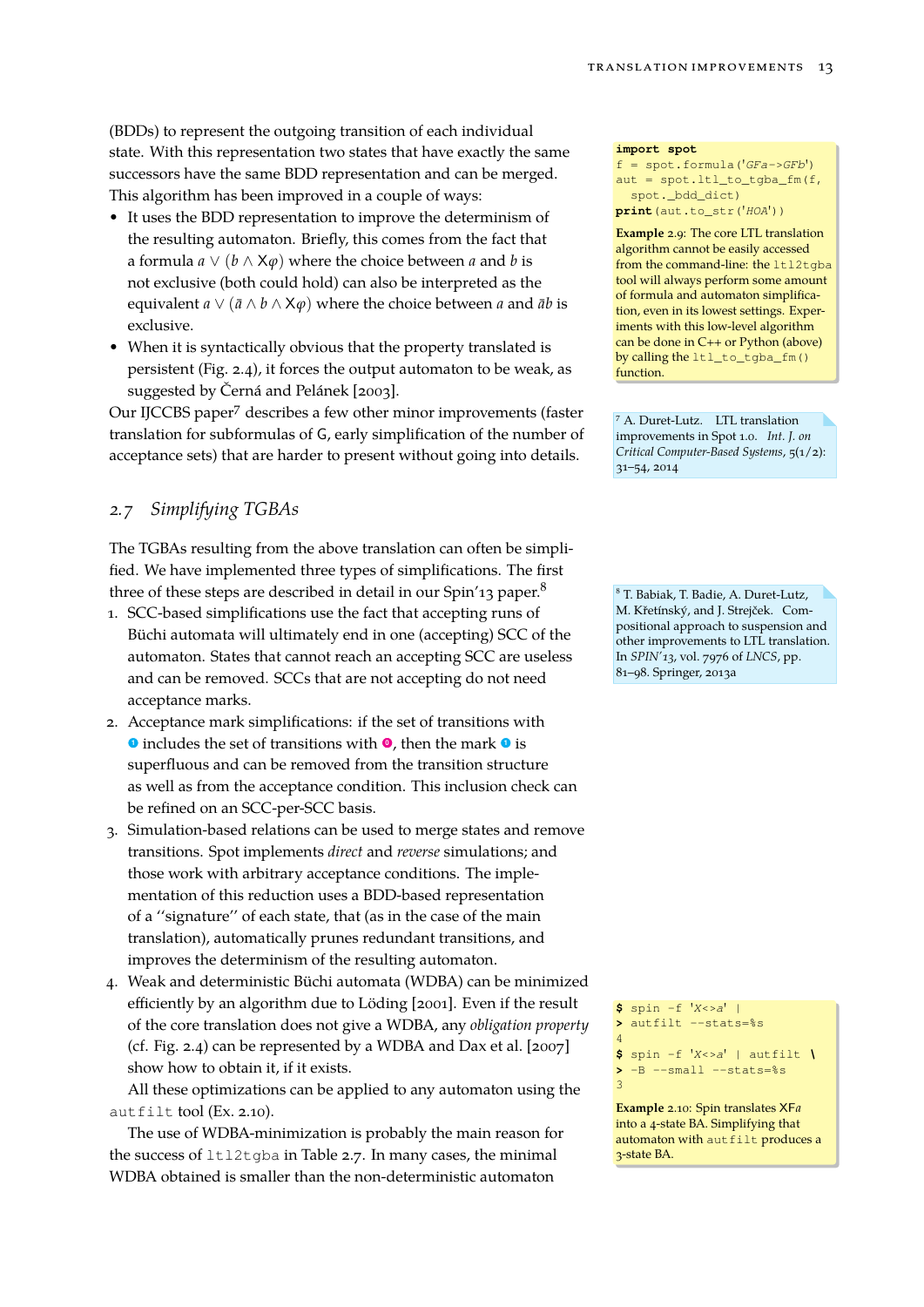produced by the core translation algorithm. The other cases raise an interesting question (cf. Fig. [2.11\)](#page-13-0): should a small non-deterministic automaton be preferred to a larger deterministic one? ltl2tgba and autfilt leave that decision to the user: the -D option favors deterministic automata even when larger.

#### *2.8 From TGBA to BA*

Because several model checking tools only work with (state-based) Büchi automata, Spot has a rather evolved degeneralization routine.

Transforming the TGBA of Figure [2.1\(d\)](#page-8-5) (p. [9\)](#page-8-1) into the BA of Figure [2.1\(a\)](#page-8-2) can be done with a classical procedure that duplicates the original TGBA  $n + 1$  times where  $n$  is the number of acceptance marks. Improvements to this text-book procedure were discussed by [Gastin and Oddoux \[2001\]](#page-45-2), and this can be used to build the BA of Figure [2.12\(b\).](#page-13-1)

At SPIN'13 we presented two additional optimizations that use information about SCCs in the TGBA to avoid creating some useless states in the resulting BA.<sup>9</sup> This optimized degeneralization procedure builds the BA of Figure [2.12\(c\).](#page-13-2)  $81-98.$  Springer, 2013a



<span id="page-13-1"></span>(a) input TGBA (b) Equivalent BA obtained with classical degeneralization

<span id="page-13-2"></span>

(c) Equivalent BA produced by SCC-aware degeneralization

#### <span id="page-13-3"></span>*2.9 Optimizing BA for Spin*

The previous result was a collaboration with the authors of  $ltllsba$ , and we continued this collaboration by exploring how the shape of the BA could influence the performance of the spin model checker. This line of work produced two articles, at Spin'14 and Spin'15.

In the first one<sup>10</sup>, we compared several automata produced by off-<br><sup>10</sup> F. Blahoudek, A. Duret-Lutz, the-shelf translators, as done for example in Fig. [2.13,](#page-14-0) and observed that using them with Spin to model-check an actual model from the BEEM benchmark [\[Pelánek, 2007\]](#page-47-6) gives some counterintuitive results. As can be seen in Table [2.14](#page-14-1) the size of the property automaton does not correlate with the run time of Spin. Automata  $\mathcal{D}_2$  and  $\mathcal{D}_4$  have the same size (for all metrics used in this table), but show a two-fold difference in model-checking performance. Automaton  $\mathcal{D}_7$  is slightly worse than  $\mathcal{D}_6$  despite having fewer edges.

Considering the problem from the point of view of the emptiness





<span id="page-13-0"></span>**Figure** 2.11: Top: non-deterministic BA for G*a* ∨ G*b* ∨ G*c*. Bottom: minimal equivalent WDBA.

<sup>9</sup> T. Babiak, T. Badie, A. Duret-Lutz, M. Křetínský, and J. Strejček. Compositional approach to suspension and other improvements to LTL translation. In *SPIN'13*, vol. 7976 of *LNCS*, pp.

**Figure** 2.12: An input TGBA, and two degeneralizations into BA. Assuming automaton (a) is input, the Büchi automaton (b) can be built by disabling some optimizations with **\$** autfilt -B input *\* -x'!degen-reset, !degen-lcache' while automaton (c) is built by default with **\$** autfilt -B input .

M. Křetínský, and J. Strejček. Is there a best Büchi automaton for explicit model checking? In *SPIN'14*, pp. 68–76. ACM, 2014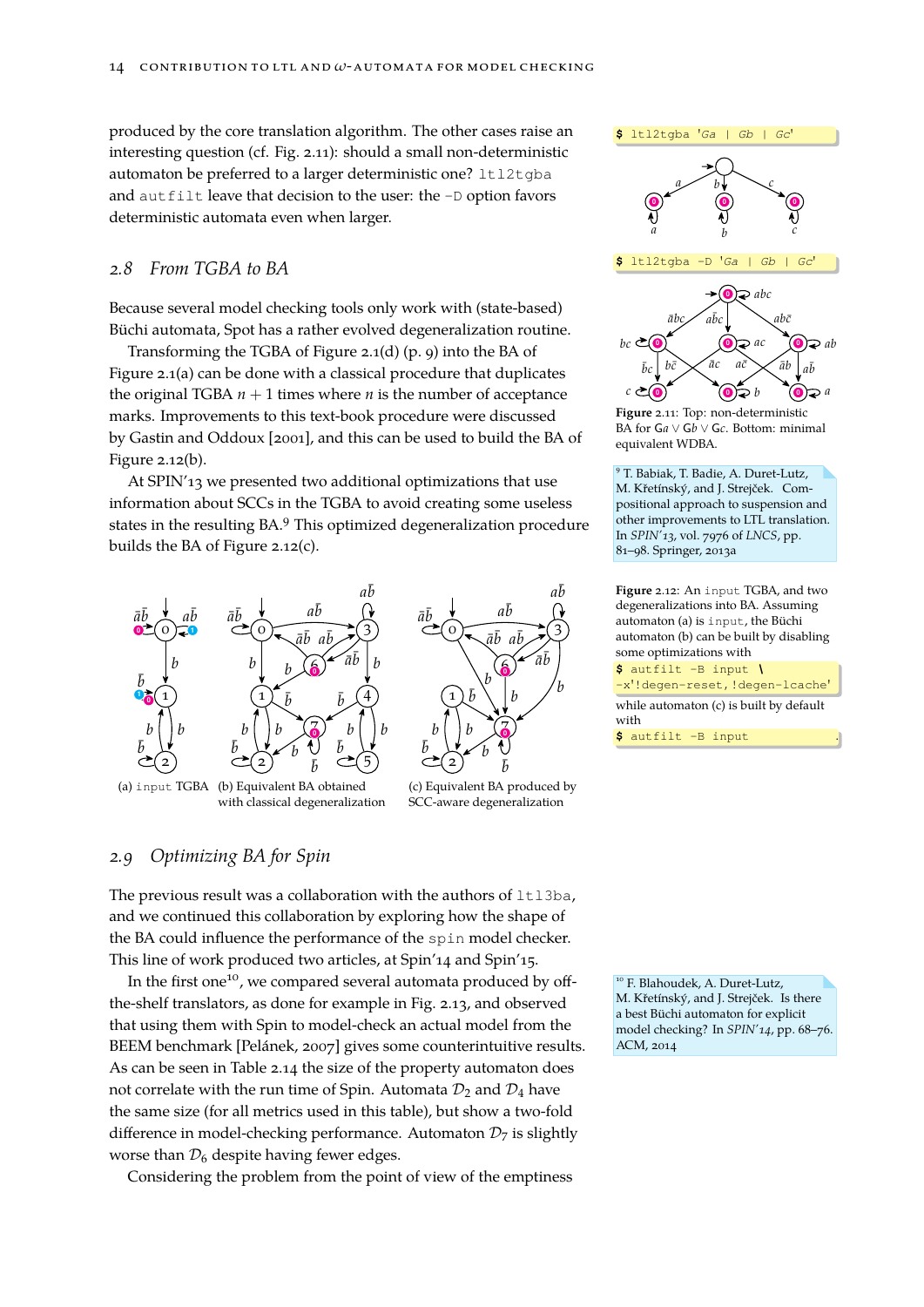

<span id="page-14-0"></span> $\neg(GFa \rightarrow GFb)$ , as produced by off-the-shelf translators, or by hand.

|                                           |        |                | automaton size |       | statistics from Spin's execution |               |        |  |  |
|-------------------------------------------|--------|----------------|----------------|-------|----------------------------------|---------------|--------|--|--|
|                                           | states | ndst           | edges          | trans | stored states                    | visited trans |        |  |  |
| $\mathcal{D}_1$ Spin                      | 3      | $\overline{2}$ | 6              | 12    | 1577846                          | 7680k         | 6.04s  |  |  |
| $\mathcal{D}_2$ LTL <sub>2</sub> BA       | 3      | 3              | 6              | 12    | 1577440                          | 7684k         | 5.95s  |  |  |
| $\mathcal{D}_3$ MoDeLLa                   | 5      | 2              | 8              | 18    | 1580893                          | 7670k         | 6.13s  |  |  |
| $\mathcal{D}_4$ LTL3BA                    | 3      | 3              | 6              | 12    | 2299250                          | 15583k        | 12.10s |  |  |
| $\mathcal{D}_5$ LTL <sub>3</sub> BA (det) | 4      | 1              | 7              | 14    | 2297625                          | 15561k        | 12.00s |  |  |
| $\mathcal{D}_6$ LTL2TGBA                  | 3      | 1              | 6              | 9     | 848641                           | 2853k         | 2.26s  |  |  |
| $D_7$ LTL2TGBA (no jmp)                   | 3      | 1              | 5              | 9     | 852094                           | 2863k         | 2.34s  |  |  |
| $\mathcal{D}_8$                           | 3      | 1              | 6              | 9     | 848641                           | 2853k         | 2.43s  |  |  |
| $\mathcal{D}_9$                           | 3      | 3              | 6              | 11    | 852094                           | 2878k         | 2.43s  |  |  |
| $\mathcal{D}_{10}$                        | 3      | 1              | 7              | 10    | 1575844                          | 7658k         | 7.38s  |  |  |
| $\mathcal{D}_{11}$                        | 3      | 1              | 6              | 10    | 1577440                          | 7657k         | 7.07s  |  |  |
| $\mathcal{D}_{12}$                        | 3      | 1              | 6              | 10    | 2297625                          | 15561k        | 12.30s |  |  |

check algorithm used by Spin, which is based on two nested depthfirst searches [\[Holzmann et al., 1996\]](#page-46-5), we realized that the location of accepting states in the automaton is important.

We concluded that when the product  $K_M \otimes A_{\neg \varphi}$  is expected to be empty ( $\varphi$  should hold), the best automaton  $A_{\neg \varphi}$  for Spin should have accepting states that are hard to reach from the initial state as it will lessen the chance to trigger a nested DFS. On the contrary, if the product  $K_M \otimes A_{\neg \varphi}$  contains an accepting cycle, Spin can find it faster if the accepting states of  $A_{\neg \varphi}$  are easy to reach from the initial state and the accepting cycles are short. It turns out that the degeneralization procedure discussed in the previous section can be adjusted for both cases.

In a second paper<sup>11</sup>, we remarked that if an automaton  $A_{\neg \varphi}$  is going to be used to verify a model *M* by constructing the product 66–83. Springer, 2015

<span id="page-14-1"></span>**Table** 2.14: Statistics about generated automata in Fig. [2.13](#page-14-0) and the corresponding run of Spin on the empty<br>product with model peters on . 4 . pm.

<sup>11</sup> F. Blahoudek, A. Duret-Lutz, V. Rujbr, and J. Strejček. On refinement of Büchi automata for explicit model checking. In *SPIN'15*, vol. 9232 of *LNCS*, pp.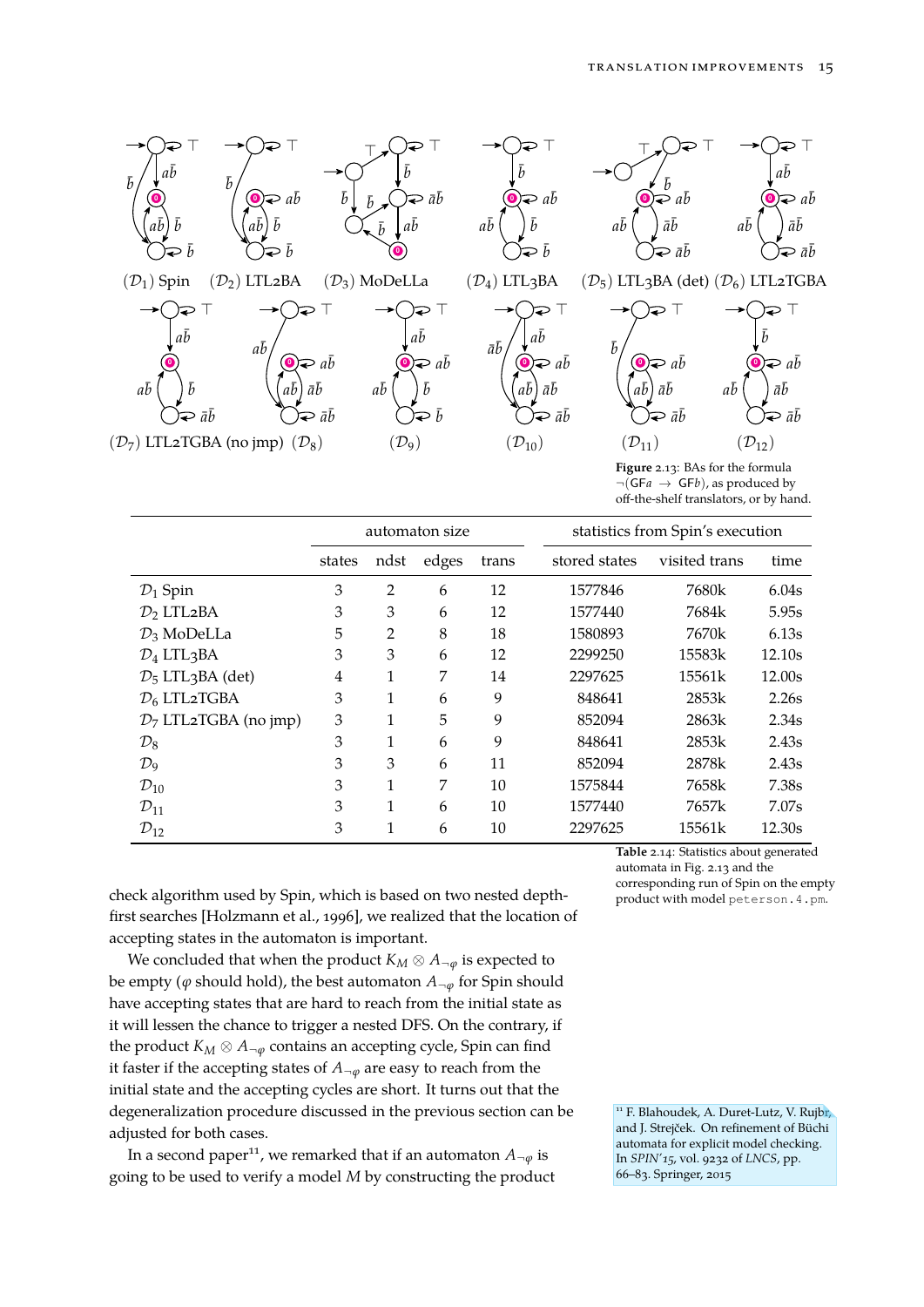$K_M \otimes A_{\neg \varphi}$ , then  $A_{\neg \varphi}$  can be simplified by taking into account some knowledge of *M*. Typically we can use the fact that some of the atomic propositions used in  $\varphi$  are mutually exclusive in *M*: for instance  $x = 5$ and *x* > 10 cannot both hold at once, and a process cannot be in two different locations at the same time.

Using such *a priori* knowledge about the model, we can simplify the automaton, as illustrated by Fig. [2.15.](#page-15-0) The simplifications performed are two-fold.

First, the automaton can be *refined* by removing or merging useless transitions: for instance under the assumption that two propositions among  $\{a, b, c\}$  cannot both hold at once, the behaviors captured by the top-left state of automaton  $B_1$  are included in those captured by its top-right state, allowing the former state to be removed. This type of simplification entailed an average 28% reduction of the number of transitions visited by Spin on the empty products of our benchmark.

A second simplification is to shorten the Boolean formulas which label the transitions in order to limit the number of evaluations of atomic propositions performed by the model checker: for instance under the same assumptions,  $\bar{b}c$  can be rewritten  $c$ , testing a single atomic proposition instead of two. This type of subtle change improved the run time of Spin by 3.5%.

#### *2.10 Building unambiguous automata*

An automaton is *unambiguous* if any word can be recognized by at most one *accepting run*. This can be understood as a weaker notion than determinism: in a deterministic automaton any word should be recognized by at most one run of the automaton (that could be a rejecting run). Unambiguous Büchi automata are as expressive as Büchi automata [\[Arnold, 1984,](#page-42-2) Theorem IV-1], and can be exponentially more succinct than deterministic BA [\[Bousquet](#page-43-2) [and Löding, 2010,](#page-43-2) Remark 2].

Probabilistic model checking of an LTL property *ϕ* against a Markov chain  $M$  is classically done using an  $\omega$ -automaton  $A_{\varphi}$  that is deterministic in order to guarantee that  $\mathcal{M} \otimes A_{\varphi}$  is a Markov chain [\[Baier and Katoen, 2008,](#page-42-3) Section 10.3]. However, unambiguous automata are an attractive alternative, since the probabilities really only have to be computed along accepting runs [\[Baier et al., 2016b\]](#page-42-4).

As seen in Table [2.7,](#page-10-0) Spot is already good at producing small automata that are *often* deterministic (hence unambiguous). However, it also implements a variant of its translation algorithm that always outputs unambiguous TGBAs. The technique extends an idea described by [Benedikt et al. \[2013\]](#page-43-3) to all operators supported by Spot.

This idea can be quickly explained as follows. When translating the LTL formula *α* U *β* as an automaton, this formula is normally interpreted as the equivalent formula  $β$   $\vee$  ( $α$   $\wedge$   $X$ ( $α$  U  $β$ )), meaning that a state recognizing the language  $\mathcal{L}(\alpha \cup \beta)$  will usually have two outgoing transitions for  $\mathcal{L}(\beta)$  and  $\mathcal{L}(\alpha \wedge X(\alpha \cup \beta))$ . To obtain an





**>** --symplify-exclusive-ap



<span id="page-15-0"></span>**Figure** 2.15: Automata for  $\varphi = F(Ga \vee$  $(GFb \leftrightarrow GFc)$ ). Automaton  $B_2$  is a simplified version of *B*<sup>1</sup> assuming that *a*, *b* and *c* are mutually exclusive.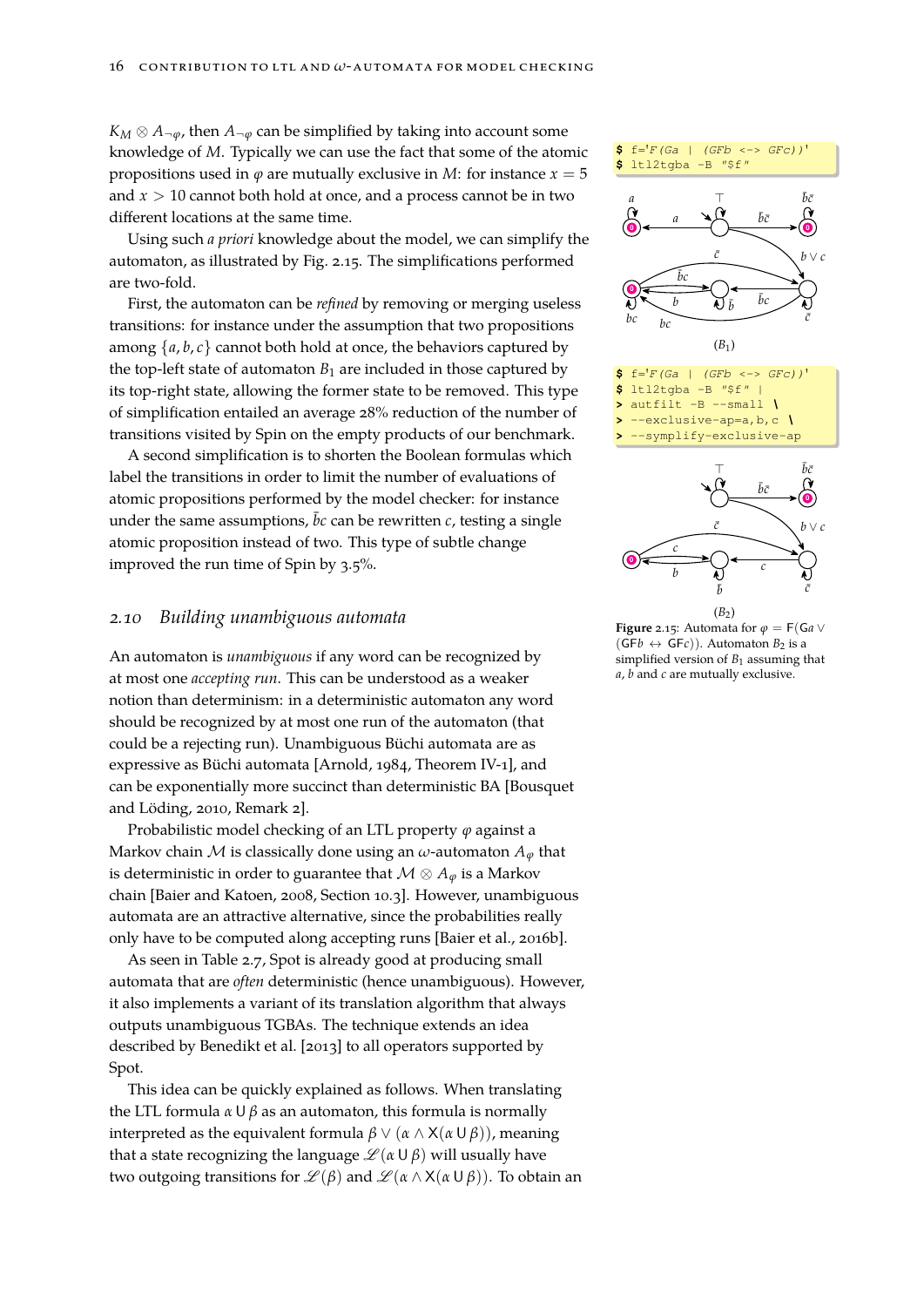unambiguous automaton, it suffices to make these two later languages disjoint. So in practice *α* U *β* would now be seen as *β* ∨ (*α* ∧ ¬*β* ∧  $X(\alpha \cup \beta)$ , therefore representing two outgoing transitions for the languages  $\mathcal{L}(\beta)$  and  $\mathcal{L}(\alpha \wedge \neg \beta \wedge X(\alpha \cup \beta))$ . This idea has to be generalized to all operators that involve a non-deterministic choice.

Figure [2.16](#page-16-0) shows an ambiguous BA resulting from the translation of  $GFa$  →  $GFb$   $\equiv$   $FG\neg a$   $\vee$   $GFb$ . One can readily see that the subautomaton consisting of the states  $\{0, 1\}$  recognizes  $\mathcal{L}(\mathsf{G}\mathsf{F} b)$  while the sub-automaton  $\{0, 2\}$  recognizes  $\mathcal{L}$  (FG $\neg a$ ). Those two languages both contain the word  $\bar{a}b$ ;  $\bar{a}b$ ;  $\bar{a}b$ ; ..., and the  $\top$ -labeled self-loop on state 0 makes it possible to build an infinite number of accepting runs over this word in any of these two sub-automata.

In the unmabiguous BA of Figure [2.17,](#page-16-1) the sub-automaton  $\{0, 1\}$ still recognizes  $\mathcal{L}(GFb)$ , but the sub-automaton  $\{0, 2, 3, 4\}$  now recognizes  $\mathscr{L}(\mathsf{FG}\neg a \wedge \neg\mathsf{GF} b)$  which is disjoint. The word  $\bar{a}b$ ;  $\bar{a}b$ ;  $\bar{a}b$ ; ... is now accepted by a unique run that goes through states 0 and 1.

[Baier et al. \[2016b\]](#page-42-4) used unambiguous Büchi automata generated by Spot in their experiments<sup>12</sup>, showing that they were a viable alternative to probabilistic model checking using deterministic Rabin automata. To our knowledge, the only other existing tool that can build unambiguous automata from LTL is Tulip [\[Lenhardt, 2013\]](#page-46-6) however its website is not responsive anymore, and it was not clear if using its built-in LTL translator as a standalone tool was possible. Therefore we have never performed any tool comparison between unambiguous automata produced by Spot and those of any other tool.

#### *2.11 Building monitors*

Let us define *monitors* as a subclass of generalized Büchi automata where no acceptance sets are used, i.e., all runs are accepting. Since the only way to reject words is to use automata that are incomplete, monitors can be used to detect ''bad prefixes'': the expressive power of monitors corresponds to the *Safety* class of Figure [2.4](#page-9-0) (p. [10\)](#page-9-0).

In the context of *online runtime verification*, a monitor for a correctness property  $\varphi$  can be run alongside a live system to monitor its events, and signal any execution whose current (finite) prefix cannot be extended into an infinite word that is correct for *ϕ*.

D'Amorim and Roşu [\[2005\]](#page-44-2) and [Tabakov and Vardi \[2010\]](#page-48-3) explore this usage, and describe algorithms to construct monitors (and deterministic monitors) that reject the bad prefixes of any LTL formula *ϕ*. Once a TGBA<sup>13</sup> for *ϕ* has been obtained, it suffices to remove all useless SCCs, then remove all acceptance sets, and then optionally determinize and minimize the result. Even if *ϕ* is not a safety property this procedure will build a monitor recognizing a superset of  $\mathcal{L}(\varphi)$ , effectively capturing the monitorable parts of *ϕ*.

These transformations are implemented in Spot; ltl2tqba can generate monitors with option -M, and deterministic monitors with options -M -D, as illustrated by Figures [2.18](#page-16-2) and [2.19.](#page-16-3)



<span id="page-16-0"></span>**Figure** 2.16: An ambiguous BA for  $GFa \rightarrow GFb$ . Note that the word  $\bar{a}b$ ;  $\bar{a}b$ ;  $\bar{a}b$ ; . . . has an infinite number of accepting runs.

#### **\$** ltl2tgba -U '*GFa -> GFb*'



<span id="page-16-1"></span>**Figure** 2.17: An unambiguous BA for  $GFa \rightarrow GFb$ . Here the word  $\bar{a}b$ ;  $\bar{a}b$ ;  $\bar{a}b$ ; ... has a unique accepting run.

<sup>12</sup> Additionally, [Baier et al. \[2016a,](#page-42-5) Appendix F.4] shows some experimental data comparing the size of the (nondeterministic) Büchi automata and unmabiguous Büchi automata produced by Spot.

**\$** ltl2tgba -M '*(Xa&Fb)|Gc*'



<span id="page-16-2"></span>**Figure** 2.18: A non-deterministic monitor generated for (X*a* ∧ F*b*) ∨ G*c*. Note that F*b* is not a monitorable property, so this automaton accepts  $\mathcal{L}(\mathsf{X}a \vee \mathsf{G}c)$ , which is a superset of the original language.





<span id="page-16-3"></span>**Figure** 2.19: A minimal deterministic monitor generated for (X*a* ∧ F*b*) ∨ G*c*. <sup>13</sup> [Tabakov and Vardi \[2010\]](#page-48-3) start from a BA instead, but since the BA is obtained by degeneralizing a TGBA in our case, it is more efficient to start from that TGBA.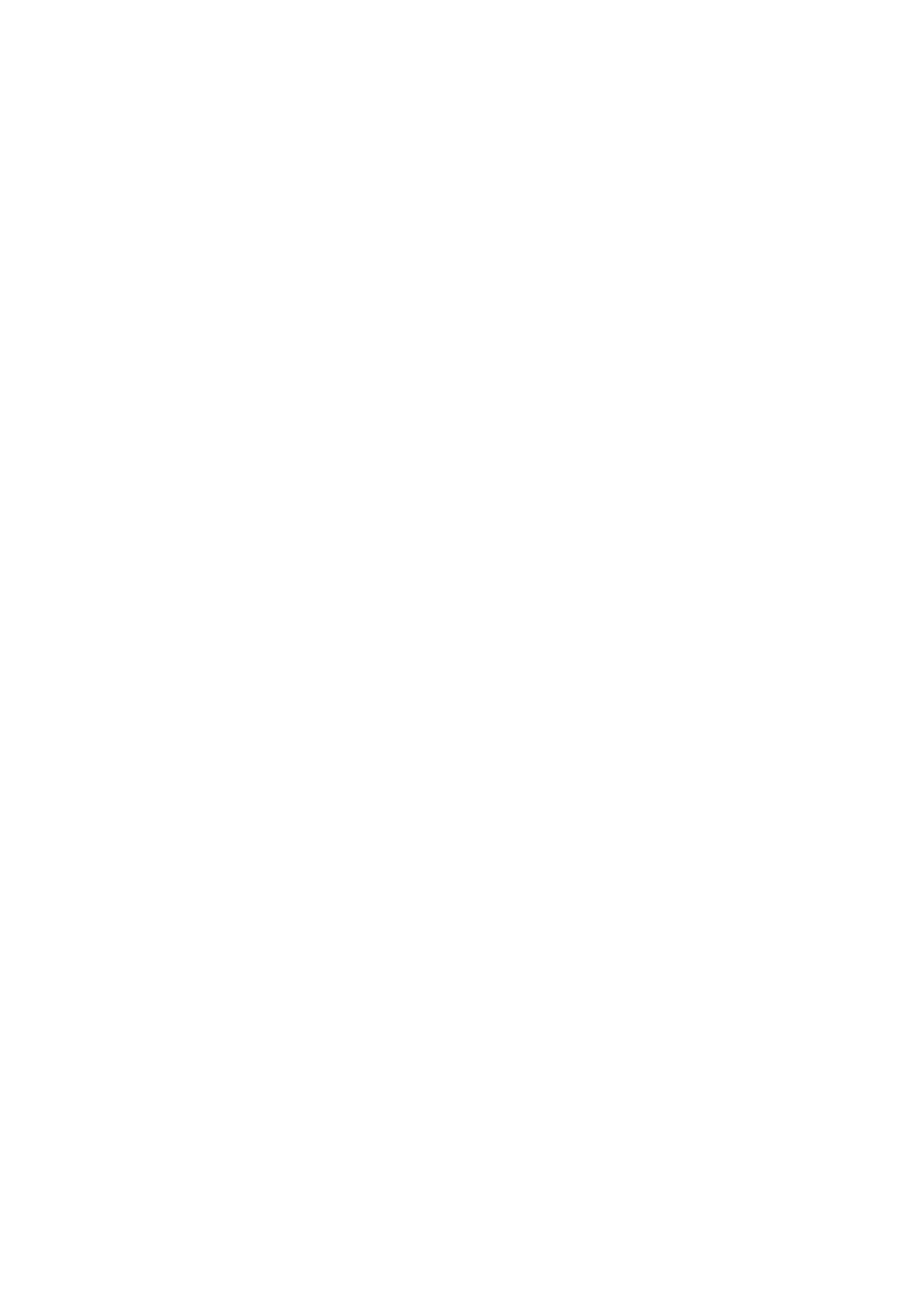### <span id="page-18-0"></span>*3 Emptiness checks*

This chapter was the subject of E. [Renault'](#page-47-1)s Ph.D thesis [\[2014\]](#page-47-1) which I co-supervised with F. Kordon and D. Poitrenaud.

#### *3.1 Introduction*

If an *ω*-automaton accepts a word, it necessarily contains an accepting cycle (i.e., a cycle visiting all acceptance marks in the case of generalized Büchi) that is reachable from the initial state. Emptiness check algorithms search for the existence of such a cycle.

Automata with generalized Büchi acceptance can be tested for emptiness by a slight modification of SCC-enumeration algorithms [\[Couvreur, 1999,](#page-44-0) [Geldenhuys and Valmari, 2005\]](#page-45-4). Büchi automata can be checked using the same algorithms, but their simpler acceptance can also be verified using two nested depthfirst search (NDFS) [\[Holzmann et al., 1996\]](#page-46-5) with a smaller memory footprint. When the property to verify is more concisely expressed using generalized Büchi acceptance, it is preferable to use SCC-based algorithms over degeneralizing the automaton to use an NDFS.<sup>1</sup>

#### <span id="page-18-2"></span>*3.2 Strength-based decompositions*

Some subclasses of automata enable more efficient emptiness checks. In particular, weak automata (already discussed page [10,](#page-9-0) along with Fig. [2.4\)](#page-9-0) can be tested for emptiness using a simple DFS [\[Černá and](#page-43-1) [Pelánek, 2003\]](#page-43-1).

Terminal automata form a subclass of weak automata in which accepting SCCs are complete. When the model *M* has no deadlock (each state has at least one successor) and the property automaton  $A_{\neg \varphi}$  is known to be terminal, the emptiness check of the product becomes a simple reachability problem: detecting cycles is not even necessary.

Based on these notions, we proposed<sup>2</sup> to split an arbitrary automaton  $A_{\neg \varphi}$  into possibly three automata  $A_S$ ,  $A_W$ , and  $A_T$  of different strengths:  $A_T$  contains the terminal behaviors,  $A_W$  the weak behaviors that are not terminal, and *A<sup>S</sup>* the rest (the *strong* part).

This is illustrated by Figure [3.1:](#page-18-1) the initial automaton, at the top, contains four SCCs.  $C_1$  is strong, because it mixes accepting and

1 J.-M. Couvreur, A. Duret-Lutz, and D. Poitrenaud. On-the-fly emptiness checks for generalized Büchi automata. In *SPIN'05*, vol. 3639 of *LNCS*, pp. 143–158. Springer, 2005

<sup>2</sup> E. Renault, A. Duret-Lutz, F. Kordon, and D. Poitrenaud. Strength-based decomposition of the property Büchi automaton for faster model checking. In *TACAS'13*, vol. 7795 of *LNCS*, pp. 580–593. Springer, 2013b



<span id="page-18-1"></span>**Figure** 3.1: Decomposition of (G*a* → G*b*) W *c* into three automata: a terminal, a weak, and a strong one.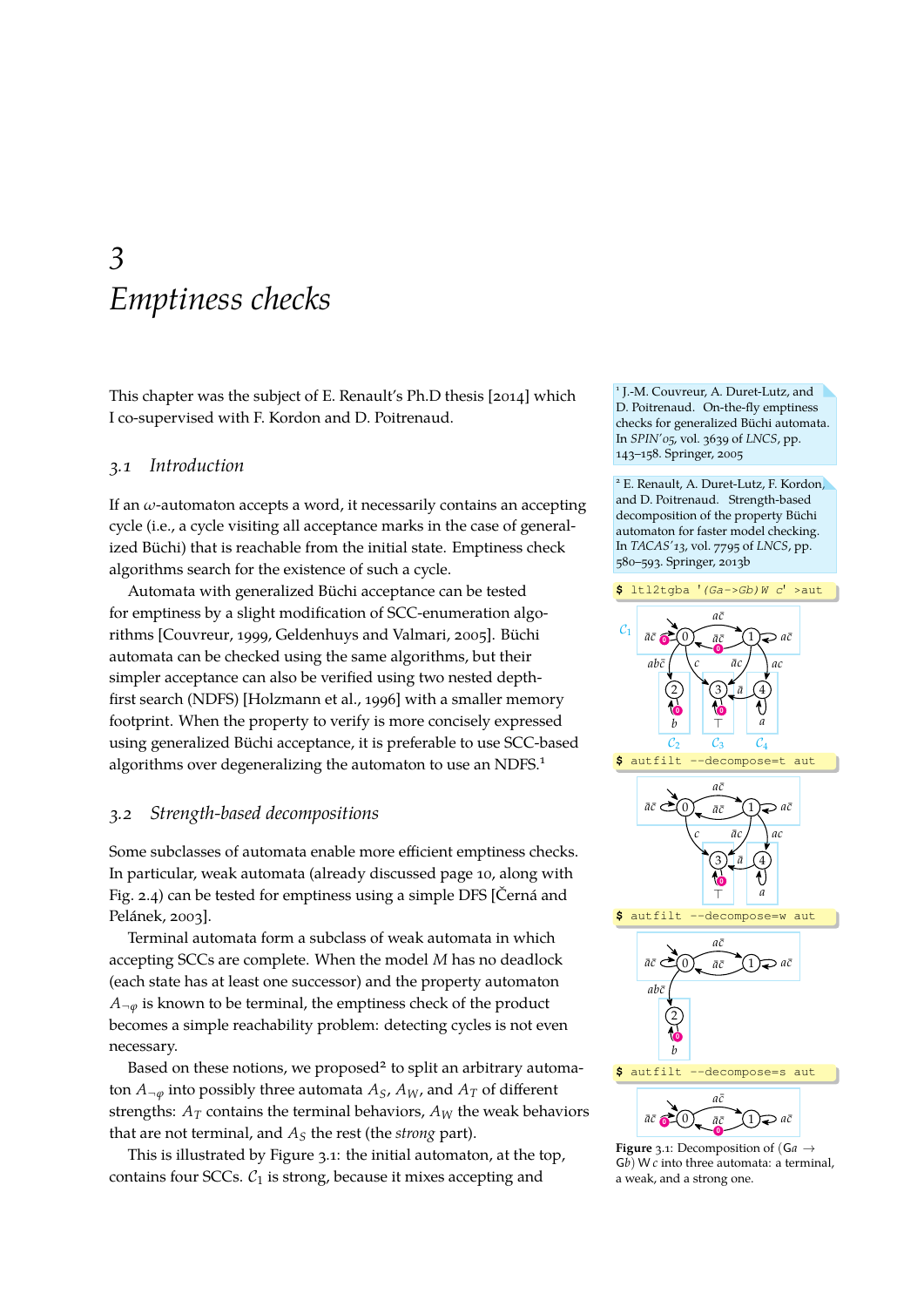rejecting cycles.  $C_2$  is weak, because all its transitions have the same marks.  $C_3$  is terminal, because it is weak and accepts all words.  $C_4$ is rejecting. For any automaton using generalized Büchi acceptance, extracting a subautomaton of a given force can be done by taking all SCCs of that force unchanged, as well as their parents stripped from acceptance marks. For instance, the terminal automaton of Figure [3.1](#page-18-1) has a verbatim copy of the terminal component  $C_3$ , plus "naked" versions of its parents  $C_1$  and  $C_4$ .

This decomposition naturally ensures that  $\mathscr{L}(A_{\neg \varphi}) = \mathscr{L}(A_T) \cup$  $\mathscr{L}(A_W) \cup \mathscr{L}(A_S)$ . In particular, instead of checking  $\mathscr{L}(K_M \otimes A_{\neg \varphi})$  =  $\emptyset$ , a model checker could check  $\mathscr{L}(K_M \otimes A_S) = \emptyset \wedge \mathscr{L}(K_M \otimes A_W) =$  $\emptyset \wedge \mathscr{L}(K_M \otimes A_T) = \emptyset$  instead. This has several advantages:

- In the case of  $K_M \otimes A_W$ , and  $K_M \otimes A_T$ , emptiness checks specialized for weak or terminal automata can be used.
- The three emptiness checks can be parallelized.
- Each one of  $A_S$ ,  $A_W$ , and  $A_T$  is simpler than the original automaton, so it may be easier to simplify than the original (Fig. [3.2\)](#page-19-0). This is particularly true for the weak (and terminal) automata, where the WDBA-minimization discussed on page [13](#page-12-1) can be applied.

It should be noted that the languages of these three automata are not necessarily disjoint: some words could be accepted by more than one automaton. Nonetheless each product  $K_M \otimes A_S$ ,  $K_M \otimes A_W$ , and  $K_M \otimes A_T$  is at most as big as the original  $K_M \otimes A_{\neg \varphi}$ , so testing the emptiness of the former three products by running three modelcheckers in parallel can only be faster than checking  $K_M \otimes A_{\neg \varphi}$  using one model checker. In our benchmark, we observed speedup factors between 2 and 4 when the products are empty (i.e., the emptiness checks have to construct the entire product). Speedups greater than 3 come from the fact that decomposed automata can be simplified further.

This decomposition technique could be generalized to produce one automaton for each accepting SCC of the original automaton.

#### *3.3 Using Union-find for Emptiness Checks*

SCC-based emptiness checks use SCC enumeration algorithms such as the algorithm of [Tarjan \[1971,](#page-48-4) [1972\]](#page-48-5) or the lesser known algorithm of [Dijkstra \[1973,](#page-44-3) [1976\]](#page-44-4). For instance, [Couvreur \[1999\]](#page-44-0) implements Dijkstra's algorithm (despite the paper presenting it as a variant of Tarjan) while [Geldenhuys and Valmari \[2004\]](#page-45-5) uses Tarjan.

Another SCC enumeration algorithm was suggested by [Gabow](#page-45-6) [\[2000,](#page-45-6) p. 109]<sup>3</sup> and uses the *union-find* data structure [\[Tarjan, 1975\]](#page-48-6). In this algorithm, a DFS of a graph is performed, and the union-find paper. data structure is used to build a partition of the vertices of the graph into SCCs: initially each node is considered to be in its own class of the partition, but whenever a cycle is detected, all states on that cycle are merged into the same class.

In a paper presented at LPAR'13<sup>4</sup>, we described a Union-Findbased emptiness check extending Gabow's algorithm, and suggested **\$** autfilt --decompose=s *\* **>** --small aut



<span id="page-19-0"></span>**Figure** 3.2: Simplified automaton for the strong part of (G*a* → G*b*) W *c*. Compare with the last automaton of Fig. [3.1.](#page-18-1)

<sup>3</sup> The main algorithm of [Gabow'](#page-45-6)s paper is a reinvention of Dijkstra's algorithm. What we call Gabow's algorithm here is the idea evoked on page 109 of that

<sup>4</sup> E. Renault, A. Duret-Lutz, F. Kordon, and D. Poitrenaud. Three SCC-based emptiness checks for generalized Büchi automata. In *LPAR'13*, vol. 8312 of *LNCS*, pp. 668–682. Springer, 2013a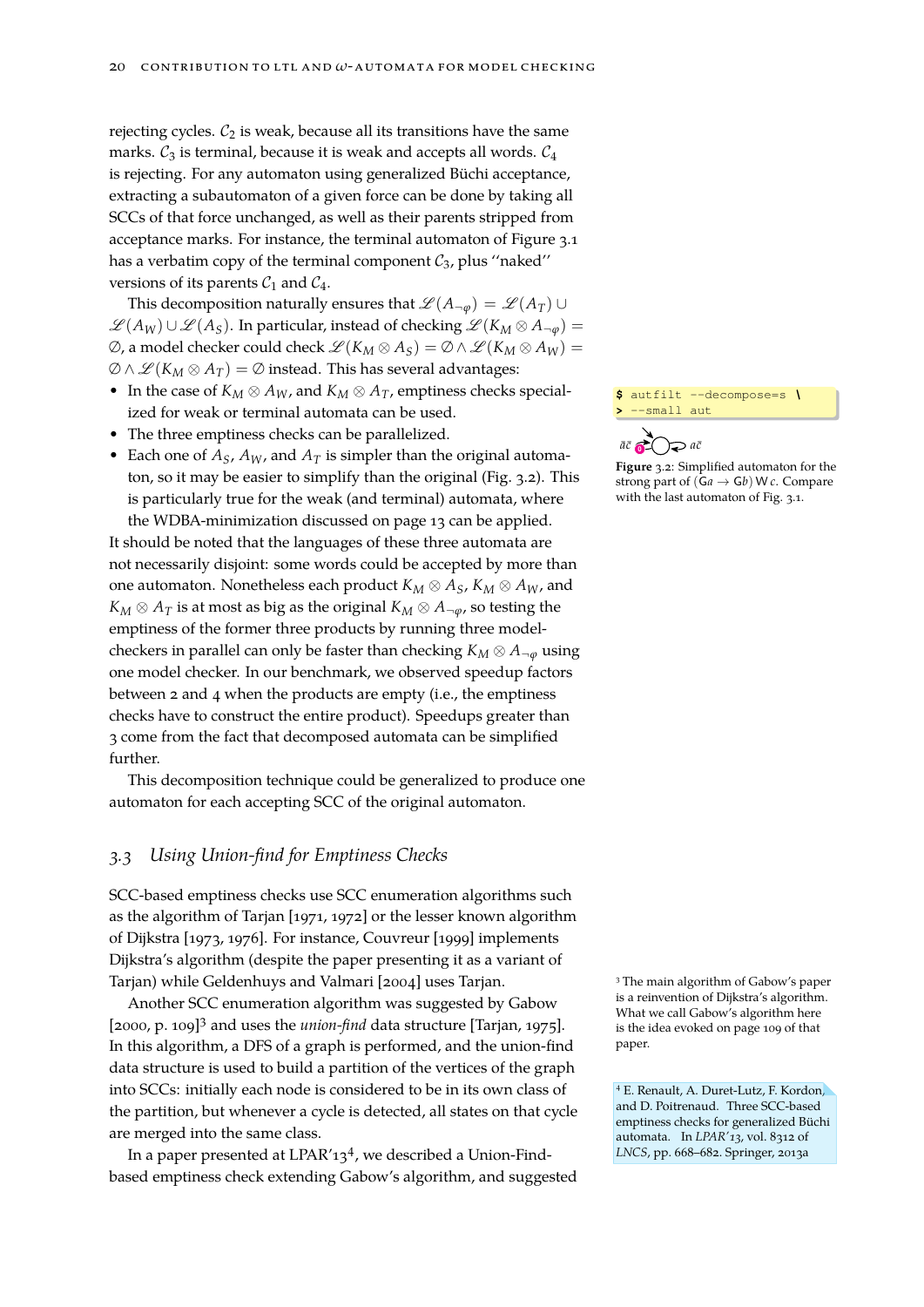some optimizations for Tarjan and Dijkstra-based algorithms.

This was presented in a sequential context, where the three algorithm give roughly equivalent run times; however our ultimate goal was to investigate these algorithms in a parallel context.

#### *3.4 Parallelisation of SCC-based emptiness checks*

Several parallel emptiness checks have been proposed over the last years [\[Brim et al., 2001,](#page-43-4) [2004,](#page-43-5) [Černá and Pelánek, 2003,](#page-44-5) [Barnat et al.,](#page-42-6) [2003,](#page-42-6) [2005,](#page-42-7) [2009\]](#page-42-8). These algorithms are mainly BFS-like (or at least ''non-DFS'') explorations of the state space. Multi-core adaptations of these algorithms with lock-free data structure have been discussed, but not evaluated [\[Barnat et al., 2010a\]](#page-43-6).

Recent publications show running multiple NDFS-based algorithms with the *swarming* technique [\[Holzmann et al., 2011\]](#page-46-7) scale better in practice [\[Evangelista et al., 2011,](#page-45-7) [Laarman et al.,](#page-46-8) [2011,](#page-46-8) [Laarman and van de Pol, 2011,](#page-46-9) [Evangelista et al., 2012\]](#page-45-8). In *swarming*, each thread executes the same algorithm, but uses a different exploration order.

We investigated what could be done with SCC-based emptiness checks in a parallel setting.<sup>5</sup> Although Gabow's algorithm can be seen as an implementation of Dijkstra's algorithm using a union-find, we realized that in a parallel context the union-find could serve as a global data structure in which all threads can contribute knowledge about the partition of the states into different SCCs. This shared data structure could be filled by threads running either some variant of Dijkstra or of Tarjan; possibly mixing the two algorithms.

In a parallel setting with *N* threads, it makes sense to combine this with the decomposition technique described Section [3.2.](#page-18-2) We tried that $<sup>6</sup>$  using two different strategies:</sup>

- *S1:* if the property automaton can be decomposed into  $P \in \{1, 2, 3\}$ automata, then each product will be checked using  $\frac{N}{P}$  threads. In this context the decomposition improves the spread of the swarming technique by ensuring that groups of threads focus on behaviors of different strengths.
- *S2:* use all *N* threads for the product  $K_M \otimes A_T$ , then if no counterexample is found, use *N* threads for  $K_M \otimes A_W$ , and finally  $K_M \otimes A_S$ . In this strategy, the automata are ordered by strengths so that more complex emptiness checks are avoided when possible. threads

Figure [3.3](#page-20-0) shows the effect of these two strategies compared to our base parallelization of Dijkstra, in a benchmark derived from BEEM [\[Pelánek, 2007\]](#page-47-6). Strategy S1 is not used with 1 or 2 threads, as the decomposition could produce 3 automata. Nonetheless, S1 appears good in both empty products (the full product had to be explored to prove the formula satisfied) and non-empty product (one thread found a counterexample and other threads could be stopped immediately).

<sup>5</sup> E. Renault, A. Duret-Lutz, F. Kordon, and D. Poitrenaud. Parallel explicit model checking for generalized Büchi automata. In *TACAS'15*, vol. 9035 of *LNCS*, pp. 613–627. Springer, 2015

<sup>6</sup> E. Renault, A. Duret-Lutz, F. Kordon, and D. Poitrenaud. Variations on parallel explicit model checking for generalized Büchi automata. *Int. J. on Software Tools for Technology Transfer (STTT)*, 2016. DOI [10.1007/s10009-](http://doi.org/10.1007/s10009-016-0422-5) [016-0422-5](http://doi.org/10.1007/s10009-016-0422-5)



<span id="page-20-0"></span>**Figure** 3.3: Speedups of running Dijkstra with 1, 2, 4, 8, and 12 threads (base). Without decomposition, or with decomposition using one of the two described strategies. All speedups are relative to Dijkstra with 1 thread, and averaged over 775 empty products (plain lines) or 1074 non-empty product (dashed lines).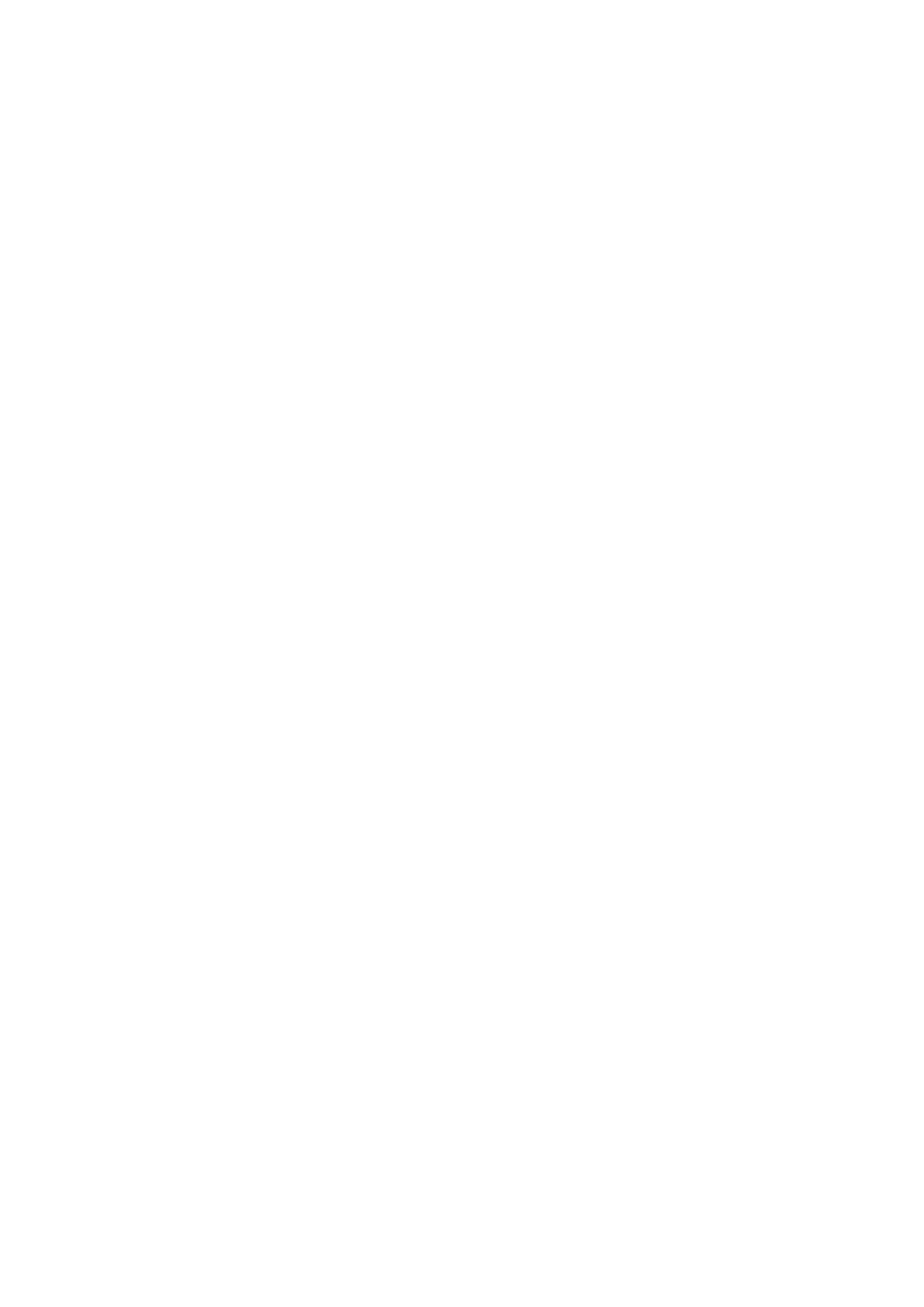### <span id="page-22-0"></span>*4 Generic acceptance*

So far, we have discussed automata with generalized Büchi acceptance, or subclasses of this acceptance (like plain Büchi). In this chapter we enlarge the notion of acceptance condition to also include acceptance conditions such as co-Büchi, Rabin, Streett, or any Boolean combination of those.

#### *4.1 The HOA format*

We shall specify the acceptance condition of an automaton as a formula, using a syntax introduced in the Hanoi Omega Automaton (HOA) format<sup>1</sup>. In this format, the acceptance condition is a formula over terms such as  $\ln f(x)$  or  $\text{Fin}(x)$  indicating respectively that for a run to be accepting the acceptance mark *x* should be visited infinitely often, or finitely often.<sup>2</sup>

Table [4.1](#page-22-1) shows some examples.

| Büchi:                  | Inf(0)                                                             |
|-------------------------|--------------------------------------------------------------------|
| generalized Büchi 3:    | $\ln f(0) \wedge \ln f(1) \wedge \ln f(2)$                         |
| co-Büchi:               | Fin(0)                                                             |
| generalized co-Büchi 3: | $Fin(0) \vee Fin(1) \vee Fin(2)$                                   |
| Rabin (2 pairs):        | $(Fin(0) \wedge Inf(1)) \vee (Fin(2) \wedge Inf(3))$               |
| Streett (2 pairs):      | $(Fin(0) \vee Inf(1)) \wedge (Fin(2) \vee Inf(3))$                 |
| parity min even 5:      | $Inf(0) \vee (Fin(1) \wedge (Inf(2) \vee (Fin(3) \wedge Inf(4))))$ |

The HOA format was created jointly with other tools authors, as a way to facilitate the interactions between our tools. Existing formats, such as the DSTAR format of ltl2dstar [\[Klein and Baier, 2006\]](#page-46-0) or the XML-based format of Goal [\[Tsai et al., 2013\]](#page-49-2) support different acceptance conditions that can only be selected from a predefined list of names. One particular motivation for HOA was that tools like ltl3dra [\[Babiak et al., 2013b\]](#page-42-9) and Rabinizer [\[Křetínský and](#page-46-10) [Esparza, 2012\]](#page-46-10) had introduced a new acceptance condition that they called *generalized Rabin* and were each using a custom output format for this new type of automata. The HOA format was designed not to be restricted to a list of known acceptance conditions: specifying the acceptance condition using a formula rather than by name, so that the semantics are always known.

<sup>1</sup> T. Babiak, F. Blahoudek, A. Duret-Lutz, J. Klein, J. Křetínský, D. Müller, D. Parker, and J. Strejček. The Hanoi Omega-Automata format. In *CAV'15*, vol. 9206 of *LNCS*, pp. 479–486. Springer, 2015. See also [http://adl.](http://adl.github.io/hoaf/) [github.io/hoaf/](http://adl.github.io/hoaf/)

<sup>2</sup> A similar formalism was already used long ago by [Emerson and Lei \[1987\]](#page-45-9):<br>∞  $\infty$ they write  $F(p_0) \wedge G(p_1)$  when we write Inf( $\textcircled{\bullet}$ ) ∧ Fin(¬ $\textcircled{\bullet}$ ). [Safra and Vardi](#page-48-7) [\[1989\]](#page-48-7) named automata with similar acceptance conditions ''EL automata''.

<span id="page-22-1"></span>**Table** 4.1: Example of traditional acceptance conditions, specified using the HOA syntax.

```
$ ltl2tgba 'a U b'
HOA: v1
name: "a U b"
States: 2
Start: 1
AP: 2 "a" "b"
acc-name: Buchi
Acceptance: 1 Inf(0)
properties: trans-labels
  explicit-labels state-acc
  deterministic
 stutter-invariant terminal
--BODY--
State: 0 {0}
[t] 0State: 1
[1] 0
[0&!1] 1
--END-- \rightarrow 1
                 a\bar{b} \topb
                        0
                             Inf(Example 4.2: A Büchi automaton
generated for a U b in the HOA format,
and its graphical representation.
```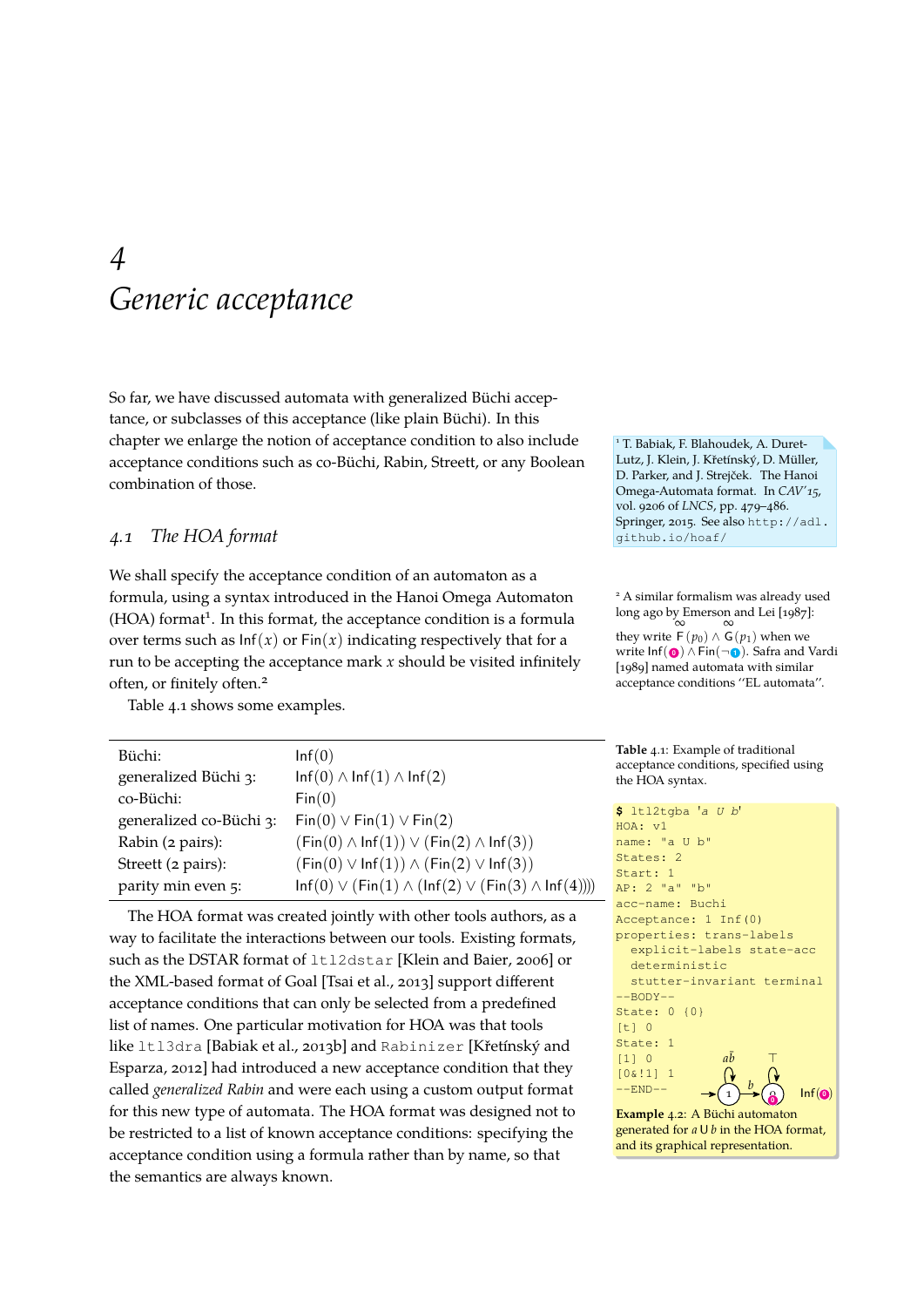#### *4.2 Why use generic acceptance?*

First, it should be pointed out that using more complex acceptance conditions does not necessarily imply slower procedures. In the context of model checking, we have already discussed the fact that using generalized-Büchi instead of Büchi could be faster.<sup>3</sup> Similarly, it <sup>3</sup> has been shown that using the generalized Rabin condition can speed up probabilistic model checking by orders of magnitude [\[Chatterjee](#page-44-6) [et al., 2013,](#page-44-6) [Komárková and Křetínský, 2014\]](#page-46-11).

Second, not being tied to a particular acceptance condition makes some *ω*-automata operations easier. For instance, the product or union of two deterministic (and complete) automata is trivial to define without the constraint of producing the same acceptance (as we will discuss below).

Finally, providing algorithms that support generic acceptance opens up a wide research area, the results of which can also benefit to people working on specific subclasses of acceptance.

#### *4.3 Transition-based acceptance revisited*

In section [2.4](#page-9-0) we discussed the fact that transition-based acceptance was not useful to weak Büchi automata, and therefore to all persistence properties. That is true as long as it is clear we are talking about automata with Büchi acceptance (even generalized). However, persistence properties can benefit from transition-based acceptance if we consider acceptance conditions involving  $Fin(x)$ . The typical example is the property FG*a* that can be reduced to a 1-state (deterministic) transition-based co-Büchi automaton (Fig. [4.3\)](#page-23-0).

#### *4.4 Generic algorithms*

Figure [4.4](#page-23-1) shows two deterministic and complete Streett automata A and B, along with their synchronous product. If we name  $C_1$  the product equipped with the acceptance condition (Fin(<sup>o</sup>)∨Inf(<sup>o</sup>)) ∧  $(Fin(②) \lor Inf(③))$ , then  $C_1$  is a Streett automaton verifying  $\mathscr{L}(C_1) =$  $\mathscr{L}(A) \cap \mathscr{L}(B)$ . However, if we call  $C_2$  the product equipped with the acceptance condition Fin $\textbf{(o)} \vee \text{Inf} \textbf{(o)} \vee \text{Fin} \textbf{(o)} \vee \text{Inf} \textbf{(o)}$ , then  $\mathcal{C}_2$  verifies  $\mathscr{L}(\mathcal{C}_2) = \mathscr{L}(\mathcal{A}) \cup \mathscr{L}(\mathcal{B})$ . Note that the acceptance condition of  $\mathcal{C}_2$  is not Streett, and does not correspond to any ''traditional'' acceptance condition.

This construction for the intersection or union of two *ω*-automata works regardless of the acceptance condition, and also on nondeterministic automata. The union only requires complete automata.

Complementing a deterministic and complete automaton is as simple as complementing its acceptance condition and applying the rules  $\neg Fin(x) \equiv Inf(x)$  and  $\neg Inf(x) \equiv Fin(x)$ .

Completing an *ω*-automaton is trickier than it sounds: after a sink state is added, it should be given a set of acceptance marks that does not satisfy the acceptance condition. An automaton can <sup>3</sup> J.-M. Couvreur, A. Duret-Lutz, and D. Poitrenaud. On-the-fly emptiness checks for generalized Büchi automata. In *SPIN'05*, vol. 3639 of *LNCS*, pp. 143–158. Springer, 2005



<span id="page-23-0"></span>**Figure** 4.3: Three minimal automata for FG*a*, using: state-based Büchi acceptance, state-based co-Büchi acceptance, and transition-based co-Büchi acceptance.



<span id="page-23-1"></span>A: Fin(<sup>o</sup>)∨Inf(1) **Figure** 4.4: Depending on how we define the acceptance condition of the synchronous product of  $A$  and  $B$  we can intersect or merge their languages.

| $S = "It12dstar$        |  |                                          |  |
|-------------------------|--|------------------------------------------|--|
| $>$ --automata=streett" |  |                                          |  |
|                         |  | <b>\$</b> ltldo "\$S" -f $G(a->Fb)$ ' >A |  |
|                         |  | $$ 1t1do$ "SS" -f 'GFb->GFa' >B          |  |
|                         |  | \$ autfilt --product-and A B>C1          |  |

**\$** autfilt --product-or A B>C2

**Example** 4.5: How to construct the two input automata of Fig. [4.4,](#page-23-1) using ltl2dstar, and build the two flavors of the product.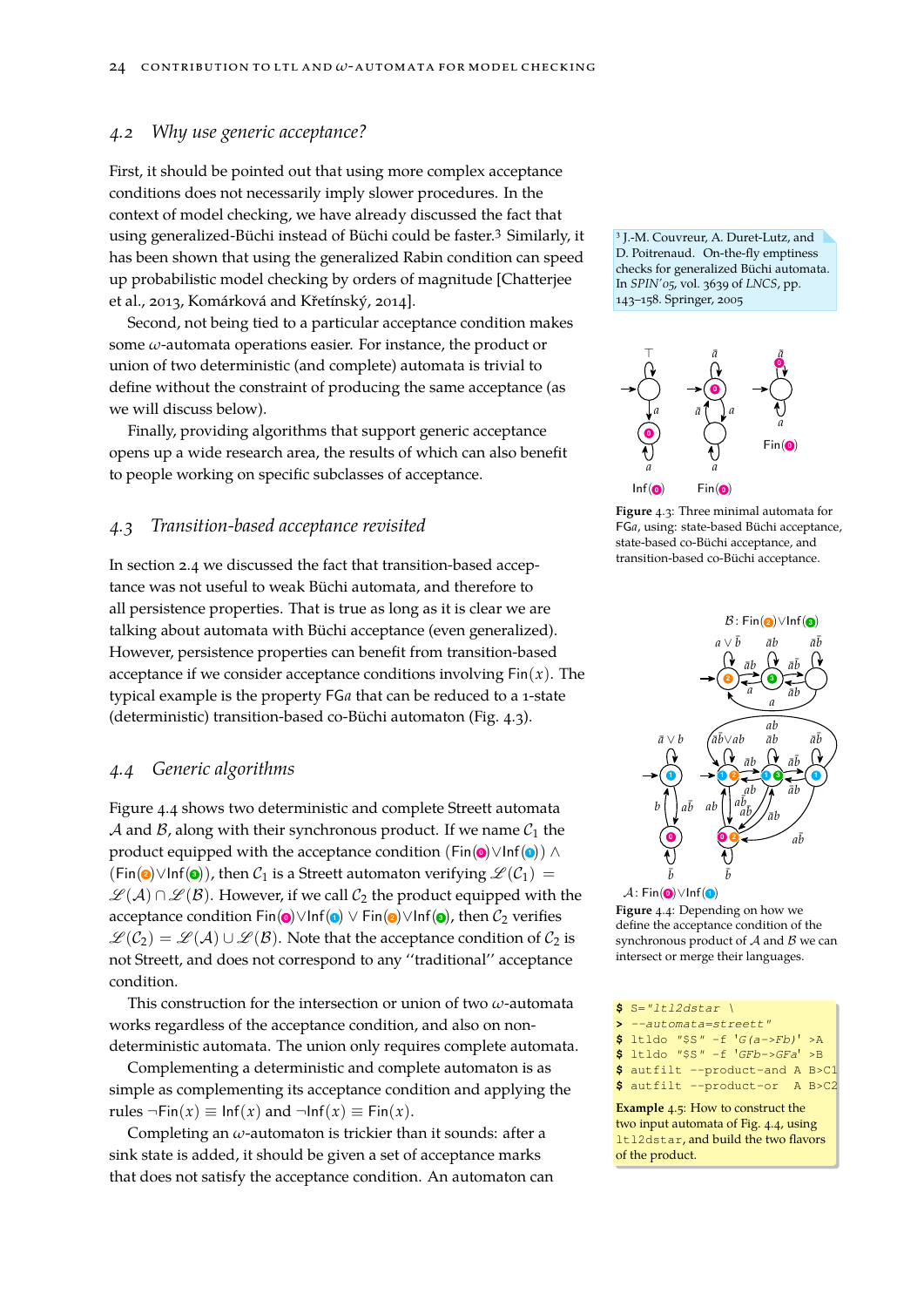therefore be completed without changing its acceptance condition *unless* that acceptance is a tautology. If the acceptance is a tautology, like  $Fin(0) \vee Inf(0)$ , then the input automaton contains only accepting cycles, and the output automaton can be given the Büchi condition in order to mark all states except the sink as accepting.

Many of the simplification algorithms that we discussed in Chapter [2](#page-8-0) (such as simulation-based reductions, WDBA minimization, SCC-based simplifications) can be easily adapted to generic acceptance: in Spot they are therefore implemented for automata with arbitrary acceptance (Example [4.6\)](#page-24-0).

For algorithms that are harder to generalize (e.g., determinization, emptiness checks), it is always possible to build an equivalent automaton with a more constrained acceptance condition, as discussed in the next section.

#### <span id="page-24-2"></span>*4.5* Fin*-less acceptance*

*i*

The SCC-based emptiness-check discussed in Chapter [3](#page-18-0) were presented in the context of automata using generalized Büchi acceptance. However, these emptiness checks will also work with automata whose acceptance condition is a disjunction of generalized Büchi acceptance conditions. We call this subclass of acceptance conditions ''Fin*-less acceptance*'', because is it simply a positive Boolean combination of  $\text{Inf}(x)$  terms.

A simple transformation can be used to transform an automaton with arbitrary acceptance condition into an automaton with Fin-less acceptance. Let us assume, without loss of generality<sup>4</sup>, that the input acceptance condition is under the following disjunctive normal form:

$$
\bigvee (\mathsf{Fin}(x_{i1}) \wedge \ldots \wedge \mathsf{Fin}(x_{in_i}) \wedge \mathsf{Inf}(y_{i1}) \wedge \ldots \wedge \mathsf{Inf}(y_{im_i}))
$$

where  $n_i \geq 0$  and  $m_i \geq 1$  for all *i*, and that the sets of lnf marks of each clause  $Y_i = \{y_{i1}, \ldots, y_{im_i}\}$  are such that no set is a superset of another one:  $\forall i, \nexists j, Y_i \subseteq Y_j$ .

Under these assumptions, the input automaton can be transformed into another automaton with  $\vee_i$   $(\mathsf{Inf}(y_{i1}) \wedge ... \wedge \mathsf{Inf}(y_{im_i}))$  as acceptance condition. The transformation is as follows: For each SCC  $C_i$  of the original automaton and each clause *i* whose Fin marks are present in *C<sup>j</sup>* , create a clone *Dij* of the SCC *C<sup>j</sup>* , remove from that clone all transitions (or states) that have some marks in  $X_i = \{x_{i1}, \ldots, x_{in_i}\}$ , and add *at least* one non-deterministic jump from *C<sup>j</sup>* to *Dij* per elementary cycle of *Dij*. Finally, in the SCCs that correspond to the original automaton, leave only the marks that belong to some *X<sup>i</sup>* for which  $Y_i = \emptyset$ .

To avoid the complexity of enumerating the elementary cycles of *Dij*, our implementation creates one non-deterministic jump each time a back-edge is found during a depth-first search of *C<sup>j</sup>* . This potentially creates more nondeterministic jumps than needed. Fig. [4.7](#page-24-1) gives an example of such transformation (note that the bottom right state generated by this construction is superfluous).

**\$** echo G a | ltl2dstar - - | **>** autfilt -D -C -S *\* **>** --stats='*in %S, out %s*' in 3, out 2

<span id="page-24-0"></span>**Example** 4.6: ltl2dstar 0.5.3 translates G*a* into a 3-state complete deterministic state-based Rabin automaton. Passing this automaton to autfilt for simplification with instructions to output a deterministic (-D) and complete  $(-c)$  automaton with statebased acceptance (-S), yields a 2-state automaton. In this case, autfilt applied the algorithm of [Dax et al.](#page-44-1) [\[2007\]](#page-44-1) (generalized to work on Rabin automata) to detect that the input automaton represents an obligation property and can therefore be minimized into a 1-state weak deterministic Büchi automaton. This automaton has 2 states once completed.

4 If the input acceptance does not satisfy these assumptions, it can be easily modified by adding some Inf(*z*) terms and adding the mark *z* everywhere.

**0** *a* **1** *b* **2** *c b*

(Fin( **<sup>0</sup>** )∧Inf( **<sup>1</sup>** ))∨(Fin( **<sup>1</sup>** )∧Inf( **<sup>0</sup>** ))∨Inf( **<sup>2</sup>** )

**\$** autfilt --remove-fin in >out



<span id="page-24-1"></span>**Figure** 4.7: Transformation of the top automaton into an equivalent automaton (at the bottom) with Fin-less acceptance. The dashed transitions correspond to non-deterministic jumps added between the original automaton and its clones, each recognizing a different clause of the acceptance condition.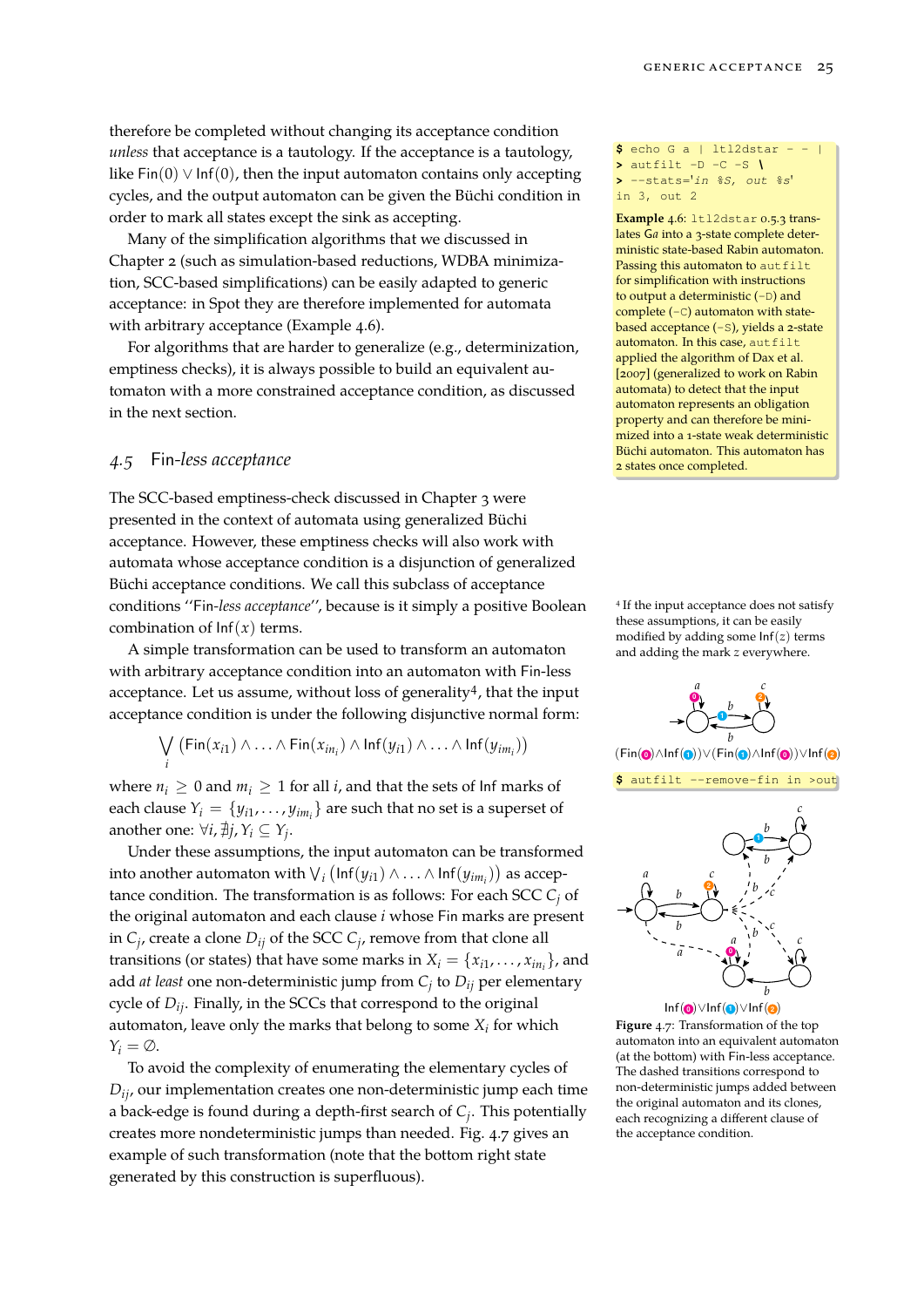Spot implements a variant of this construction that guarantees that if the input acceptance needs to be ''fixed'' to satisfy the assumptions, the output acceptance uses at most one additional mark. Additionally, we have implemented some transformations that are specific to some subclasses of acceptance conditions and that are automatically used when applicable: for instance state-based Rabin automata can be converted to Büchi automata, preserving determinism whenever possible, using a variant of an algorithm by [Krishnan et al. \[1994\]](#page-46-12).

As already mentioned, automata with Fin-less acceptance conditions can be easily checked for emptiness using readily available emptiness checks, such as those discussed in Chapter [3.](#page-18-0) Those emptiness checks are not appropriate for automata that use Fin. The emptiness check of automata with generic acceptance has been considered long ago: [Emerson and Lei \[1985\]](#page-45-10) studied the problem of detecting fair states in a finite system under a fairness hypotheses defined as a Boolean function using operators similar to Inf and Fin. Their result translates immediately to the emptiness check problem for *ω*-automata: emptiness check with generalized acceptance is NP-complete, but they provide a polynomial algorithm for a large subclass of acceptance conditions: all conditions that can be encoded as a disjunction of Streett acceptance (this encompasses Rabin and generalized-Rabin).

We plan to investigate these ''generic emptiness checks'' in the future. In the meantime, using our Fin-removal procedure in front of more traditional emptiness checks is enough to provide a usable system. The only part of our procedure that does not have a polynomial complexity is the conversion of the acceptance condition into disjunctive normal form, which we implement using binary decision diagrams to prune redundant terms.

Finally, it should be noted that a Fin-less acceptance can be converted into generalized Büchi acceptance by first converting it into conjunctive normal form, and then replacing each clause  $\text{Inf}(x_{1i}) \vee \ldots \vee \text{Inf}(x_{in_i})$  by a single  $\text{Inf}(y_i)$  where  $y_i$  is a mark that should label all transitions (or states) marked with any of  $x_{1i},...,x_{1n_i}$ . In the case of the automaton of Figure [4.7,](#page-24-1) the resulting acceptance is already a single-clause CNF, so it can be trivially converted into Büchi acceptance as in Figure [4.8.](#page-25-0)

#### <span id="page-25-1"></span>*4.6 Example tool benefiting from generic acceptance conditions*

Spot distributes a tool called  $ltlccos5$ , that started as a reimplementation of the no-longer-maintained lbtt: a randomized test-bench for translators of LTL formulas into (generalized) Büchi automata [\[Tauriainen and Heljanko, 2002\]](#page-48-8). The current version of ltlcross of course supports arbitrary acceptance conditions. It is regularly used to test Spot's translation algorithms, but also has been used for instance by the authors of  $ltl13ba$  [\[Babiak et al., 2012\]](#page-42-1), ltl3dra [\[Babiak et al., 2013b\]](#page-42-9), ltl2dstar [\[Klein and Baier, 2006,](#page-46-0) [2007\]](#page-46-13), or Rabinizer3 [\[Komárková and Křetínský, 2014\]](#page-46-11) to test



<span id="page-25-0"></span>

<sup>5</sup> A. Duret-Lutz. Manipulating LTL formulas using Spot 1.0. In *ATVA'13*, vol. 8172 of *LNCS*, pp. 442–445. Springer, 2013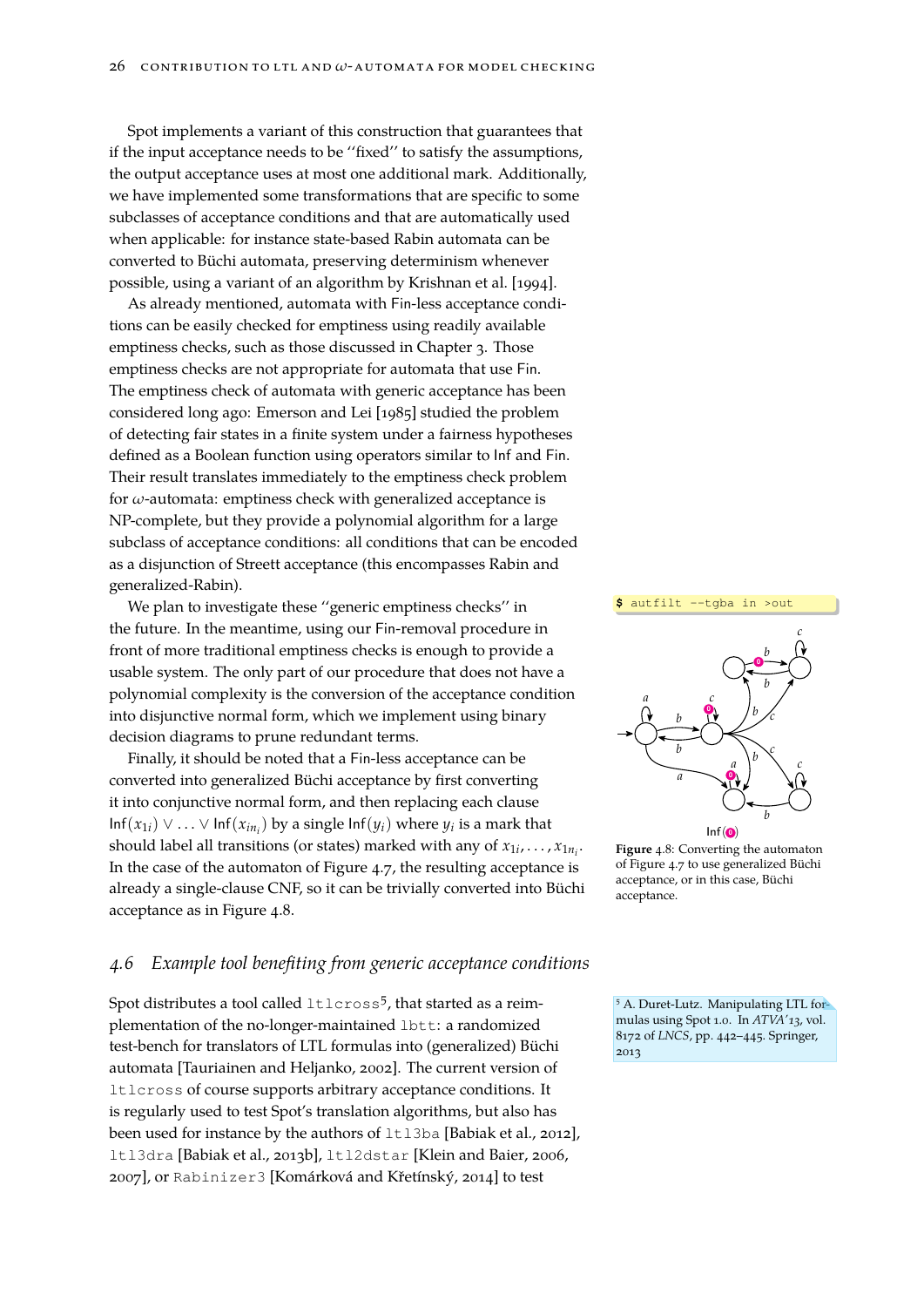```
$ genltl --eh=9 | ltlcross --verbose -D modella ltl2tgba
-:1: G((p0) \& (X(F((p1) \& (X(F((p2) \& (X(F(p3)))))))))) \leftrightarrow The formula to translate
Running [P0]: modella 'lcr-i0-pMSiff' 'lcr-o0-8NvGid'
Running [P1]: ltl2tgba -H 'G((p0) & (X(F((p1) & (X(F((p2) & (X(F(p3))))))))))'>'lcr-o1-Dsr1mb'
Running [N0]: modella 'lcr-i0-BZJdu9' 'lcr-o0-eVhqB7'
Running [N1]: ltl2tgba -H '!(G((p0) & (X(F((p1) & (X(F((p2) & (X(F(p3)))))))))))'>'lcr-o1-vDjcJ5'
info: collected automata:
info: P0 (1 st.,0 ed.,1 sets) deterministic
info: N0 (10 st.,18 ed.,1 sets)
info: P1 (5 st.,19 ed.,3 sets)
info: N1 (5 st.,9 ed.,1 sets)
Performing sanity checks and gathering statistics...
info: complementing non-deterministic automata via determinization...
info: N0 (10 st.,18 ed.,1 sets) \rightarrow (27 st.,432 ed.,2 sets) Comp(N0)
info: P1 (5 st., 19 ed., 3 sets) -> (16 st., 136 ed., 1 sets) Comp(P1)<br>info: N1 (5 st., 9 ed., 1 sets) -> (8 st., 128 ed., 2 sets) Comp(N1)
info: N1 (5 st., 9 ed., 1 sets) \rightarrow (8 st., 128 ed., 2 sets) Comp(N1)
info: getting rid of any Fin acceptance...
info: Comp(N0) (27 st.,432 ed.,2 sets) -> (38 st.,220 ed.,2 sets)
info: Comp(P1) (16 st.,136 ed.,1 sets) -> (30 st.,163 ed.,1 sets)
info: Comp(N1) (8 st.,128 ed.,2 sets) -> (14 st.,55 ed.,2 sets)
info: check_empty P0*N0
info: check_empty Comp(N0)*Comp(P0)
error: Comp(N0)*Comp(P0) is nonempty; both automata accept the infinite word
       cycle{p0 & !p1 & p2; p0 & !p1 & p3; p0 & p1}
info: check_empty P0*N1
info: check_empty P1*N0
info: check_empty P1*N1
info: check_empty Comp(N1)*Comp(P1)
                                                          Positive and negative translations are obtained from the
                                                          two translators. Here ltl2tgba outputs generalized
                                                          Büchi acceptance with up to 3 sets, and modella
                                                          outputs Büchi automata. Note that P0 has no edges.
                                                                                    Complementing by deter-
                                                                                    minization creates ''parity
                                                                                   min even'' automata. This is
                                                                                    equivalent to ''co-Büchi'' for
                                                                                    1 acceptance set, and ''1-pair
                                                                                   Streett" for two sets.
                                                                                    Removing Fin sets as seen
                                                                                   on Fig. 4.7.
                                                          Testing various products for emptiness, a bug is quickly
                                                          found: the product Comp(N0) *Comp(P0) should have
                                                          been empty. The issue obviously comes from the fact
                                                          that automaton P0 has no edge, so it recognizes the
                                                          empty language.
```
**1.5.9.** recent versions of their tools. **1.5.9** 

Given a formula  $\varphi$  and a list of translators  $T_1, \ldots, T_m$  producing *ω*-automata from formulas, ltlcross calls each tool on *ϕ* and its negation, yielding a positive automaton  $P_i = T_i(\varphi)$  and a negative automaton  $N_i = T_i(\neg \varphi)$ .

Now ltlcross (like lbtt did for generalized Büchi) will make sure that  $\mathscr{L}(P_i \otimes N_i) = \emptyset$  for all *i* and *j*. It could be the case that  $P_i$  is a Rabin automaton, and that  $N_j$  is a Streett automaton, but clearly building the product  $P_i \otimes N_i$  and testing its emptiness for arbitrary acceptance condition can be done using the techniques discussed in this chapter. However, this test is not enough to prove that all translators produce equivalent automata: for instance if one translator always returns empty automata, this test will pass. Therefore ltlcross also tests  $\mathscr{L}(\overline{P_i} \otimes \overline{N_i}) = \emptyset$ : when  $P_i$  and  $N_i$ are deterministic, complementing them is as simple as completing the automaton and complementing its acceptance condition. For non-deterministic automata, ltlcross offers the (potentially costly) option to determinize them, as illustrated by Figure [4.9.](#page-26-0)

Our determinization procedure currently takes transition-based Büchi automata as input (so we may have some preprocessing to do if the input has a different acceptance), and outputs automata with transition-based parity acceptance. It mixes the construction of [Redziejowski \[2012\]](#page-47-7) with some optimizations of ltl2dstar [\[Klein](#page-46-0) [and Baier, 2006,](#page-46-0) [2007\]](#page-46-13) and a few of our own<sup>6</sup>. It would be nice to be  $\qquad$  <sup>6</sup> Yet unpublished. able to determinize automata with arbitrary acceptance conditions; [Varghese \[2014\]](#page-49-1) offers some clues.

<span id="page-26-0"></span>**Example** 4.9: Verbose execution of ltlcross -D finding a bug in modella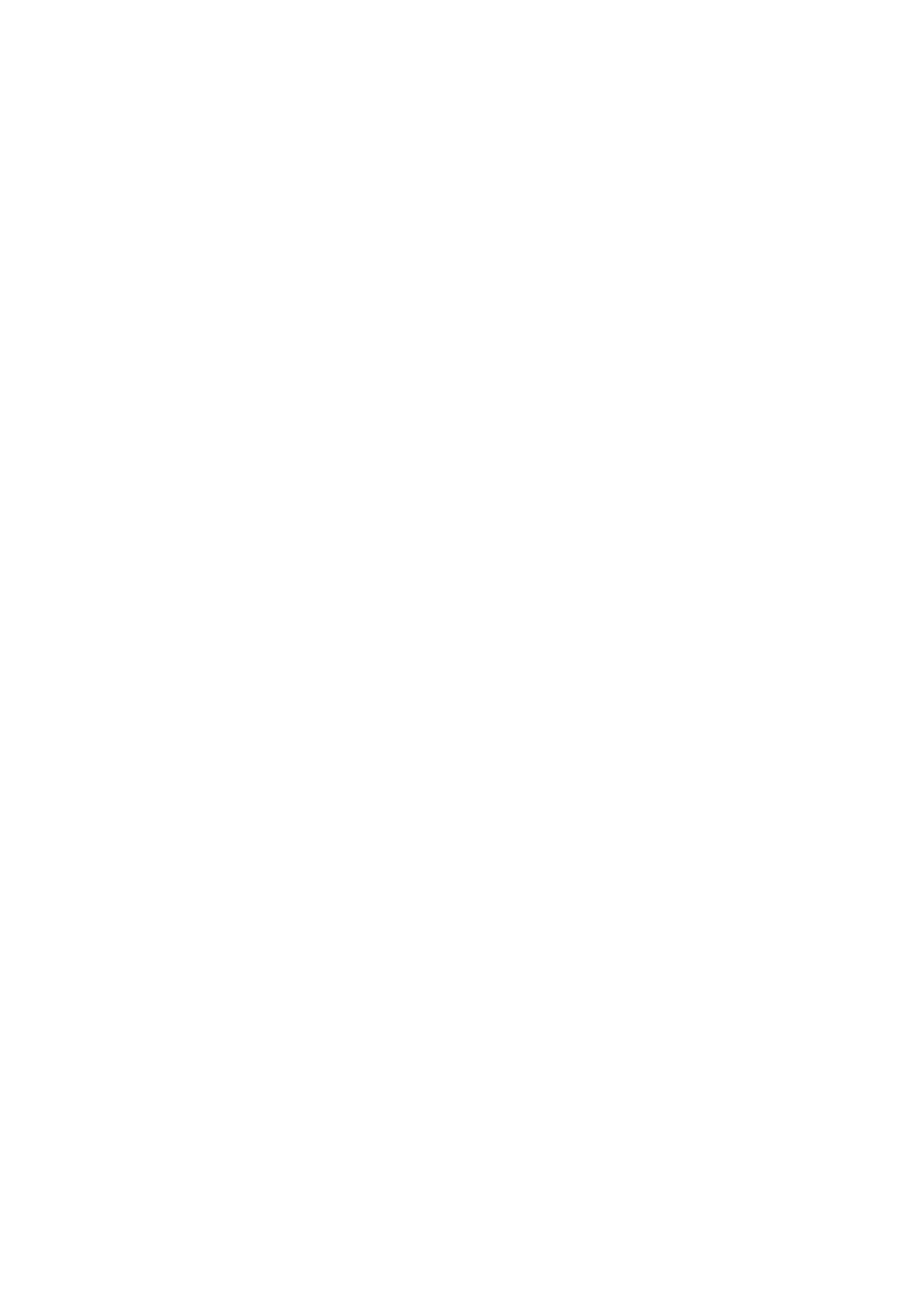### <span id="page-28-0"></span>*5 SAT-based minimization of deterministic automata*

LTL Synthesis [\[Finkbeiner and Schewe, 2005\]](#page-45-11) and Probabilistic LTL Model Checking [\[Baier and Katoen, 2008\]](#page-42-3) are two areas where it is useful to express linear-time temporal properties as deterministic *ω*-automata. Because it is well known that not all Büchi automata can be made deterministic, these applications use other acceptance conditions such as Rabin or Streett.

In this chapter we discuss the minimization of such deterministic automata, with arbitrary acceptance conditions. This is the result of an ongoing collaboration with Soheib Baarir.

#### *5.1 Existing results*

Minimizing deterministic Büchi automata, deterministic co-Büchi automata, and deterministic parity automata is known to be NPcomplete [\[Schewe, 2010\]](#page-48-9), so we should not hope for efficient minimizations that work for arbitrarily complex acceptance conditions.

However, and as already pointed out on page [13,](#page-12-1) minimizing automata that are weak and deterministic can be done in polynomial time [\[Löding, 2001\]](#page-47-5). For this subclass of automata, it does not even matter what the acceptance condition is: any (inherently) weak and deterministic can be rewritten as a Büchi or co-Büchi automaton without changing the transition structure.

For more complex automata, we do not know of efficient minimization procedures. Tools usually apply simplifications that do not guarantee a minimal result. Being able to see how far those simplifications are from the minimal automata would provide a good help to improve them.

#### *5.2 Minimization via SAT-solving*

A technique (and tool) for minimizing (state-based) deterministic Büchi automata was first presented by [Ehlers \[2010\]](#page-45-12). His tool, called DBAminimizer, will take deterministic Rabin automata produced by ltl2dstar, will convert it into a deterministic Büchi automaton if it exists [\[Krishnan et al., 1994\]](#page-46-12), and finally will minimize the resulting Büchi automaton using a SAT-solver.

The tool implements a minimization loop, in which each iteration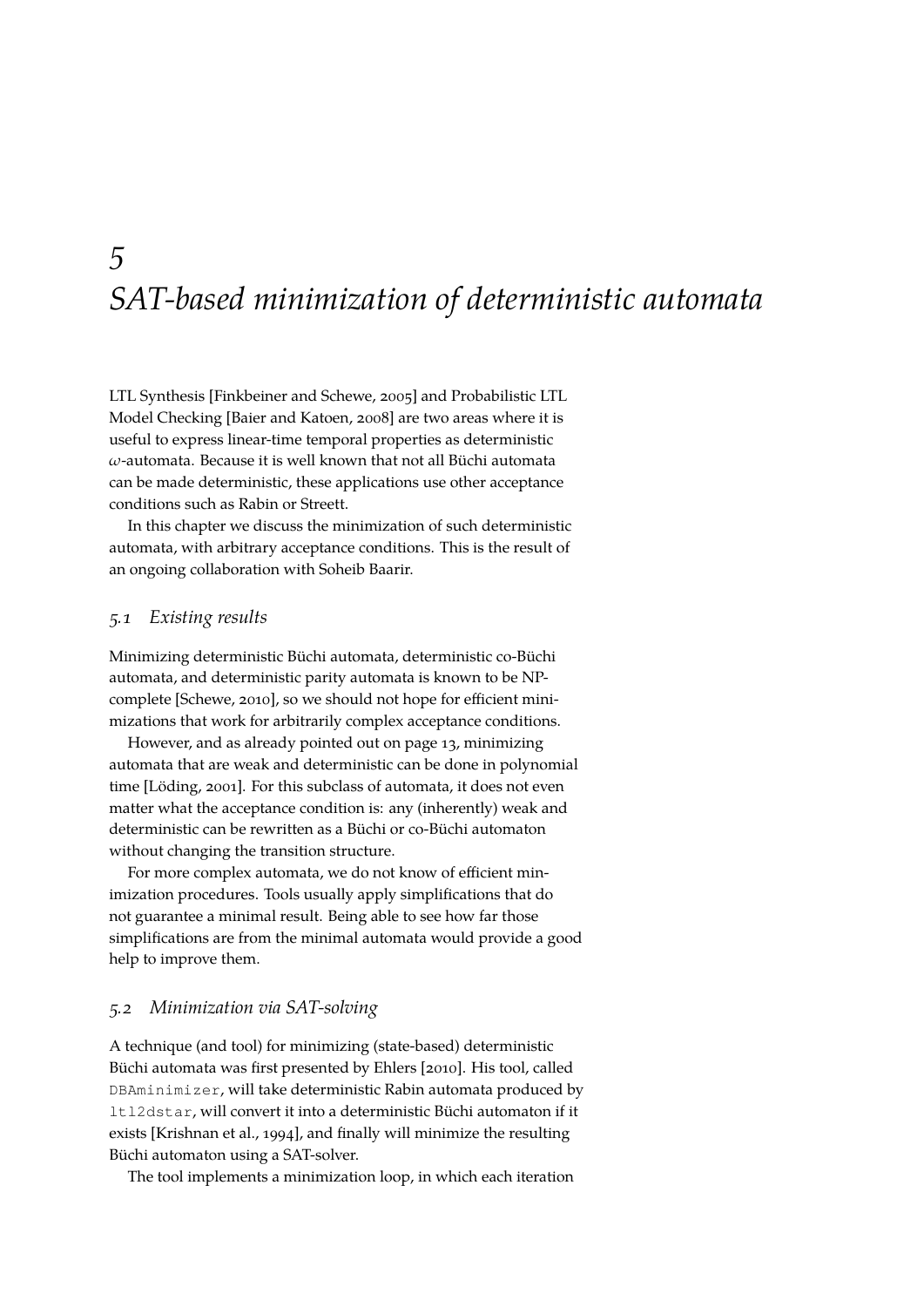tries to synthesize an automaton that has one less state than the previous automaton.

The SAT-based synthesis of an equivalent automaton works as follows. A set of variables denoting the existence of each possible transition and the acceptance of each state in the ''candidate'' automaton. These variables are used to derive the values of another set of variables encoding a product between the reference automaton, and the candidate automaton. Finally, constraints are added such that for each cycle of the product automaton, its projection on the reference automaton is accepting if and only if its projection on the candidate automaton is also accepting.

#### *5.3 Our improvements*

We added several improvements to the above minimization technique when we implemented it in Spot.

- First, Spot is able to detect obligation properties, so we can avoid SAT-solvers and use a polynomial minimization in this case.
- Second, while Spot will not always produce a *deterministic* Büchi automaton from an LTL formula when such automaton exists, it will often do so. And since the deterministic automata produced this way are usually much smaller than the Rabin automata produced by ltl2dstar from determinization, it made sense to first try that, and to adapt the minimization technique to transitionbased acceptance.
- Third, we improve [Ehlers \[2010\]](#page-45-12)'s encoding by adding several optimizations to reduce the number of variables and clauses needed by the encoding. Some of these optimizations are based on the knowledge of the strongly connected components of the original automaton (there is no need to track cycles outside of those), and knowing which strongly connected components of the original automaton are weak.
- Finally, we generalize the technique to deal with transition-based generalized Büchi acceptance<sup>1</sup>, and then arbitrary acceptance conditions<sup>2</sup>. These generalizations come at the cost of additional clauses and variables.

Currently, the implementation has two different encodings: a simple one that works with deterministic transition-based Büchi automata as input and output, and a more general encoding that can input deterministic automata with an arbitrary acceptance, and output possibly another arbitrary acceptance. Both encodings can be configured to use state-based acceptance if needed.

Figure [5.1](#page-29-0) shows how a 4-state deterministic Rabin automaton constructed by ltl2dstar can be minimized into a deterministic Rabin automaton with 3 states if state-based acceptance is used, or just 1-state if transition-based acceptance is used. The bottom

1 S. Baarir and A. Duret-Lutz. Mechanizing the minimization of deterministic generalized Büchi automata. In *FORTE'14*, vol. 8461 of *LNCS*, pp. 266–283. Springer, 2014

2 S. Baarir and A. Duret-Lutz. SATbased minimization of deterministic *ω*-automata. In *LPAR'15*, vol. 9450 of *LNCS*, pp. 79–87. Springer, 2015



<span id="page-29-0"></span>**Figure** 5.1: Minimization of an automaton output by 1t12dstar (the top one), using various acceptance conditions.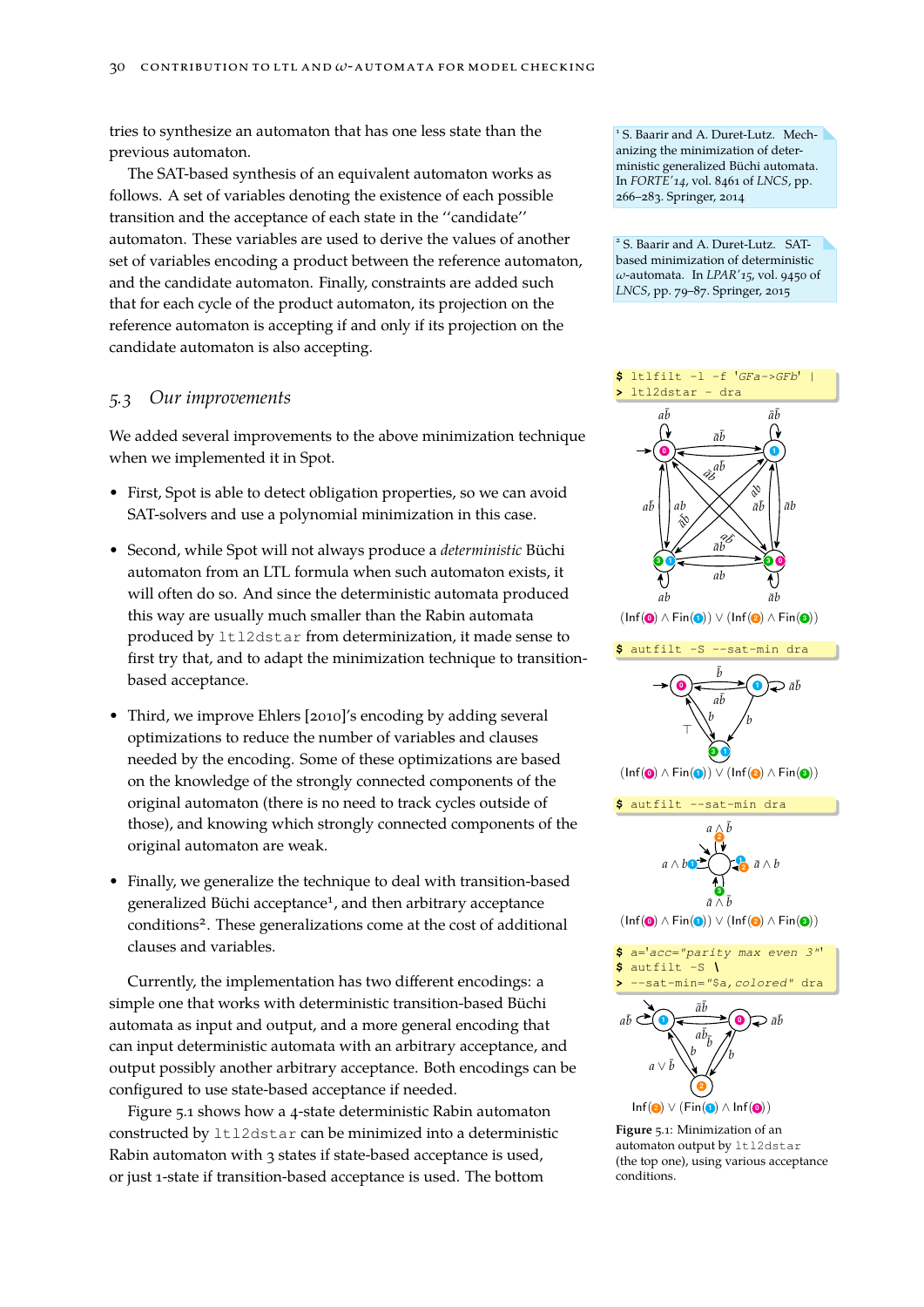example of Figure [5.1](#page-29-0) shows how we can also force an arbitrary acceptance condition on the output: here we want parity acceptance with numbers  $0$ , 1, 2 such that a run is accepting if the maximum number seen infinitely often is even. The colored option constrains each state to belong to exactly one acceptance set (this is translated into additional constraints for the SAT solver), which is what one expects from a parity automaton.

#### <span id="page-30-1"></span>*5.4 Applications*

Let us assume an alphabet of size  $|\Sigma|$ . To minimize an automaton that uses an *n* states and *m* acceptance sets into another automaton that uses *n'* states and *m'* acceptance sets, our SAT encoding requires at  $\text{most } O(n^2 \times n'^2 \times 2^{m+m'}) \text{ variables and } O(n^2 \times n'^3 \times 2^{2m+m'} \times |\Sigma|)$ clauses.

For this reason the minimization procedure is not very practical for automata with a large number of states, or more that 5–6 acceptance sets. However, automata used in model checking are usually quite small, so attempting a SAT-based minimization can be worth a try.

Our main use case however, is to ''mine'' sub-optimal automata in the output of other tools. Indeed, it is easier to improve an LTL translator when you are provided with a list of formulas for which the output is far from optimal. Our papers contain experiments showing lists of formulas for which existing translators fail to produce reasonably-sized automata: looking at those automata can suggest improvements to the algorithms.

As a simple example, we discovered that Spot translates the LTL formula *ϕ* = (GF*a* ∧ GF*b*) ∨ GF*c* into a 3-state non-deterministic transition-based generalized Büchi automaton with 2 acceptance sets (Fig. [5.2\)](#page-30-0). However, after determinizing this automaton and minimizing it, we discovered that there exists a 1-state deterministic automaton with the same acceptance. The equivalent formula GF(*a* ∨ *c*) ∧ GF(*b* ∨ *c*) is translated to the minimal automaton directly.

This suggests that implementing LTL simplification rules that distribute through GF terms would be an improvement. But that is not the only option.

Since this technique works with arbitrary acceptance conditions as input and output, it can also be used to search of sub-optimal automata produced by other algorithms such as acceptance conversions, and other transformations.



<span id="page-30-0"></span>**Figure** 5.2: The translation offered for (GF*a* ∧ GF*b*) ∨ GF*c* is inferior to that given for the equivalent formula  $GF(a \vee c) \wedge GF(b \vee c).$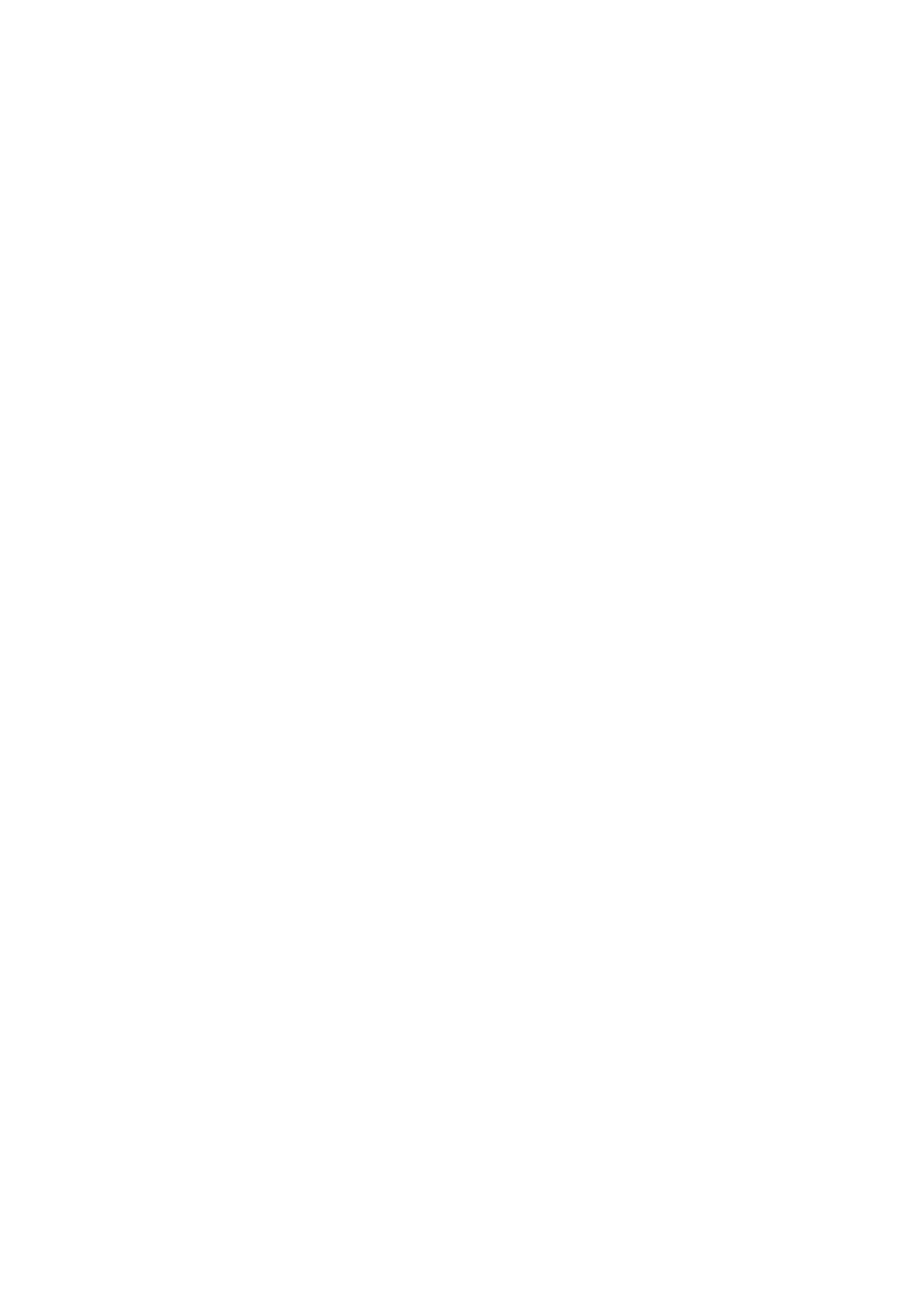### <span id="page-32-0"></span>*6 Model checking of stutter-invariant properties*

An *ω*-regular language is stutter-invariant if it is closed under the operation that duplicates some letter in a word or that removes some duplicate letter [\[Etessami, 1999\]](#page-45-13).

We say that a formula is stutter-invariant if its language is. Stutterinvariant formula form an important subclass of temporal properties, as they enable model checkers to apply partial-order reduction techniques (e.g., [\[Clarke et al., 2000,](#page-44-7) Ch. 10] or [\[Baier and Katoen,](#page-42-3) [2008,](#page-42-3) Ch. 8]) to reduce the set of behaviors they must explore. Such partial-order reductions are implemented by explicit model checkers such as Spin [\[Holzmann, 2003,](#page-46-4) Ch. 9], LTSmin [\[Laarman et al., 2014\]](#page-46-14), or DiVinE [\[Barnat et al., 2010b\]](#page-43-7), to cite a few. Detecting stutterinvariant properties has also uses beyond partial-order reductions; for instance it is used to optimize the determinization construction implemented in ltl2dstar [\[Klein and Baier, 2007\]](#page-46-13).

In this chapter, we present two results related to stutter invariance: the first is an efficient algorithm for deciding whether a property is stutter-invariant, the second is a generalization of a type of automata known as ''testing automata'' that can only represent stutter-invariant properties.

#### *6.1 Stutter-invariance checks*

It is widely known that any LTL formula that does not use the next-step operator X (a.k.a. an LTL\X formula) is stutter-invariant; this check is trivial to implement. Unfortunately there exist formulas using X that *are* stutter-invariant and whose usage is desirable [\[Păun](#page-47-8) [and Chechik, 2003\]](#page-47-8). For instance, the stutter-invariant formula F(*a* ∧  $X(\neg a \land b)$  specifies that *b* will be true at a moment where *a* was just switched off.

[Dallien and MacCaull \[2006\]](#page-44-8) built a tool that recognizes a stuttering LTL formula if (and only if) it matches one of the patterns of [Păun and Chechik \[2003\]](#page-47-8). This syntactical approach is efficient, but incomplete, as not all stutter-invariant formulas follow the recognized patterns.

<span id="page-32-1"></span>A more definite procedure was given by [Peled and Wilke \[1997\]](#page-47-9) as a construction that inputs an LTL formula *ϕ* with |*ϕ*| symbols and *n* atomic propositions, and outputs an LTL\X formula  $\varphi'$  with  $O(4^n|\varphi|)$ 

#### **\$** ltlfilt --remove-x *\* **>** -f '*F(a&X(!a&b))*'

F(*a* ∧ ((*a* ∧ (*a* U(¬*a* ∧ *b*)) ∧ ((¬*b* U ¬*a*) ∨ (*b* U ¬*a*))) ∨ (¬*a* ∧ (¬*a* U(*a* ∧ ¬*a* ∧ *b*)) ∧  $((\neg b \cup a) \vee (b \cup a))) \vee (b \wedge (b \cup (\neg a \wedge b \wedge$ ¬*b*)) ∧ ((¬*a* U ¬*b*) ∨ (*a* U ¬*b*))) ∨ (¬*b* ∧ (¬*b* U(¬*a* ∧ *b*)) ∧ ((¬*a* U *b*) ∨ (*a* U *b*))) ∨ (¬*a* ∧ *b* ∧ (G¬*a* ∨ G*a*) ∧ (G¬*b* ∨ G*b*))))

#### **\$** ltlfilt --remove-x *\* **>** -f '*F(a&XX(!a&b))*'

 $F(a \wedge ((a \wedge ((\neg b \cup \neg a) \vee (b \cup \neg a)) \wedge$ (*a* U(¬*a* ∧ ((*a* ∧ (*a* U(¬*a* ∧ *b*)) ∧ ((¬*b* U ¬*a*) ∨ (*b* U ¬*a*))) ∨ (¬*a* ∧ (¬*a* U(*a* ∧ ¬*a* ∧ *b*)) ∧ ((¬*b* U *a*) ∨ (*b* U *a*))) ∨ (*b* ∧ (*b* U(¬*a* ∧ *b* ∧ ¬*b*)) ∧ ((¬*a* U ¬*b*) ∨ (*a* U ¬*b*))) ∨ (¬*b* ∧ (¬*b* U(¬*a* ∧ *b*)) ∧ ((¬*a* U *b*) ∨ (*a* U *b*))) ∨ (¬*a* ∧ *b* ∧ (G¬*a* ∨ G*a*) ∧ (G¬*b* ∨  $(G(b)))))$ ))  $\vee$   $(\neg a \wedge ((\neg b \cup a) \vee (b \cup a)) \wedge$ (¬*a* U(*a* ∧ ((*a* ∧ (*a* U(¬*a* ∧ *b*)) ∧ ((¬*b* U ¬*a*) ∨ (*b* U ¬*a*))) ∨ (¬*a* ∧ (¬*a* U(*a* ∧ ¬*a* ∧ *b*)) ∧ ((¬*b* U *a*) ∨ (*b* U *a*))) ∨ (*b* ∧ (*b* U(¬*a* ∧ *b* ∧ ¬*b*)) ∧ ((¬*a* U ¬*b*) ∨ (*a* U ¬*b*))) ∨ (¬*b* ∧ (¬*b* U(¬*a* ∧ *b*)) ∧ ((¬*a* U *b*) ∨ (*a* U *b*))) ∨ (¬*a* ∧ *b* ∧ (G¬*a* ∨ G*a*) ∧ (G¬*b* ∨  $(G(b)))))$ )) ∨  $(b \wedge ((\neg a \cup \neg b) \vee (a \cup \neg b)) \wedge$  $(b\cup(\neg b \land ((a \land (a\cup(\neg a \land b))) \land$ ((¬*b* U ¬*a*) ∨ (*b* U ¬*a*))) ∨ (¬*a* ∧ (¬*a* U(*a* ∧ ¬*a* ∧ *b*)) ∧ ((¬*b* U *a*) ∨  $(b \cup a))$   $\vee$   $(b \wedge (b \cup (\neg a \wedge b \wedge \neg b)) \wedge$ ((¬*a* U ¬*b*) ∨ (*a* U ¬*b*))) ∨ (¬*b* ∧ (¬*b* U(¬*a* ∧ *b*)) ∧ ((¬*a* U *b*) ∨ (*a* U *b*))) ∨ (¬*a* ∧ *b* ∧ (G¬*a* ∨ G*a*) ∧ (G¬*b* ∨  $(G(b))))$ ))  $\vee$   $(\neg b \wedge ((\neg a \cup b) \vee (a \cup b)) \wedge$ (¬*b* U(*b* ∧ ((*a* ∧ (*a* U(¬*a* ∧ *b*)) ∧ ((¬*b* U ¬*a*) ∨ (*b* U ¬*a*))) ∨ (¬*a* ∧ (¬*a* U(*a* ∧ ¬*a* ∧ *b*)) ∧ ((¬*b* U *a*) ∨  $(b \cup a))$  ∨  $(b \wedge (b \cup (\neg a \wedge b \wedge \neg b))$  ∧ ((¬*a* U ¬*b*) ∨ (*a* U ¬*b*))) ∨ (¬*b* ∧ (¬*b* U(¬*a* ∧ *b*)) ∧ ((¬*a* U *b*) ∨ (*a* U *b*))) ∨ (¬*a* ∧ *b* ∧ (G¬*a* ∨ G*a*) ∧ (G¬*b* ∨ G*b*)))))) ∨ ((G¬*a* ∨ G*a*) ∧ (G¬*b* ∨ G*b*) ∧ ((*a* ∧ (*a* U(¬*a* ∧ *b*)) ∧ ((¬*b* U ¬*a*) ∨ (*b* U ¬*a*))) ∨ (¬*a* ∧ (¬*a* U(*a* ∧ ¬*a* ∧ *b*)) ∧ ((¬*b* U *a*)∨(*b* U *a*))) ∨(*b*∧(*b* U(¬*a*∧*b*∧ ¬*b*)) ∧ ((¬*a* U ¬*b*) ∨ (*a* U ¬*b*))) ∨ (¬*b* ∧ (¬*b* U(¬*a* ∧ *b*)) ∧ ((¬*a* U *b*) ∨ (*a* U *b*))) ∨ (¬*a* ∧ *b* ∧ (G¬*a* ∨ G*a*) ∧ (G¬*b* ∨ G*b*)))))) **Example** 6.1: [Etessami'](#page-45-14)s procedure on two formulas that differ by one X.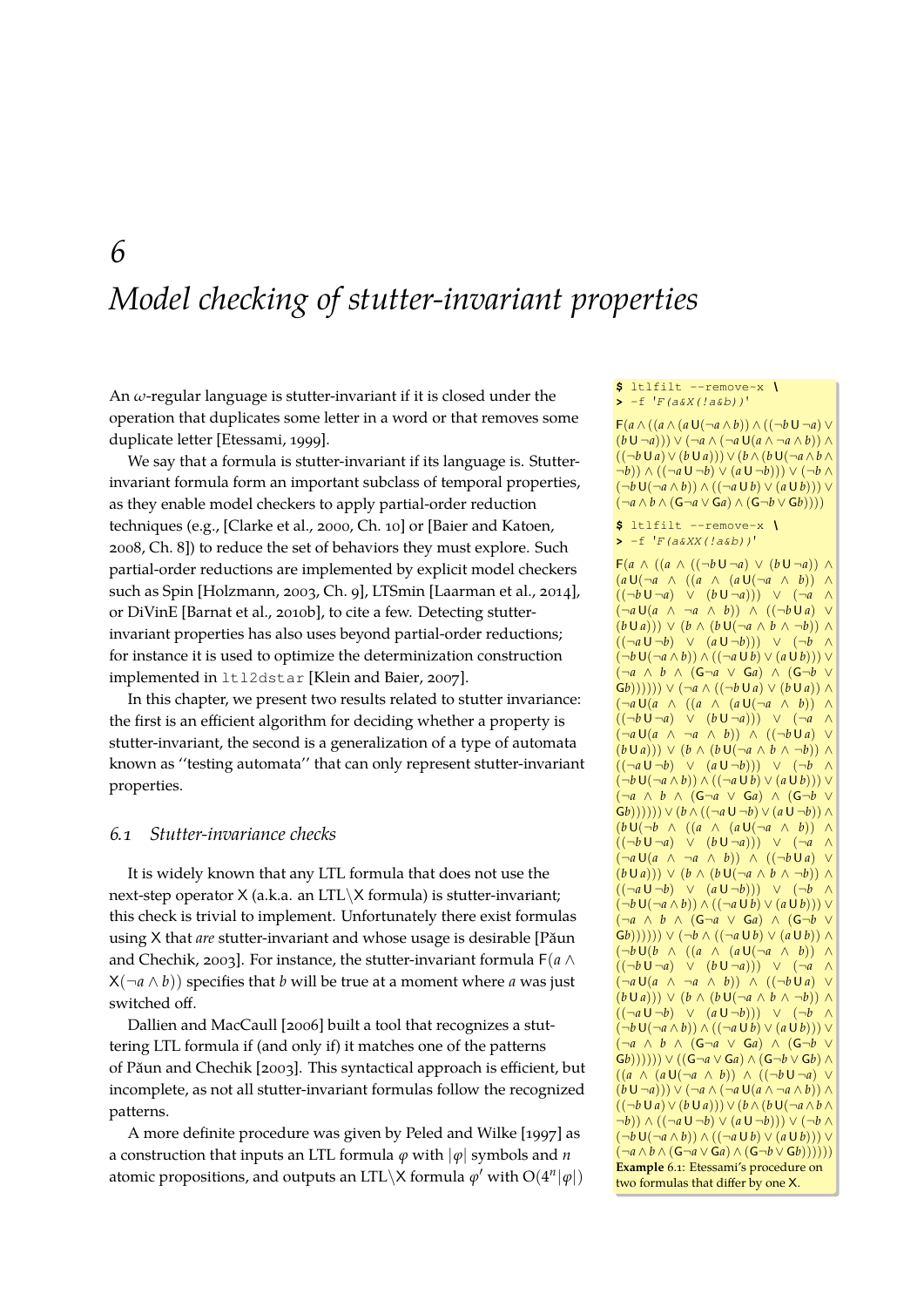symbols, such that  $\varphi$  and  $\varphi'$  are equivalent iff they represent a stutterinvariant property. This construction, which proves that any stutterinvariant formula can be expressed without X, was later improved to *n* O(*k*) |*ϕ*| symbols, where *k* is the X-depth of *ϕ*, by [Etessami \[2000\]](#page-45-14) (see Example [6.1\)](#page-32-1). If a disjunctive normal form is desired, [Tian and Duan](#page-49-3) [\[2009\]](#page-49-3) give a variant with size  $O(n2^n|\varphi|)$ . To decide if an LTL formula  $\varphi$  is stutter-invariant, we build  $\varphi'$  using one of these constructions, and then check the equivalence of  $\varphi$  and  $\varphi'$ . This equivalence check can be achieved by translating these formulas into automata.

This approach, based on [Etessami'](#page-45-14)s procedure, was implemented by Etessami's procedure. in old versions of Spot<sup>1</sup> (and can still be performed explicitly, as in Example [6.2\)](#page-33-0). However, two issues motivated us to look into alternative directions:

- As seen in Example [6.1,](#page-32-1) [Etessami'](#page-45-14)s rewriting function (called *τ* 0 ) can generate very large formulas. Testing equivalence via translation of these formulas can therefore be very costly.
- [Etessami'](#page-45-14)s procedure only works for LTL, but we wanted to decide the stutter invariance of PSL<sup>2</sup> properties as well. [Dax et al. \[2009\]](#page-44-9), <sup>2</sup> Cf. Sec. [7.2](#page-39-0) p. [40.](#page-39-0) proposed a rewriting technique that is to PSL what [Etessami'](#page-45-14)s procedure is to LTL, however after implementing it we discovered it was incorrect, and no fix has been found so far.

Instead we took inspiration from the procedure used in ltl2dstar [\[Klein and Baier, 2007\]](#page-46-13), where stutter-invariance is decided at the automaton level. Given an formula *ϕ*, they first build an equivalent Büchi automaton  $A_\varphi$ , then they construct an automaton  $A'_\varphi$  that accepts the smallest stutter-invariant language over-approximating the language of  $\varphi$ . The property  $\varphi$  is stutter-invariant iff  $A_{\varphi}$  and  $A'_{\varphi}$ have the same language, which can be checked by ensuring that the product  $A'_\varphi \otimes A_{\neg \varphi}$  has an empty language.

In a paper published at Spin'15<sup>3</sup>, we proposed several alternatives to this construction.

An easy intuition can be provided by seeing the construction of  $A'_\varphi$  as  $A'_\varphi = \text{cl}(\text{sl}(A_\varphi))$ , where sl (for ''self-loopize'') transforms the automaton so it accepts all the original words plus those you can obtain by duplicating some letters, and cl (for ''closure'') transforms the automaton so it additionally accepts words obtained by omitting duplicate letters (Fig [6.3\)](#page-33-1).

Because  $\mathscr{L}(\text{cl}(\text{sl}(A_{\varphi})) \subseteq \mathscr{L}(A_{\varphi})$  by construction, testing the equivalence of the two automata can be done by testing just that  $\mathscr{L}(A_{\neg\varphi}\otimes \mathsf{cl}(\mathsf{sl}(A_{\varphi}))) = \varnothing$ . In this setup, our main result can be expressed as follows:

<span id="page-33-2"></span>**Theorem S.** *Let ϕ be a property expressed as a ω-automaton A, and assume we know how to obtain*  $\overline{A}$ *. Testing*  $\varphi$  *for stutter-invariance is equivalent to testing the emptiness of any of the following products:*  $cl(sl(A)) \otimes \overline{A}$ *,*  $\overline{A}$ *,* cl(sl<sub>2</sub>(*A*))  $\otimes \overline{A}$ *,* sl<sub>2</sub>(cl(*A*))  $\otimes \overline{A}$ *,* sl(*A*)  $\otimes$  sl( $\overline{A}$ )*,* sl<sub>2</sub>(*A*)  $\otimes$  $\mathsf{sl}_2(\overline{A})$ *, or*  $\mathsf{cl}(A) \otimes \mathsf{cl}(\overline{A})$ *.* 

 $$$  ltlfilt --remove-x -f  $"$ \$f'' **>** --equivalent-to *"*\$f*"* -c **\$** ltlfilt --remove-x -f *"*\$g*" \* **>** --equivalent-to *"*\$g*"* -c

1

0

<span id="page-33-0"></span>**Example** 6.2: Continuing the example of Fig [6.1,](#page-32-1) we can test whether a formula is stutter-invariant by testing whether it is equivalent to its rewriting

<sup>1</sup> A. Duret-Lutz. Manipulating LTL formulas using Spot 1.0. In *ATVA'13*, vol. 8172 of *LNCS*, pp. 442–445. Springer, 2013



<span id="page-33-1"></span>the cl and sl operators.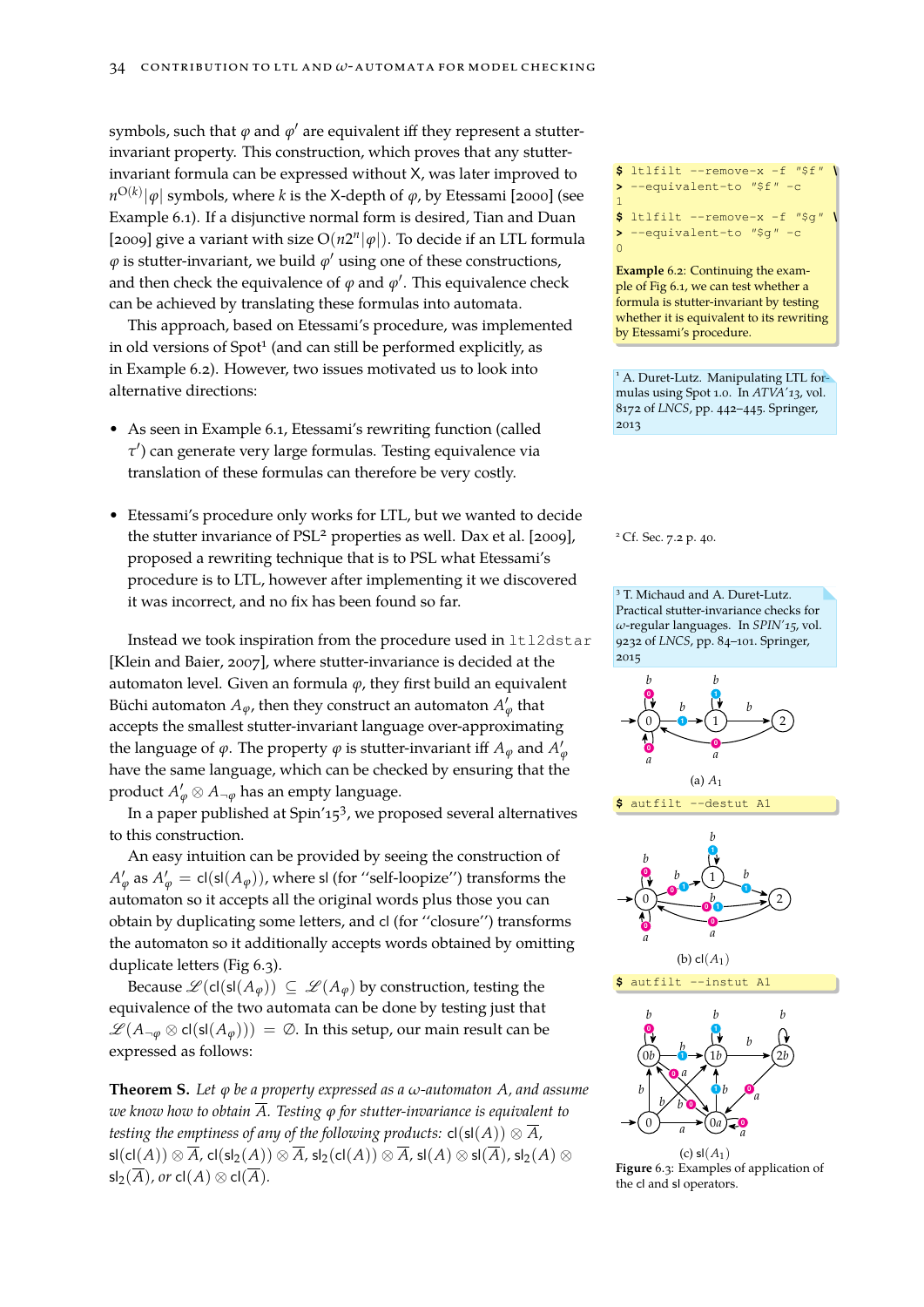|                                                                                                                                              | $ AP =1$ | $ AP  = 2$ | $ AP  = 3$        |
|----------------------------------------------------------------------------------------------------------------------------------------------|----------|------------|-------------------|
| $\mathscr{L}(A_{\tau'(\varphi)}\otimes A_{\neg\varphi})=\varnothing\wedge\mathscr{L}(A_{\neg\tau'(\varphi)}\otimes A_{\varphi})=\varnothing$ | 0.32s    | 40.62s     | $>4801s$ (OOM)    |
| $\mathscr{L}(A_{\neg(\varphi \leftrightarrow \tau'(\varphi)))} = \varnothing$                                                                | 1.18s    | 3347.92s   |                   |
| $\mathscr{L}(\mathsf{cl}(\mathsf{sl}(A_\varphi))\otimes A_{\neg\varphi})=\varnothing$                                                        | 0.61s    | 1.91s      | 6.14s             |
| $\mathscr{L}(\mathsf{sl}(\mathsf{cl}(A_{\varphi}))\otimes A_{\neg\varphi})=\varnothing$                                                      | 0.61s    | 1.91s      | 6.10s             |
| $\mathscr{L}(\mathsf{cl}(\mathsf{sl}_2(A_\varphi))\otimes A_{\neg\varphi})=\varnothing$                                                      | 0.61s    | 1.89s      | 5.97s             |
| $\mathscr{L}(\mathsf{sl}_2(\mathsf{cl}(A_\varphi))\otimes A_{\neg\varphi})=\varnothing$                                                      | 0.61s    | 1.91s      | 5.97s             |
| $\mathscr{L}(\mathsf{sl}(A_{\varphi})\otimes\mathsf{sl}(A_{\neg\varphi}))=\emptyset$                                                         | 0.61s    | 1.92s      | 6.18 <sub>s</sub> |
| $\mathscr{L}(\mathsf{sl}_2(A_\varphi)\otimes \mathsf{sl}_2(A_{\neg \varphi}))=\emptyset$                                                     | 0.61s    | 1.90s      | 5.99s             |
| $\mathscr{L}(\mathsf{cl}(A_{\varphi})\otimes \mathsf{cl}(A_{\neg \varphi}))=\emptyset$                                                       | 0.60s    | 1.89s      | 5.94s             |
| number of stutter-invariant formulas found                                                                                                   | 234      | 162        | 112               |

In this theorem,  $sl_2$  is an alternative construction that produces automata with the same language as those output by sl.

The surprise of this theorem is in the last three products: it is indeed possible to test stutter-invariance by implementing any one of the three functions cl, sl, sl<sub>2</sub>, while previous work is equivalent to a combination of two [\[Klein and Baier, 2007\]](#page-46-13).

In the context of deciding stutter invariance for LTL formulas, our experimental benchmark in the case of LTL formulas showed all the decision procedures of this theorem are orders-of-magnitude faster than our previous decision procedure based on Etessami's rewriting (Table [6.4\)](#page-34-0). The reason is that all these procedures spend most of their time translating the LTL formulas in automata, so it is better to keep these formulas short.

If we ignore the translation time, which is common to all the checks mentioned in Theorem [S,](#page-33-2) we observe that  $\mathscr{L}(\text{cl}(A_{\varphi}) \otimes \text{cl}(A_{\neg \varphi})) = \emptyset$ is the most efficient in our implementation (see Table [6.6\)](#page-34-1). As a consequence, this is now the default stutter-invariance check in Spot.

#### <span id="page-34-2"></span>*6.2 Generalized Testing Automata*

This section was the subject of A. E. [Ben Salem'](#page-43-0)s Ph.D. thesis [\[2014\]](#page-43-0) which I co-supervised with F. Kordon. However, the presentation of the material, using the notations of Chapter [4](#page-22-0) to discuss the

<span id="page-34-0"></span>**Table** 6.4: Time to classify 500 random LTL formulas that all use the X operator and have the given number of atomic propositions.

**\$** ltlfilt --stutter-inv *\* **>** -f *"*\$f*"* -f *"*\$g*"*  $F(a \& X(!a \& b))$ 

**Example** 6.5: Continuing the example of Fig [6.1](#page-32-1) and Fig [6.2:](#page-33-0) the --stutter-invariant option filters stutter-invariant formulas using the last check of Theorem [S.](#page-33-2)

<span id="page-34-1"></span>**Table** 6.6: Cross-comparison of the checks of Theorem [S](#page-33-2) on 40000 random LTL formulas with X. A value *v* on line  $(x)$  and column  $(y)$  indicates that there are  $v$  cases where check  $(x)$  was more than 10% slower than check (*y*). In other words, a line with many small numbers indicates a check that is usually faster than the others.

|                                                                                                    |                   |       |       |       |      |       |       |       | run time   |
|----------------------------------------------------------------------------------------------------|-------------------|-------|-------|-------|------|-------|-------|-------|------------|
|                                                                                                    | $\left( 1\right)$ | (2)   | (3)   | (4)   | (5)  | (6)   | (7)   | total | median     |
| $\mathscr{L}(\mathsf{cl}(\mathsf{sl}(A_\varphi))\otimes A_{\neg\varphi})=\varnothing$<br>(1)       |                   | 24615 | 38158 | 38593 | 1999 | 35200 | 39660 | 45.8s | $162\mu s$ |
| $\mathscr{L}(\mathsf{sl}(\mathsf{cl}(A_{\varphi}))\otimes A_{\neg\varphi})=\varnothing$<br>(2)     | 244               |       | 38343 | 38832 | 91   | 34965 | 39813 | 34.9s | $135\mu s$ |
| $\mathscr{L}(\text{cl}(sl_2(A_{\varphi})) \otimes A_{\neg \varphi}) = \varnothing$ (3)             | 536               | 419   |       | 7413  | 67   | 10297 | 29495 | 11.0s | $57\mu s$  |
| $\mathscr{L}(\mathsf{sl}_2(\mathsf{cl}(A_\varphi)) \otimes A_{\neg \varphi}) = \varnothing$ (4)    | 264               | 163   | 671   |       | 30   | 10223 | 28880 | 10.2s | $55\mu s$  |
| $\mathscr{L}(\mathsf{sl}(A_\varphi)\otimes\mathsf{sl}(A_{\neg\varphi}))=\varnothing$               | $(5)$ 33410       | 39112 | 39746 | 39909 |      | 38403 | 39977 | 59.4s | $208\mu s$ |
| $\mathscr{L}(\mathsf{sl}_2(A_{\varphi})\otimes \mathsf{sl}_2(A_{\neg \varphi})) = \varnothing$ (6) | 2689              | 2564  | 16896 | 18621 | 580  |       | 26693 | 11.7s | $64\mu s$  |
| $\mathscr{L}(\mathsf{cl}(A_{\varphi})\otimes \mathsf{cl}(A_{\neg \varphi}))=\emptyset$<br>(7)      | 16                | 13    | 3487  | 2993  | 11   | 2409  |       | 7.3s  | $39\mu s$  |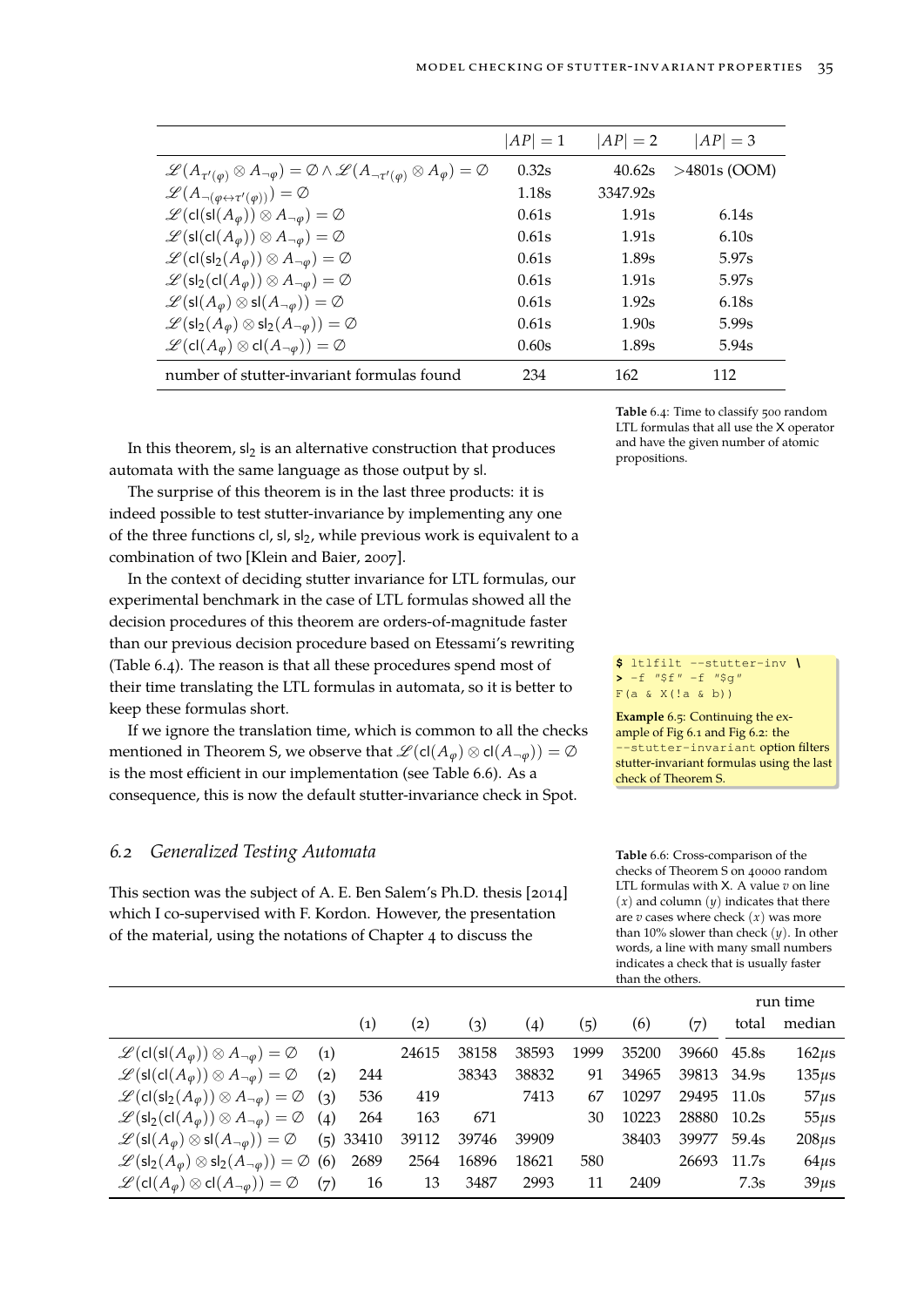acceptance condition, is new.

Testing automata were introduced by [Hansen et al. \[2002\]](#page-46-15) as an alternative to Büchi automata for the automata theoretic approach to model checking (Fig. [1.1,](#page-4-1) p. [5\)](#page-4-1). Contrary to Büchi automata which test the values of the different atomic propositions of the system (either ''*light* is on'' or ''*light* is off''), testing automata may only detect the *changes* of those values (''the status of *light* was changed''). Testing automata should remain in their current state as long as none of the observed properties of the system change. This has two consequences: first, testing-automata naturally capture only stutterinvariant properties, and second, they need two forms of accepting runs. They use a Büchi acceptance condition to accept some runs where atomic propositions are changing infinitely often, and another ''*livelock acceptance condition*'' to capture runs where no observed atomic proposition change.

Figure [6.7](#page-35-0) shows an example of testing automata and presents the two different acceptances. Because the two forms of acceptance have to distinguish runs that stutter continuously from those that do not, the acceptance condition cannot precisely be expressed in terms of the Fin and Inf operators introduced in Chapter [4.](#page-22-0) However, if we make the stuttering explicit in the automaton and use transition-based acceptance, as in Figure [6.8,](#page-35-1) then the acceptance condition is similar to a Streett condition with a single pair.

Algorithms for constructing testing automata from LTL formulas (via Büchi automata), for constructing the product between a Kripke structure and a testing automaton, and for testing their emptiness were discussed by [Hansen et al. \[2002\]](#page-46-15) and [Geldenhuys and Hansen](#page-45-15) [\[2006\]](#page-45-15). In the general case, the emptiness check requires two passes: one pass for testing Büchi acceptance, and one pass for testing livelock acceptance. However, to prove the absence of ∅-labeled cycles, one has to make a dedicated pass on the product between the Kripke structure and the testing automaton.

Our first contribution was to implement testing automata, and reproduce the results observed by [Geldenhuys and Hansen \[2006\]](#page-45-15): although testing automata are usually larger than the corresponding Büchi automata, they usually yield smaller products with the system, and counterexamples are found quicker on average.<sup>4</sup> However, proving the absence of counterexample takes more time due to the 2-pass emptiness check. We also compared the testing automaton approach against one using transition-based generalized Büchi automata and found similar results.

However, once the stuttering self-loops are explicitly represented, one can more easily realize that the  $Fin(\neg \bullet)$  acceptance can be removed from the automaton by adding a new state dedicated to accepting stuttering behaviors, and making non-deterministic jumps into this state (Fig. [6.9\)](#page-35-2).

This construction should look similar to the Fin-removal of Section [4.5,](#page-24-2) except we introduce non-deterministic jumps *before* entering a livelock state so that the non-deterministic jumps are not





<span id="page-35-0"></span>**Figure** 6.7: A testing automaton for *a* U G*b*. The initial state should be selected according to the initial value of *a* and *b* in the system. Transitions are labeled by sets of variables whose value must change in the system. If *a* and *b* do not change in the system, the testing automaton *stutters* in the current state. Infinite runs that stutter continuously in a  $\bullet$ -state are "livelock accepting". Runs that do not stutter continuously can also be Büchi-accepted if they visit **<sup>0</sup>** -states infinitely often.



<span id="page-35-1"></span>**Figure** 6.8: If stuttering actions are explicitly represented using ∅-labeled self-loops, then the livelock acceptance can be specified as visiting finitely many transitions *not* labeled by **<sup>1</sup>** .

<sup>4</sup> A. E. Ben Salem, A. Duret-Lutz, and F. Kordon. Generalized Büchi automata versus testing automata for model checking. In *SUMO'11*, vol. 726 of *Workshop Proceedings*. CEUR, 2011



<span id="page-35-2"></span>**Figure** 6.9: A 1-pass testing automaton can be obtained by using nondeterminism (dashed lines) to capture stuttering runs into a dedicated state.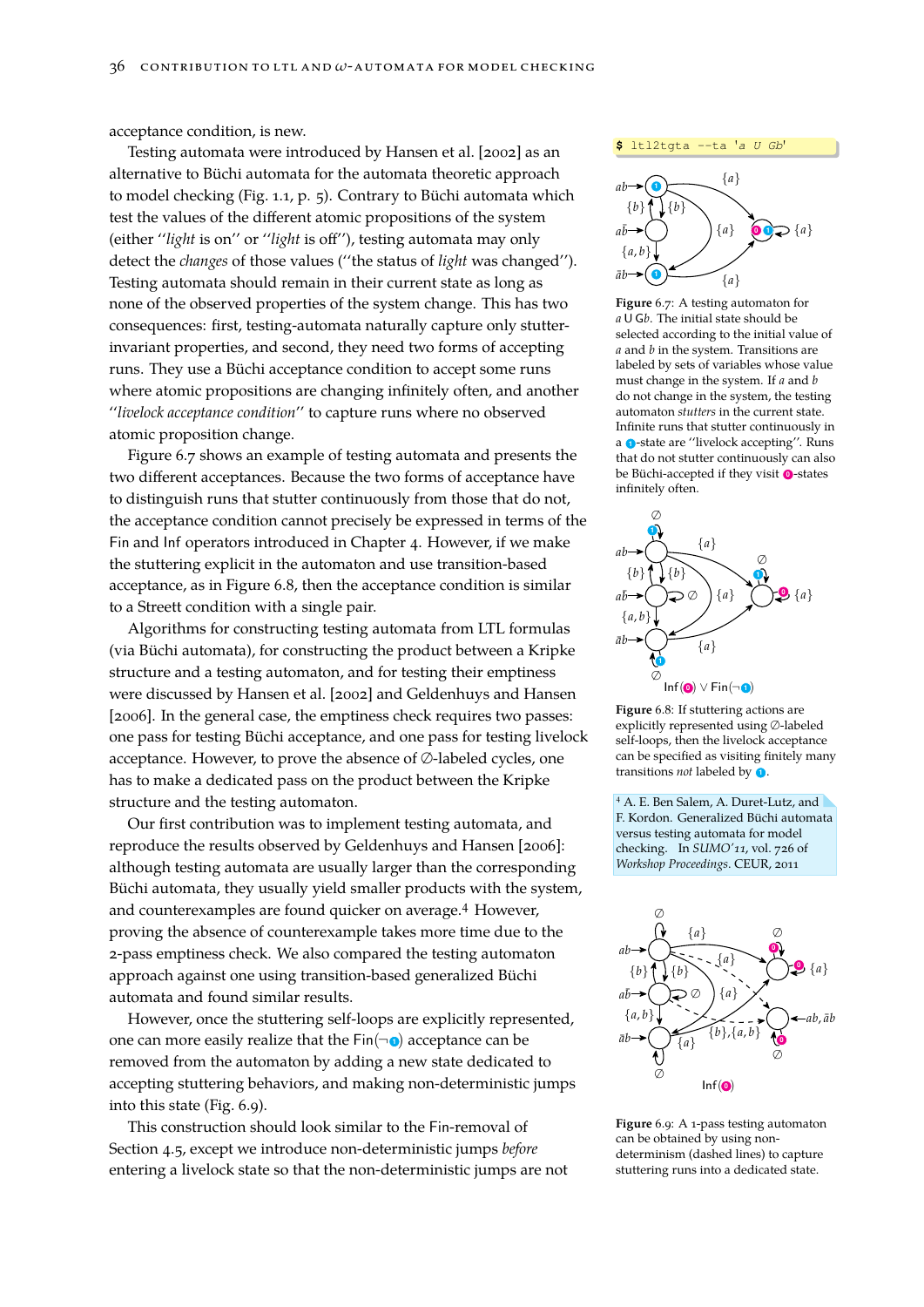labeled by ∅: the only reason for that is to stay compatible with the testing automaton formalism, where stuttering should not move the automaton to another state. Note that states that are both Büchi accepting and livelock accepting can be fixed without introducing a new transition.

In practice, the product between these 1-pass testing automata and a Kripke structure can be seen as a Büchi automaton labeled by changesets, and can be checked for emptiness using any Büchi emptiness check, because emptiness checks do not look at labels. The second pass is no longer needed, since livelock acceptance is not used anymore. However, the extra state and non-deterministic transitions introduced in the automaton will synchronize with the same part of the Kripke structure that a second pass would have to explore; however since everything is explored at once, it requires more memory. Experiments show that 1-pass testing automata are comparable to classical testing automata as far as run time goes [\[Ben](#page-43-0) [Salem, 2014,](#page-43-0) Sec. 4.4]. This is therefore a trade-off between ease of implementation (reusing existing emptiness checks for Büchi acceptance) and memory footprint.

We generalized 1-pass testing automata in a very natural way: instead of constructing them from state-based Büchi automata, we generate them from transition-based generalized Büchi automata, keeping the generalized Büchi acceptance. The result, which we call *Transition-based Generalized Testing Automata*<sup>5</sup> (TGTA), combines the advantages of TGBAs (the conciseness illustrated on Fig. [2.1\(d\),](#page-8-5)p. [9\)](#page-8-1) with the use of changeset labels from testing automata. Furthermore, because we create TGTA from TGBA, which are transition-based, we can output smaller automata even when when generalized Büchi is not used. Figure [6.10](#page-36-0) shows an example.

Experiments reveal that TGTA are generally better than TGBA, as seen on Figure [6.11.](#page-36-1) On empty products (i.e., verified properties ) emptiness checks using TGTAs visit on the average 17.3% fewer transitions than emptiness checks using TGBAs, and 13.4% fewer transitions than those using TAs. For non-empty products (i.e., a counterexample exists  $\bullet$ ), the picture is less clear, due to the fact that a different order of transitions can help to find a counterexample

<span id="page-36-2"></span>





<span id="page-36-0"></span>**Figure** 6.10: A Transition-based Generalized Testing Automaton for *a* U G*b*. Here the acceptance condition use a single Büchi set, but it could use more.



<span id="page-36-1"></span>**Figure** 6.11: Comparison of the TGTA approach against the TA and TGBA approaches on a sample of 2049 pairs (model, formula) where the formula is verified  $\left( \bullet \right)$  and 2049 pairs (model, formula) where the formula is violated  $($   $\bullet$ ). We compare the number of transitions visited by the emptiness checks. TGTA are better for all the dots below the diagonal. Referto [Ben Salem](#page-36-2) [et al. \[2012\]](#page-36-2) for the experimental setup.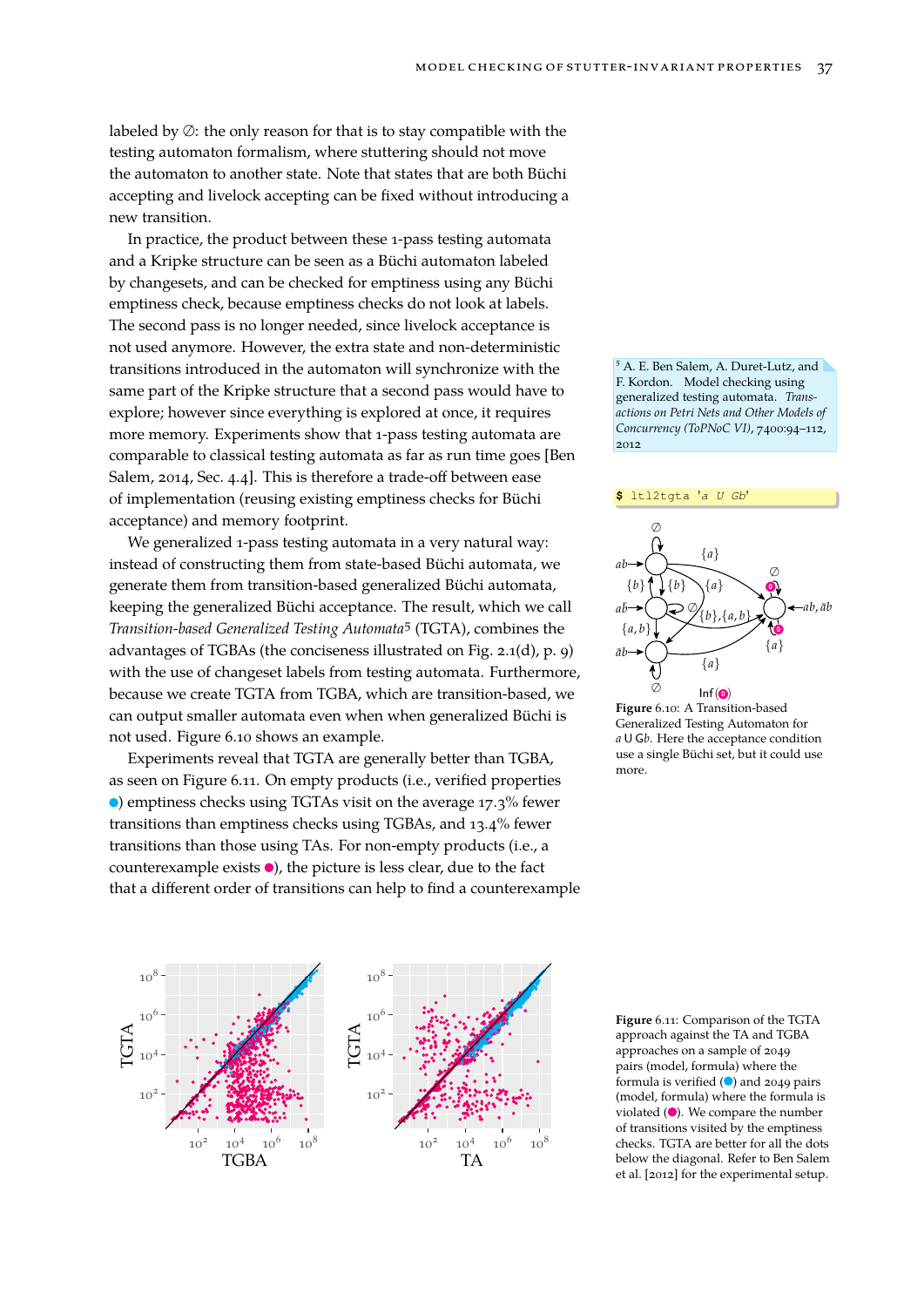earlier: the differences can be so important that averaging them would make no sense. Let us just notice than the TGTA approach looses over the TGBA approach in nearly 39% of the non-empty  $($   $)$  cases.

The above experiment, done in the context of explicit model checking was also successfully transposed to a symbolic setting and produced similar results.<sup>6</sup> In symbolic model checking, all variants of Ga. E. Ben Salem, A. Duret-Lutz, F. Kotesting automata offer the nice guarantee that one can always stutter on any state. This can be used by saturation techniques [\[Ciardo et al.,](#page-44-10) [2003,](#page-44-10) [Thierry-Mieg et al., 2009\]](#page-48-10) to speed up the construction of the stuttering part of the product.

rdon, and Y. Thierry-Mieg. Symbolic model checking of stutter invariant properties using generalized testing automata. In *TACAS'14*, vol. 8413 of *LNCS*, pp. 440–454. Springer, 2014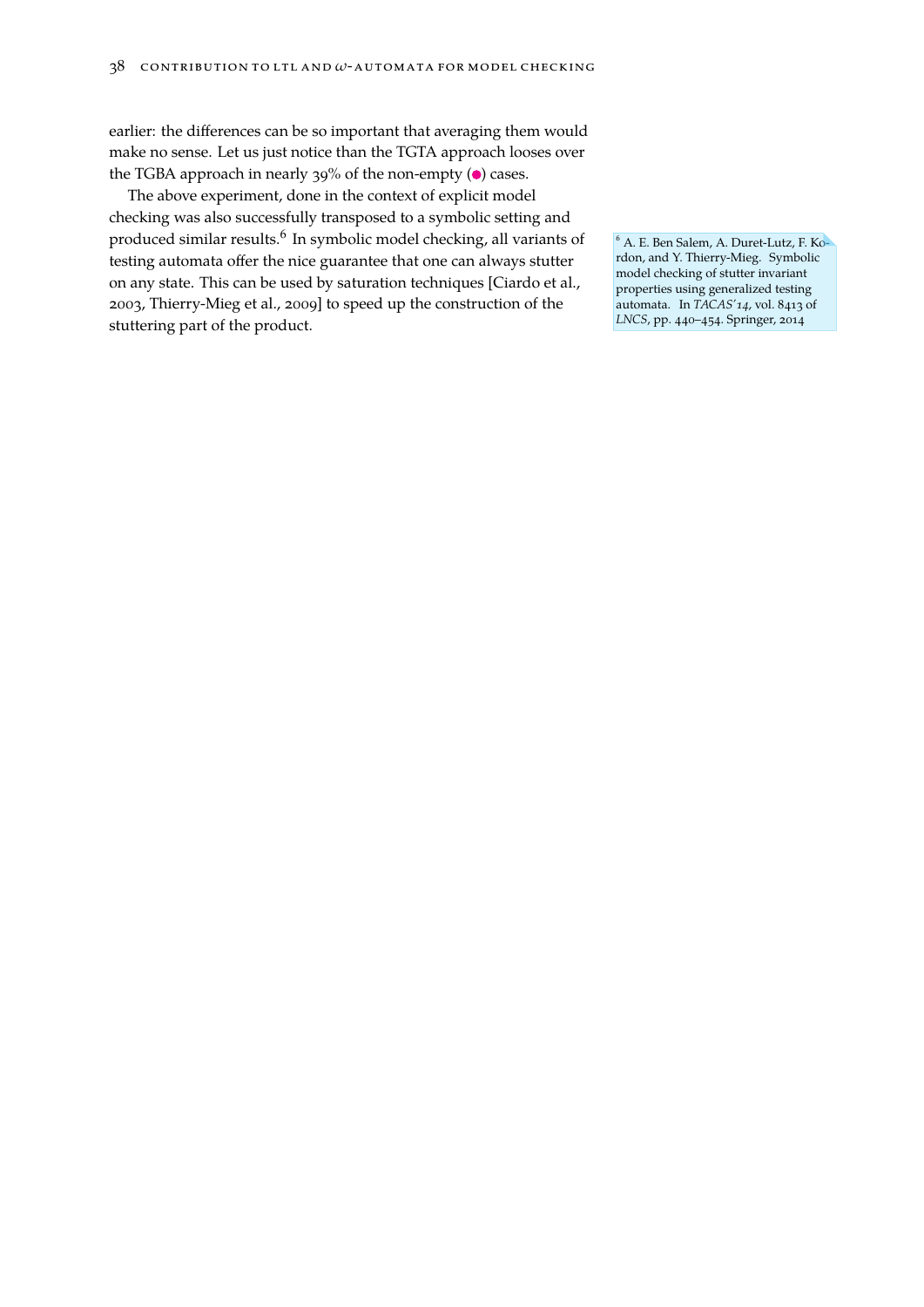### <span id="page-38-0"></span>*7 Conclusion*

#### *7.1 Summary and Perspectives*

In this document, I have presented a selected subset of the work I achieved since 2007. Some topics have been left out for reasons that will be discussed in Section [7.2.](#page-39-0)

Most of the contributions can probably be described as ''practical improvements to a well-known theory''. This comes from the fact that my motivation is to implement a toolbox (Spot) of efficient and reusable algorithms that are useful to researchers and teachers in the domain of *ω*-automata and model checking.

Let us quickly summarize and present perspectives for each chapter.

Chapter [2](#page-8-0) presented all the techniques that have been implemented to make ltl2tgba one of the best tools to translate LTL formulas into small automata with few nondeterministic choices. While we do not believe there is a lot of room for improvement in the core algorithm used for translation, we think that the pre- and post-processings can be improved. Firstly, section [5.4](#page-30-1) already hinted that better LTL simplifications could be found. Secondly, the simulation-based automata-reduction algorithm currently implemented only use ''direct'' or ''backward'' simulation-relations, but there exist coarser relations that can also be used for quotienting [\[Mayr and Clemente,](#page-47-10) [2013\]](#page-47-10). Most of these coarser relations have only be studied in the context of Büchi automata, or maybe generalized Büchi automata, but it would be interesting to extend those to generalized acceptance. Lastly, we should keep in mind that most LTL translators so far have tried to produce smaller automata or more deterministic automata, but we have shown (Section [2.9\)](#page-13-3) that it makes sense to tune the generation of these automata according to how they will be used (e.g., the location of accepting states can affect model checkers using emptiness checks based on a nested-DFS). Working on translations from LTL to automata with different acceptance conditions (not generalized Büchi) is another interesting perspective, especially to produce deterministic automata, which is desirable for probabilistic model checking.

Chapter [3](#page-18-0) presented some new ideas to parallelize emptiness checks for generalized Büchi automata. One is to decompose the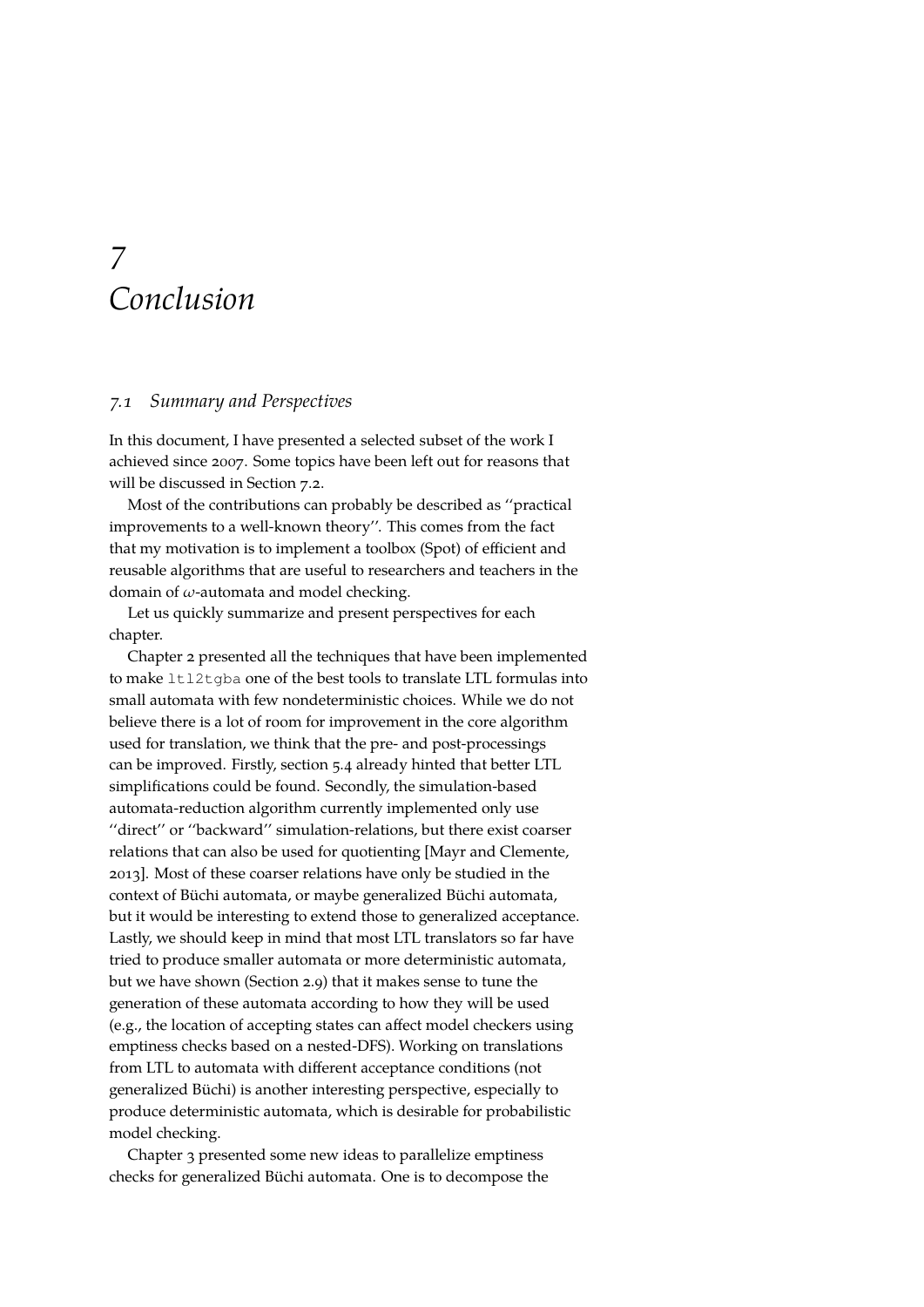property automaton in sub-automata of different strengths that can each be checked using an emptiness check algorithm tailored to this particular strength. This decomposition could in fact be pushed further in automata with many SCCs: there is no reason to restrict ourselves to one automaton per strength. A second idea was to use the union-find data structure to implement an SCC-based emptiness check: such a data structure is well-suited to be shared between multiple threads that explore the automaton. This work was the subject of Étienne Renault's Ph.D. thesis.

Chapter [4](#page-22-0) discussed our adoption of automata with generalized acceptance condition, so that Spot would be usable with third-party tools that produce automata with various acceptance conditions. Doing so, we established a common format for exchanging *ω*-automata. We have shown how we can make some acceptance transformation in order to realize certain operations (like emptiness checks) for which Spot does not yet support any acceptance conditions. Working on an emptiness check that works for general acceptance is definitely on our agenda; in fact this is a topic we have started to work on with colleagues from the Dresden University of Technology, and from the Masaryk University of Brno.

Chapter [5](#page-28-0) briefly presented a SAT-based technique to minimize deterministic *ω*-automata. This expensive procedure can be used to obtain minimal automata when that is desirable, and to discover areas where LTL translation and automata-simplification algorithms can be improved. We have also found this to be a useful tool to explore various generalized acceptance conditions, since we can now take a deterministic automaton with any acceptance and attempt to synthesize an equivalent automaton with another given acceptance condition. As these lines are written, an intern from EPITA is working towards making this minimization process more efficient using a better SAT-solver integration, some incremental SAT-solving techniques, and some new encoding ideas.

Finally in Chapter [6](#page-32-0) we have presented some efficient ways to detect stutter invariant properties, and some results on using a generalization of what is known as *testing automata*. While the latter work (the subject of A. E. Ben Salem's Ph.D. thesis) was done before we started working with generalized acceptance, it is now much easier to present using these notions, as has been done in Section [6.2.](#page-34-2) In fact, a complete generalization of *testing automata* would be to implement them as *ω*-automata with arbitrary acceptance condition, but using changeset-labeled edges. It should be pointed out that the precise reason why the emptiness check using (generalized) testing automata is often better than using (generalized) Büchi automata is still unclear, and deserves further study.

#### <span id="page-39-0"></span>*7.2 Omitted Contributions*

Four topics have been omitted from this document. The first two have not yet been published.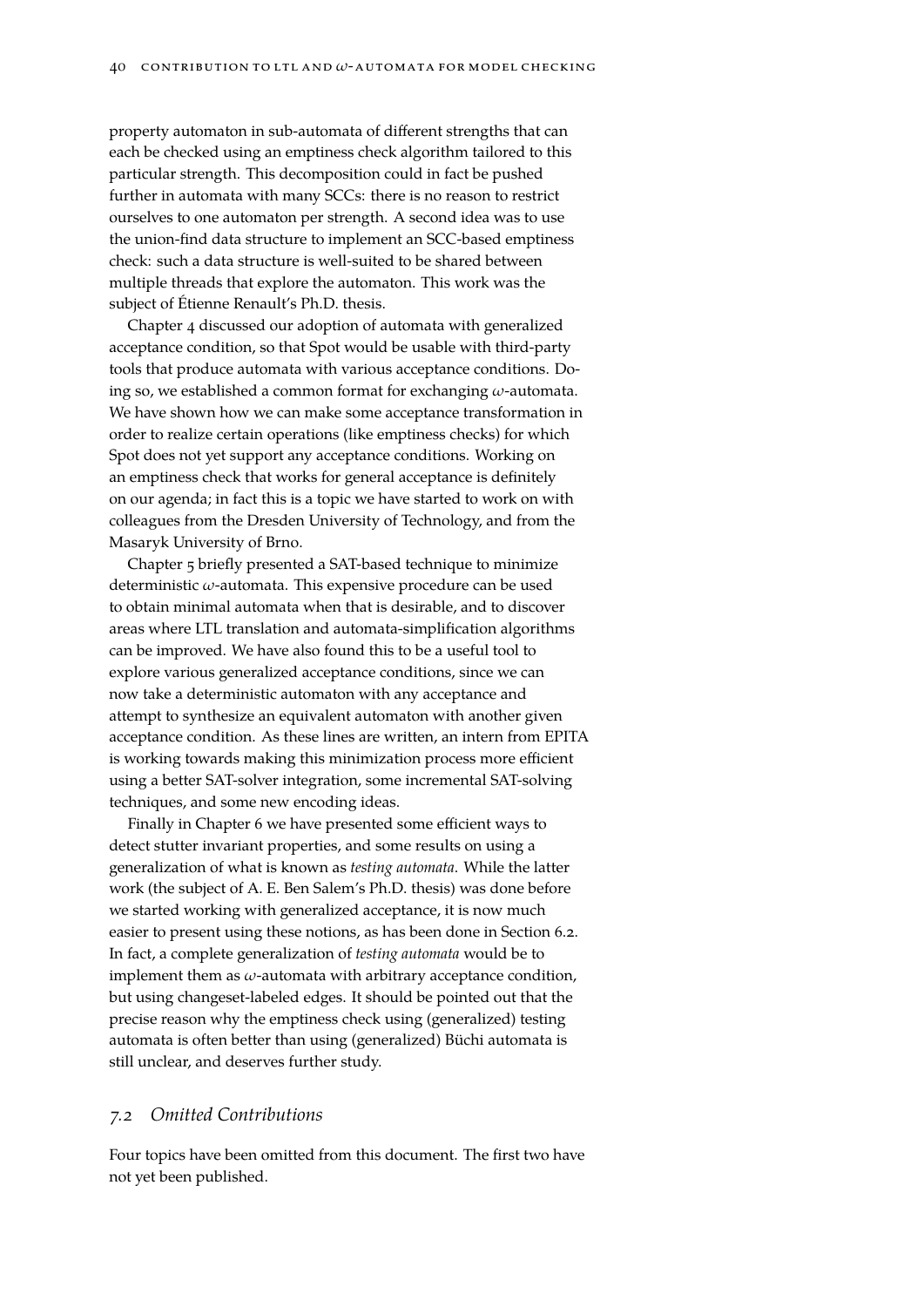PSL, the *Property Specification Language* [\[Eisner and Fisman, 2006\]](#page-45-0), is a huge industrial standard [\[PSL\]](#page-47-11) that contains a linear fragment that is more expressive than LTL: it adds operators that allow using *ω*-regular expressions to denote finite prefixes that should be followed by some temporal properties. Spot supports some these PSL operators and the LTL translator has been extended to deal with the PSL operators and *ω*-regular expressions in some non-trivial ways, and some specific PSL simplifications have been added. The supported PSL fragment is comparable to the Linear Dynamic Logic introduced by [Vardi \[2011\]](#page-49-4). Although the techniques we have implemented have been presented in two invited talks<sup>1</sup>, we have yet to write an article **1 At the Masaryk University of Brno** in about it.

As mentioned on Section [4.6,](#page-25-1) Spot implements a determinization procedure that inputs transition-based Büchi automata and outputs automata with transition-based parity acceptance. The algorithm is based on the construction of [Redziejowski \[2012\]](#page-47-7), augmented with some optimizations from ltl2dstar [\[Klein and Baier, 2006,](#page-46-0) [2007\]](#page-46-13), as well as a few of our own. The most important improvement is to take the strongly connected components of the input automaton into account during the determinization. This would deserve at least a tool paper.

The next two topics have been published, but were omitted from this document for size reason.

In 2011, we studied two new "hybrid" model-checking approaches<sup>23</sup>, i.e., some techniques that are midway between explicit model checking (where the product  $K_M \otimes A_{\neg \varphi}$  is represented as a graph) and symbolic model checking (where the product is represented symbolically, usually with decision diagrams). The two new techniques we presented, SOP (*Symbolic Observation Product*) and SLAP (*Self-Loop Aggregation Product*), both represent the product as a graph of aggregates: the nodes are symbolic sets of states of the original automata. Our experiment have shown that these techniques often outperform other existing hybrid or fully symbolic approaches.

Finally, we recently published a study of several *provisos* for Partial-Order Reductions.<sup>4</sup> POR techniques are used during emptiness check to reduce the subset of *K<sup>M</sup>* that needs to be explored. They do so by locally ignoring some outgoing transitions whose corresponding action in the model *M* is guaranteed to still be enabled later on. Ignoring such transitions can only be done if we guarantee that the corresponding action may not be continuously expanded along a cycle. A typical way to satisfy this constraint is to ensure that on each cycle, at least one state is *fully expanded* (i.e., none of its outgoing transitions are ignored). We reviewed several existing provisos to achieve this goal, and suggested new ones; discussing a total of 46 provisos.

2012, and at the Dresden University of Technology in 2015

<sup>2</sup> A. Duret-Lutz, K. Klai, D. Poitrenaud, and Y. Thierry-Mieg. Self-loop aggregation product — a new hybrid approach to on-the-fly LTL model checking. In *ATVA'11*, vol. 6996 of *LNCS*, pp. 336–350. Springer, 2011b

<sup>3</sup> A. Duret-Lutz, K. Klai, D. Poitrenaud, and Y. Thierry-Mieg. Combining explicit and symbolic approaches for better on-the-fly LTL model checking. Technical Report 1106.5700, arXiv, 2011a. URL [http://arxiv.org/](http://arxiv.org/abs/1106.5700) [abs/1106.5700](http://arxiv.org/abs/1106.5700). Extended version of our ATVA'11 paper, presenting two new techniques instead of one

<sup>4</sup> A. Duret-Lutz, F. Kordon, D. Poitrenaud, and E. Renault. Heuristics for checking liveness properties with partial order reductions. In *ATVA'16*, vol. 9938 of *LNCS*, pp. 340–356. Springer, 2016a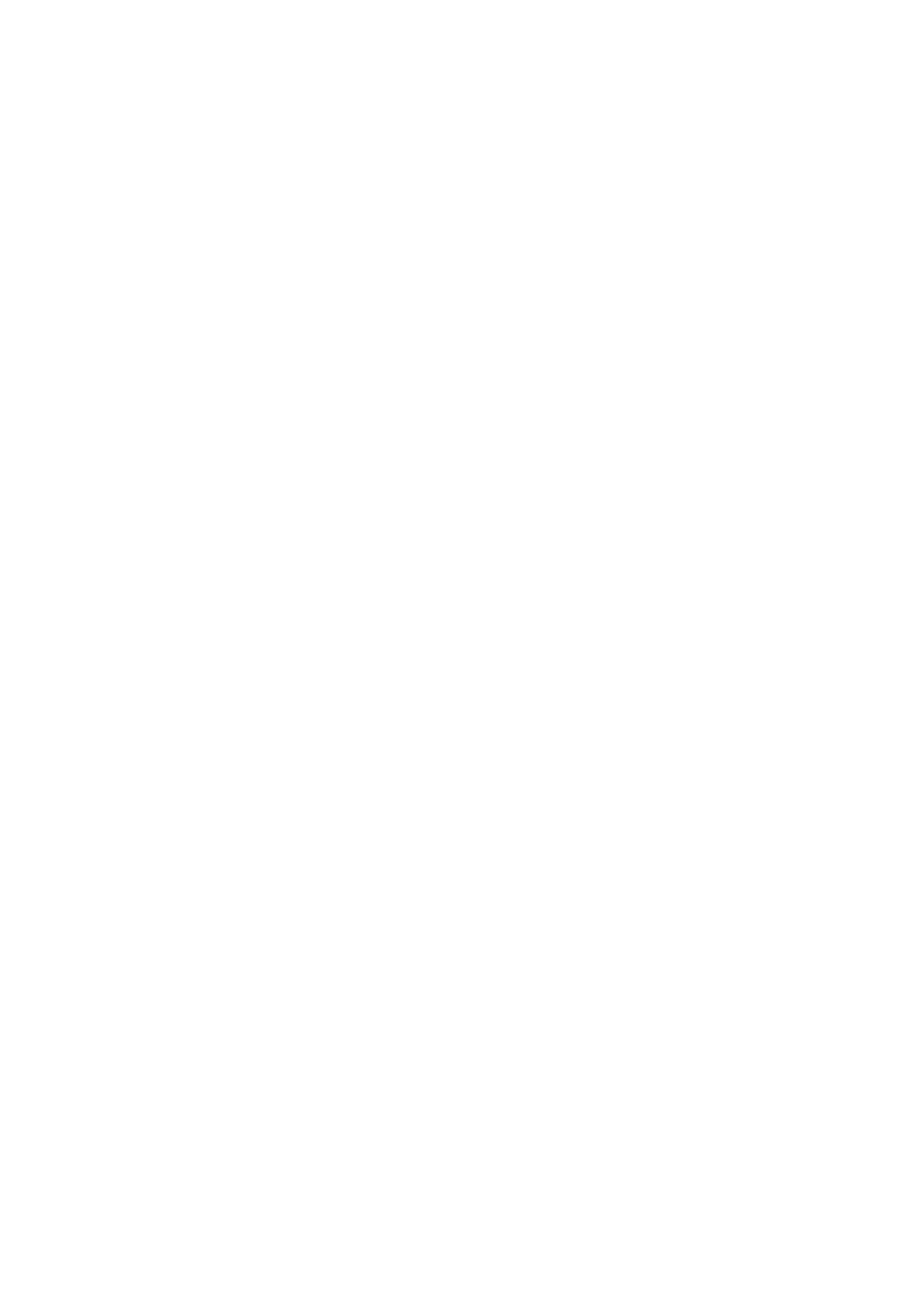### <span id="page-42-0"></span>*8 Bibliography*

- <span id="page-42-10"></span>P. Arcaini, A. Gargantini, and E. Riccobene. Online testing of LTL properties for Java code. In *HVC'13*, vol. 8244 of *LNCS*, pp. 95–111. Springer, 2013.
- <span id="page-42-2"></span>A. Arnold. Deterministic and non ambiguous rational omega-languages. In *Proc. of Automata on Infinite Words, École de Printemps d'Informatique Théorique*, vol. 192 of *LNCS*, pp. 18–27. Springer, 1984.
- S. Baarir and A. Duret-Lutz. Mechanizing the minimization of deterministic generalized Büchi automata. In *FORTE'14*, vol. 8461 of *LNCS*, pp. 266–283. Springer, 2014.
- S. Baarir and A. Duret-Lutz. SAT-based minimization of deterministic *ω*-automata. In *LPAR'15*, vol. 9450 of *LNCS*, pp. 79–87. Springer, 2015.
- <span id="page-42-1"></span>T. Babiak, M. Křetínský, V. Řehák, and J. Strejček. LTL to Büchi automata translation: Fast and more deterministic. In *TACAS'12*, vol. 7214 of *LNCS*, pp. 95–109. Springer, 2012.
- T. Babiak, T. Badie, A. Duret-Lutz, M. Křetínský, and J. Strejček. Compositional approach to suspension and other improvements to LTL translation. In *SPIN'13*, vol. 7976 of *LNCS*, pp. 81–98. Springer, 2013a.
- <span id="page-42-9"></span>T. Babiak, F. Blahoudek, M. Křetínský, and J. Strejček. Effective translation of LTL to deterministic Rabin automata: Beyond the (F, G)-fragment. In *ATVA'13*, vol. 8172 of *LNCS*, pp. 24–39. Springer, 2013b.
- T. Babiak, F. Blahoudek, A. Duret-Lutz, J. Klein, J. Křetínský, D. Müller, D. Parker, and J. Strejček. The Hanoi Omega-Automata format. In *CAV'15*, vol. 9206 of *LNCS*, pp. 479–486. Springer, 2015. See also <http://adl.github.io/hoaf/>.
- <span id="page-42-3"></span>C. Baier and J.-P. Katoen. *Principles of Model Checking*. The MIT Press, 2008.
- <span id="page-42-5"></span>C. Baier, S. Kiefer, J. Klein, S. Klüppelholz, D. Müller, and J. Worrell. Markov chains and unambiguous Büchi automata. Technical Report 1605.00950, ArXiv, 2016a. URL [http://arxiv.org/abs/1605.](http://arxiv.org/abs/1605.00950) [00950](http://arxiv.org/abs/1605.00950). Extended version of their CAV'16 paper, with appendices.
- <span id="page-42-4"></span>C. Baier, S. Kiefer, J. Klein, S. Klüppelholz, D. Müller, and J. Worrell. Markov chains and unambiguous Büchi automata. In *CAV'16*, vol. 9779 of *LNCS*, pp. 23–42. Springer, 2016b.
- <span id="page-42-6"></span>J. Barnat, L. Brim, and J. Chaloupka. Parallel breadth-first search LTL model-checking. In *ASE'03*, pp. 106–115. IEEE Computer Society, 2003.
- <span id="page-42-7"></span>J. Barnat, L. Brim, and J. Chaloupka. From distributed memory cycle detection to parallel LTL model checking. In *FMICS'05*, vol. 133 of *ENTCS*, pp. 21–39, 2005.
- <span id="page-42-8"></span>J. Barnat, L. Brim, and P. Ročkai. A time-optimal on-the-fly parallel algorithm for model checking of weak LTL properties. In *ICFEM'09*, vol. 5885 of *LNCS*, pp. 407–425. Springer, 2009.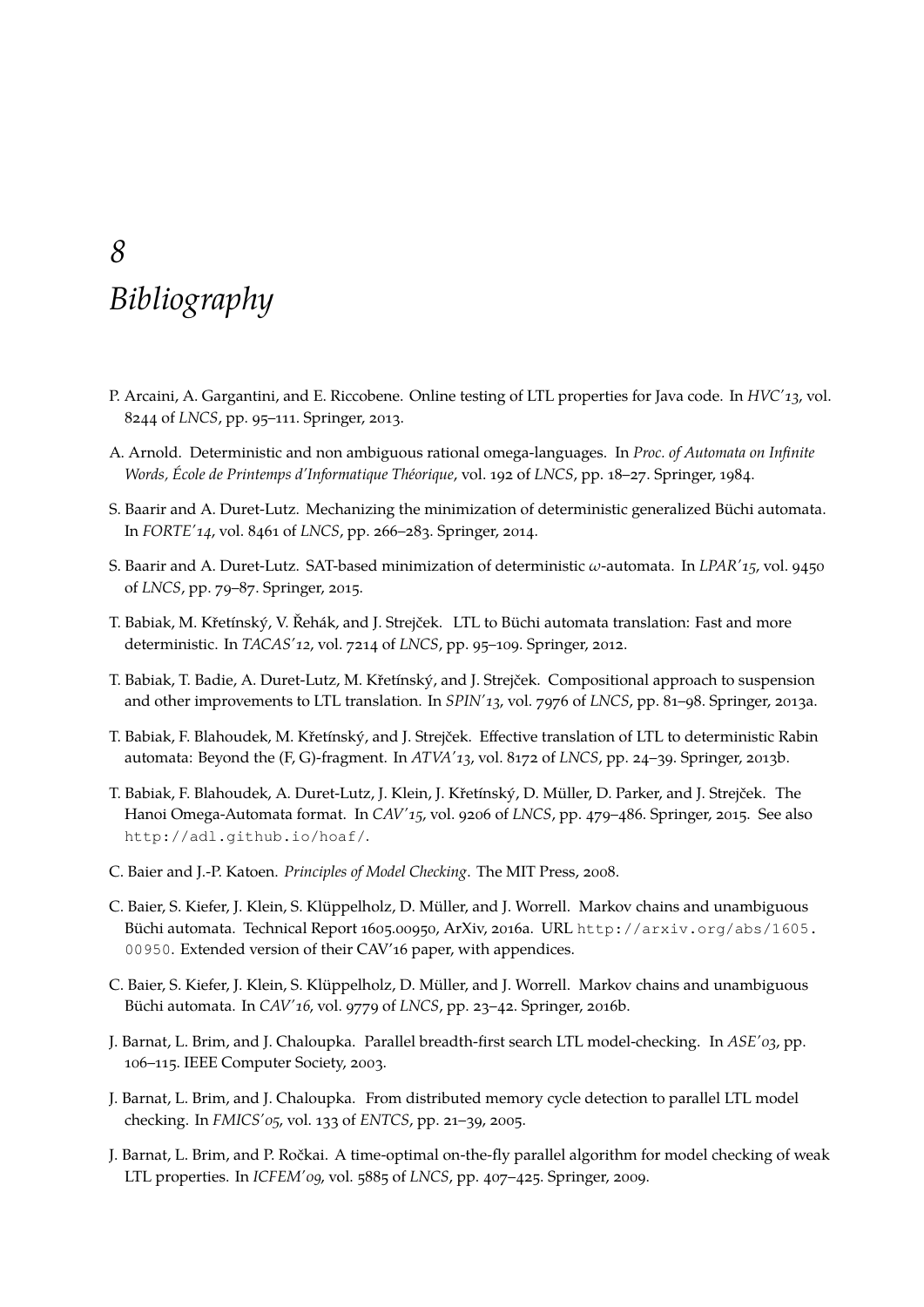- <span id="page-43-6"></span>J. Barnat, L. Brim, and P. Ročkai. Scalable shared memory LTL model checking. *STTT*, 12(2):139–153, 2010a.
- <span id="page-43-7"></span>J. Barnat, L. Brim, and P. Ročkai. Parallel partial order reduction with topological sort proviso. In *SEFM'10*, pp. 222–231. IEEE Computer Society Press, 2010b.
- <span id="page-43-13"></span>J. Barnat, P. Bauch, N. Beneš, L. Brim, J. Beran, and T. Kratochvíla. Analysing sanity of requirements for avionics systems. *Formal Aspects of Computing*, 28(1):45–63, 2016.
- <span id="page-43-12"></span>P. Bauch. *Automating Software Development with Explicit Model Checking*. PhD thesis, Masaryk University, 2015.
- <span id="page-43-0"></span>A. E. Ben Salem. *Improving the Model Checking of Stutter-Invariant LTL Properties*. PhD thesis, Université Pierre et Marie Curie - Paris VI, Paris, France, 2014.
- A. E. Ben Salem, A. Duret-Lutz, and F. Kordon. Generalized Büchi automata versus testing automata for model checking. In *SUMO'11*, vol. 726 of *Workshop Proceedings*. CEUR, 2011.
- A. E. Ben Salem, A. Duret-Lutz, and F. Kordon. Model checking using generalized testing automata. *Transactions on Petri Nets and Other Models of Concurrency (ToPNoC VI)*, 7400:94–112, 2012.
- A. E. Ben Salem, A. Duret-Lutz, F. Kordon, and Y. Thierry-Mieg. Symbolic model checking of stutter invariant properties using generalized testing automata. In *TACAS'14*, vol. 8413 of *LNCS*, pp. 440–454. Springer, 2014.
- <span id="page-43-3"></span>M. Benedikt, R. Lenhardt, and J. Worrell. LTL model checking of interval markov chains. In *19th International Conference on Tools and Algorithms for the Construction and Analysis of Systems (TACAS'13)*, vol. 7795 of *LNCS*, pp. 32–46. Springer, 2013.
- <span id="page-43-9"></span>F. Blahoudek, M. Křetínský, and J. Strejček. Comparison of LTL to deterministic Rabin automata translators. In *LPAR'13*, vol. 8312 of *LNCS*, pp. 164–172. Springer, 2013.
- F. Blahoudek, A. Duret-Lutz, M. Křetínský, and J. Strejček. Is there a best Büchi automaton for explicit model checking? In *SPIN'14*, pp. 68–76. ACM, 2014.
- F. Blahoudek, A. Duret-Lutz, V. Rujbr, and J. Strejček. On refinement of Büchi automata for explicit model checking. In *SPIN'15*, vol. 9232 of *LNCS*, pp. 66–83. Springer, 2015.
- <span id="page-43-10"></span>F. Blahoudek, M. Heizmann, S. Schewe, J. Strejček, and M.-H. Tsai. Complementing semi-deterministic Büchi automata. In *TACAS'16*, vol. 9636 of *LNCS*, pp. 770–787. Springer, 2016.
- <span id="page-43-2"></span>N. Bousquet and C. Löding. Equivalence and inclusion problem for strongly unambiguous Büchi automata. In *LATA'10*, vol. 6031 of *LNCS*, pp. 118–129. Springer, 2010.
- <span id="page-43-4"></span>L. Brim, I. Černá, P. Krcal, and R. Pelánek. Distributed LTL model checking based on negative cycle detection. In *FSTTCS'01*, pp. 96–107. Springer, 2001.
- <span id="page-43-5"></span>L. Brim, I. Černá, P. Moravec, and J. Šimša. Accepting predecessors are better than back edges in distributed LTL model-checking. In *FMCAD'04*, vol. 3312 of *LNCS*, pp. 352–366. Springer, 2004.
- <span id="page-43-11"></span>J. Brotherston, N. Gorogiannis, and R. L. Petersen. A generic cyclic theorem prover. In *APLAS'12*, vol. 7705 of *LNCS*, pp. 350–367. Springer, 2012.
- <span id="page-43-8"></span>D. Bucur. Temporal monitors for TinyOS. In *RV'12*, vol. 7687 of *LNCS*, pp. 96–109. Springer, 2012.
- <span id="page-43-1"></span>I. Černá and R. Pelánek. Relating hierarchy of temporal properties to model checking. In *MFCS'03*, vol. 2747 of *LNCS*, pp. 318–327. Springer, 2003.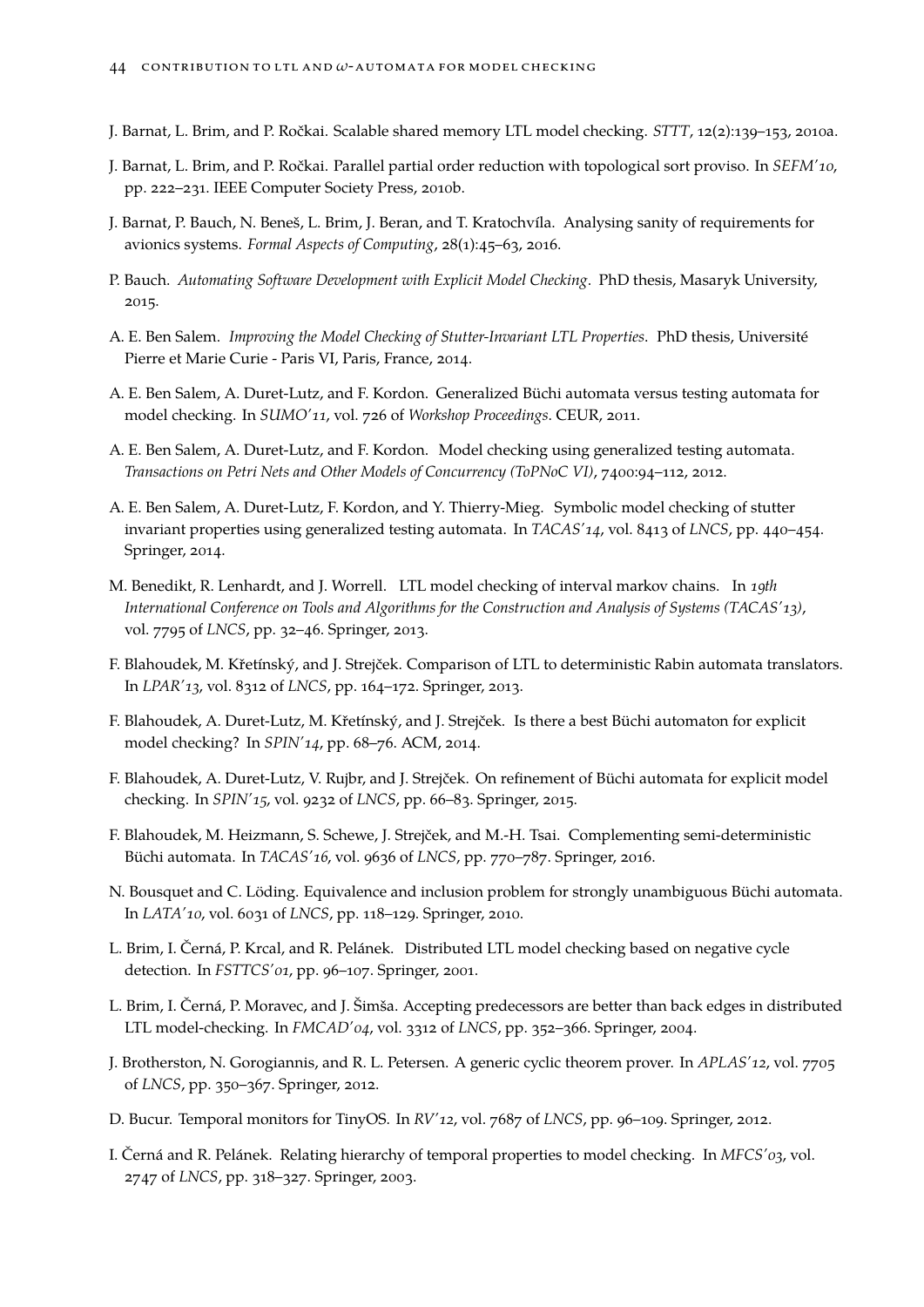- <span id="page-44-5"></span>I. Černá and R. Pelánek. Distributed explicit fair cycle detection (set based approach). In *SPIN'03*, vol. 2648 of *LNCS*, pp. 49–73. Springer, 2003.
- <span id="page-44-6"></span>K. Chatterjee, A. Gaiser, and J. Křetínský. Automata with generalized Rabin pairs for probabilistic model checking and LTL synthesis. In *CAV'13*, vol. 8044 of *LNCS*, pp. 559–575. Springer, 2013.
- <span id="page-44-10"></span>G. Ciardo, R. M. Marmorstein, and R. Siminiceanu. Saturation unbound. In *TACAS'03*, vol. 2619 of *LNCS*, pp. 379–393. Springer, 2003.
- <span id="page-44-11"></span>J. Cichoń, A. Czubak, and A. Jasiński. Minimal Büchi automata for certain classes of LTL formulas. In *DEPCOS'09*, pp. 17–24. IEEE Computer Society, 2009.
- <span id="page-44-7"></span>E. M. Clarke, O. Grumberg, and D. A. Peled. *Model Checking*. The MIT Press, 2000.
- <span id="page-44-0"></span>J.-M. Couvreur. On-the-fly verification of temporal logic. In *FM'99*, vol. 1708 of *LNCS*, pp. 253–271. Springer, 1999.
- J.-M. Couvreur, A. Duret-Lutz, and D. Poitrenaud. On-the-fly emptiness checks for generalized Büchi automata. In *SPIN'05*, vol. 3639 of *LNCS*, pp. 143–158. Springer, 2005.
- <span id="page-44-8"></span>J. Dallien and W. MacCaull. Automated recognition of stutter-invariant LTL formulas. *Atlantic Electronic Journal of Mathematics*, (1):56–74, 2006.
- <span id="page-44-2"></span>M. d'Amorim and G. Roşu. Efficient monitoring of *ω*-languages. In *CAV'05*, vol. 3576 of *LNCS*, pp. 364–378. Springer, 2005.
- <span id="page-44-1"></span>C. Dax, J. Eisinger, and F. Klaedtke. Mechanizing the powerset construction for restricted classes of *ω*automata. In *ATVA'07*, vol. 4762 of *LNCS*. Springer, 2007.
- <span id="page-44-9"></span>C. Dax, F. Klaedtke, and S. Leue. Specification languages for stutter-invariant regular properties. In *CAV'09*, vol. 5799 of *LNCS*, pp. 244–254. Springer, 2009.
- <span id="page-44-3"></span>E. W. Dijkstra. EWD 376: Finding the maximum strong components in a directed graph. [http://www.](http://www.cs.utexas.edu/users/EWD/ewd03xx/EWD376.PDF) [cs.utexas.edu/users/EWD/ewd03xx/EWD376.PDF](http://www.cs.utexas.edu/users/EWD/ewd03xx/EWD376.PDF), 1973.
- <span id="page-44-4"></span>E. W. Dijkstra. Finding the maximal strong components in a directed graph. In *A Discipline of Programming*, chapter 25, pp. 192–200. Prentice-Hall, 1976.
- A. Duret-Lutz. Manipulating LTL formulas using Spot 1.0. In *ATVA'13*, vol. 8172 of *LNCS*, pp. 442–445. Springer, 2013.
- A. Duret-Lutz. LTL translation improvements in Spot 1.0. *Int. J. on Critical Computer-Based Systems*, 5(1/2): 31–54, 2014.
- A. Duret-Lutz and D. Poitrenaud. SPOT: an Extensible Model Checking Library using Transition-based Generalized Büchi Automata. In *MASCOTS'04*, pp. 76–83. IEEE Computer Society Press, 2004.
- A. Duret-Lutz, K. Klai, D. Poitrenaud, and Y. Thierry-Mieg. Combining explicit and symbolic approaches for better on-the-fly LTL model checking. Technical Report 1106.5700, arXiv, 2011a. URL [http://](http://arxiv.org/abs/1106.5700) [arxiv.org/abs/1106.5700](http://arxiv.org/abs/1106.5700). Extended version of our ATVA'11 paper, presenting two new techniques instead of one.
- A. Duret-Lutz, K. Klai, D. Poitrenaud, and Y. Thierry-Mieg. Self-loop aggregation product a new hybrid approach to on-the-fly LTL model checking. In *ATVA'11*, vol. 6996 of *LNCS*, pp. 336–350. Springer, 2011b.
- A. Duret-Lutz, F. Kordon, D. Poitrenaud, and E. Renault. Heuristics for checking liveness properties with partial order reductions. In *ATVA'16*, vol. 9938 of *LNCS*, pp. 340–356. Springer, 2016a.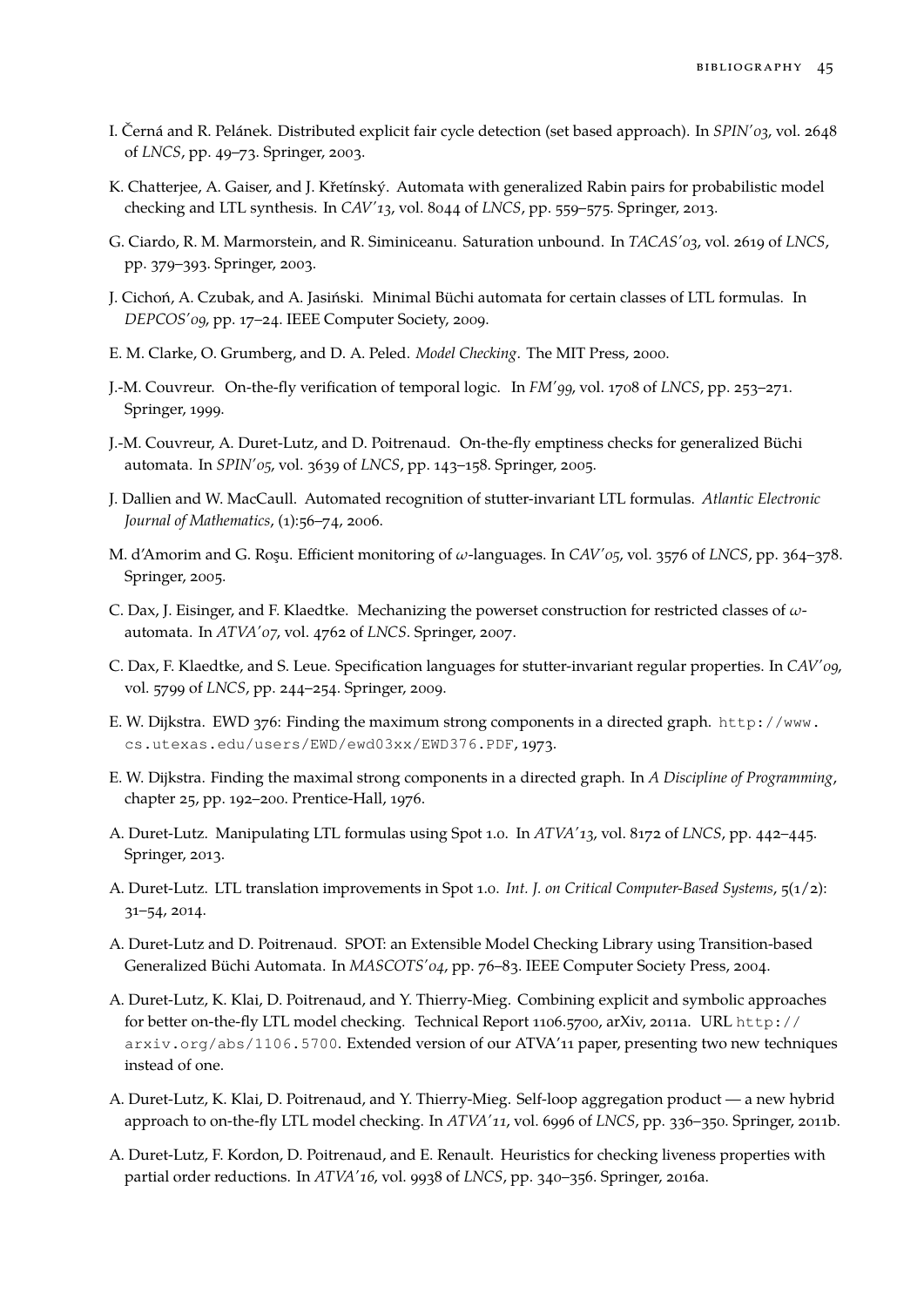- A. Duret-Lutz, A. Lewkowicz, A. Fauchille, T. Michaud, E. Renault, and L. Xu. Spot 2.0 a framework for LTL and *ω*-automata manipulation. In *ATVA'16*, vol. 9938 of *LNCS*, pp. 122–129. Springer, 2016b.
- <span id="page-45-17"></span>S. Dutta and M. Y. Vardi. Assertion-based flow monitoring of SystemC models. In *MEMOCODE'14*, pp. 145–154. IEEE Computer Society, 2014.
- <span id="page-45-1"></span>M. B. Dwyer, G. S. Avrunin, and J. C. Corbett. Property specification patterns for finite-state verification. In *FMSP'98*, pp. 7–15. ACM Press, 1998.
- <span id="page-45-12"></span>R. Ehlers. Minimising deterministic Büchi automata precisely using SAT solving. In *SAT'10*, vol. 6175 of *LNCS*, pp. 326–332. Springer, 2010.
- <span id="page-45-16"></span>R. Ehlers and B. Finkbeiner. On the virtue of patience: minimizing Büchi automata. In *SPIN'10*, vol. 6349 of *LNCS*, pp. 129–145. Springer, 2010.
- <span id="page-45-0"></span>C. Eisner and D. Fisman. *A Practical Introduction to PSL*. Series on Integrated Circuits and Systems. Springer, 2006.
- <span id="page-45-10"></span>E. A. Emerson and C.-L. Lei. Modalities for model checking: branching time strikes back. In *POPL'85*, pp. 84–96. ACM, 1985.
- <span id="page-45-9"></span>E. A. Emerson and C.-L. Lei. Modalities for model checking: Branching time logic strikes back. *Science of Computer Programming*, 8(3):275–306, 1987.
- <span id="page-45-13"></span>K. Etessami. Stutter-invariant languages, *ω*-automata, and temporal logic. In *CAV'99*, vol. 1633 of *LNCS*, pp. 236–248. Springer, 1999.
- <span id="page-45-14"></span>K. Etessami. A note on a question of Peled and Wilke regarding stutter-invariant LTL. *Information Processing Letters*, 75(6):261–263, 2000.
- <span id="page-45-3"></span>K. Etessami and G. J. Holzmann. Optimizing Büchi automata. In *Concur'00*, vol. 1877 of *LNCS*, pp. 153–167. Springer, 2000.
- <span id="page-45-7"></span>S. Evangelista, L. Petrucci, and S. Youcef. Parallel nested depth-first searches for LTL model checking. In *ATVA'11*, vol. 6996 of *LNCS*, pp. 381–396. Springer, 2011.
- <span id="page-45-8"></span>S. Evangelista, A. Laarman, L. Petrucci, and J. van de Pol. Improved multi-core nested depth-first search. In *ATVA'12*, vol. 7561 of *LNCS*, pp. 269–283. Springer, 2012.
- <span id="page-45-11"></span>B. Finkbeiner and S. Schewe. Uniform distributed synthesis. In *LICS'05*, pp. 321–330, 2005.
- Ł. Fronc and A. Duret-Lutz. LTL model checking with Neco. In *ATVA'13*, vol. 8172 of *LNCS*, pp. 451–454. Springer, 2013. Code moved to <https://github.com/Lvyn/neco-net-compiler>.
- <span id="page-45-6"></span>H. N. Gabow. Path-based depth-first search for strong and biconnected components. *Information Processing Letters*, 74(3-4):107–114, 2000.
- <span id="page-45-2"></span>P. Gastin and D. Oddoux. Fast LTL to Büchi automata translation. In *CAV'01*, vol. 2102 of *LNCS*, pp. 53–65. Springer, 2001.
- <span id="page-45-15"></span>J. Geldenhuys and H. Hansen. Larger automata and less work for LTL model checking. In *SPIN'06*, vol. 3925 of *LNCS*, pp. 53–70. Springer, 2006.
- <span id="page-45-5"></span>J. Geldenhuys and A. Valmari. Tarjan's algorithm makes on-the-fly LTL verification more efficient. In *TACAS'04*, vol. 2988 of *LNCS*, pp. 205–219. Springer, 2004.
- <span id="page-45-4"></span>J. Geldenhuys and A. Valmari. More efficient on-the-fly LTL verification with Tarjan's algorithm. *Theoretical Computer Science*, 345(1):60–82, 2005. Conference paper selected for journal publication.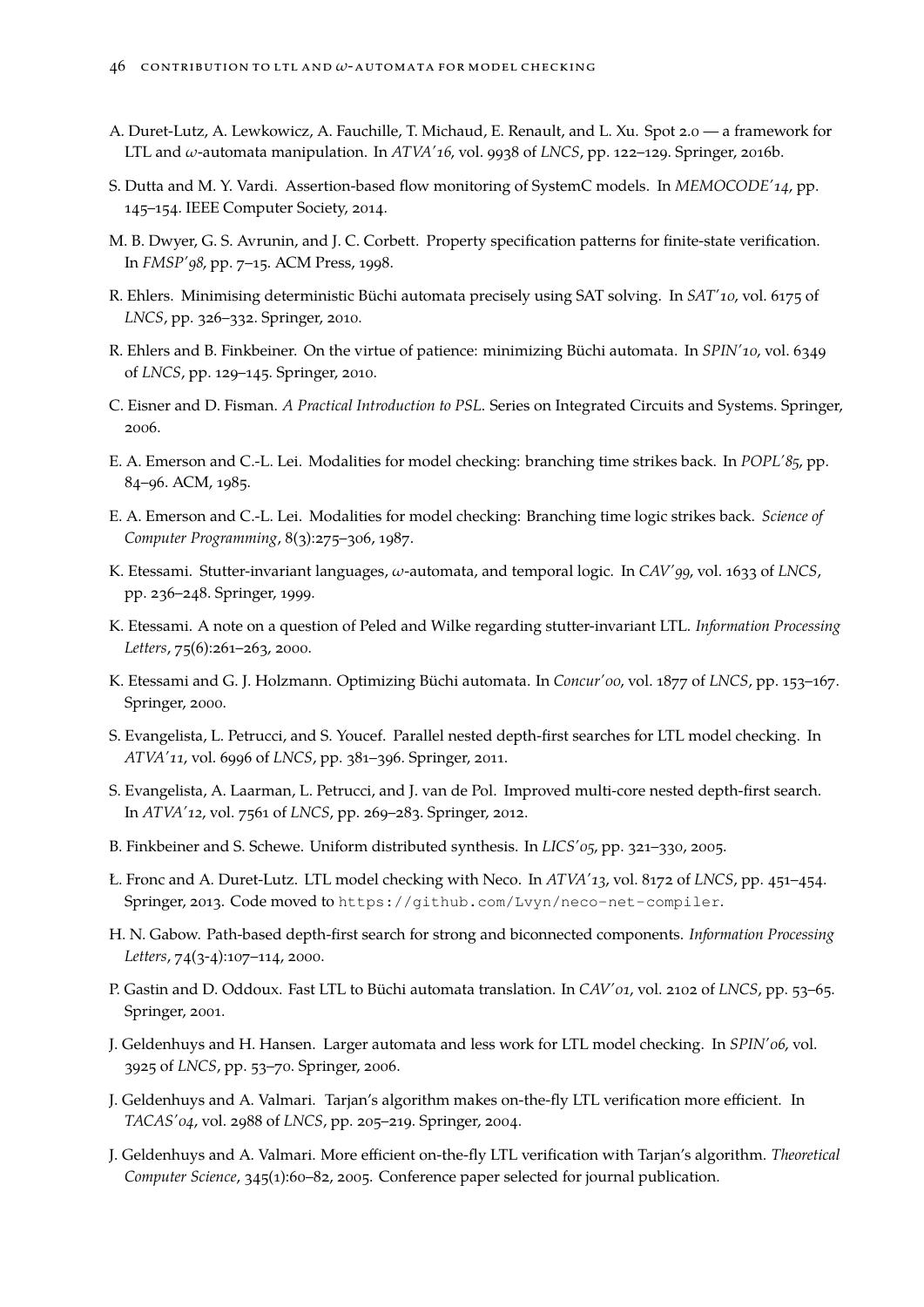- <span id="page-46-3"></span>D. Giannakopoulou and F. Lerda. From states to transitions: Improving translation of LTL formulæ to Büchi automata. In *FORTE'02*, vol. 2529 of *LNCS*, pp. 308–326. Springer, 2002.
- <span id="page-46-17"></span>E. M. Hahn, Y. Li, S. Schewe, A. Turrini, and L. Zhang. iscasMc: A Web-Based Probabilistic Model Checker. In *FM'14*, vol. 8442 of *LNCS*, pp. 312–317. Springer, 2014.
- <span id="page-46-15"></span>H. Hansen, W. Penczek, and A. Valmari. Stuttering-insensitive automata for on-the-fly detection of livelock properties. In *FMICS'02*, vol. 66(2) of *ENTCS*. Elsevier, 2002.
- <span id="page-46-16"></span>K. He, M. Lahijanian, L. E. Kavraki, and M. Y. Vardi. Towards manipulation planning with temporal logic specifications. In *ICRA'15*, pp. 346–352. IEEE Computer Society, 2015.
- <span id="page-46-4"></span>G. J. Holzmann. *The Spin Model Checker: Primer and Reference Manual*. Addison-Wesley, 2003.
- <span id="page-46-5"></span>G. J. Holzmann, D. A. Peled, and M. Yannakakis. On nested depth first search. In *Proc. of the 2nd Spin Workshop*, vol. 32 of *DIMACS*. American Mathematical Society, 1996.
- <span id="page-46-7"></span>G. J. Holzmann, R. Joshi, and A. Groce. Swarm verification techniques. *IEEE Transaction on Software Engineering*, 37(6):845–857, 2011.
- <span id="page-46-18"></span>K. Klai and D. Poitrenaud. MC-SOG: An LTL model checker based on symbolic observation graphs. In *Proc. of Petri Nets'08*, vol. 5062 of *LNCS*, pp. 288–306. Springer, 2009.
- <span id="page-46-0"></span>J. Klein and C. Baier. Experiments with deterministic *ω*-automata for formulas of linear temporal logic. *Theoretical Computer Science*, 363(2):182–195, 2006.
- <span id="page-46-13"></span>J. Klein and C. Baier. On-the-fly stuttering in the construction of deterministic *ω*-automata. In *CIAA'07*, vol. 4783 of *LNCS*, pp. 51–61. Springer, 2007.
- <span id="page-46-11"></span>Z. Komárková and J. Křetínský. Rabinizer 3: Safraless translation of LTL to small deterministic automata. In *ATVA'14*, vol. 8837 of *LNCS*, pp. 235–241. Springer, 2014.
- <span id="page-46-10"></span>J. Křetínský and J. Esparza. Deterministic automata for the (F,G)-fragment of LTL. In *CAV'12*, vol. 7358 of *LNCS*, pp. 7–22. Springer, 2012.
- <span id="page-46-12"></span>S. C. Krishnan, A. Puri, and R. K. Brayton. Deterministic *ω*-automata vis-a-vis deterministic Büchi automata. In *ISAAC'94*, vol. 834 of *LNCS*, pp. 378–386. Springer, 1994.
- <span id="page-46-1"></span>R. P. Kurshan. Complementing deterministic Büchi automata in polynomial time. *J. Comput. Syst. Sci.*, 35 (1):59–71, 1987.
- <span id="page-46-9"></span>A. Laarman and J. van de Pol. Variations on multi-core nested depth-first search. In *PDMC'11*, pp. 13–28, 2011.
- <span id="page-46-8"></span>A. Laarman, R. Langerak, J. van de Pol, M. Weber, and A. Wijs. Multi-core nested depth-first search. In *ATVA'11*, vol. 6996 of *LNCS*, pp. 321–335. Springer, 2011.
- <span id="page-46-14"></span>A. Laarman, E. Pater, J. van de Pol, and H. Hansen. Guard-based partial-order reduction. *STTT*, pp. 1–22, 2014.
- <span id="page-46-2"></span>B. Le Saëc and I. Litovsky. On the minimization problem for *ω*-automata. In *MFCS'94*, vol. 841 of *LNCS*, pp. 504–514. Springer, 1994.
- <span id="page-46-19"></span>C. Lemieux, D. Park, and I. Beschastnikh. General LTL specification mining. In *ASE'15*, pp. 81–92. IEEE Computer Society, 2015.
- <span id="page-46-6"></span>R. Lenhardt. Tulip: Model checking probabilistic systems using expectation maximisation algorithm. In *QEST'13*, pp. 155–159. Springer, 2013.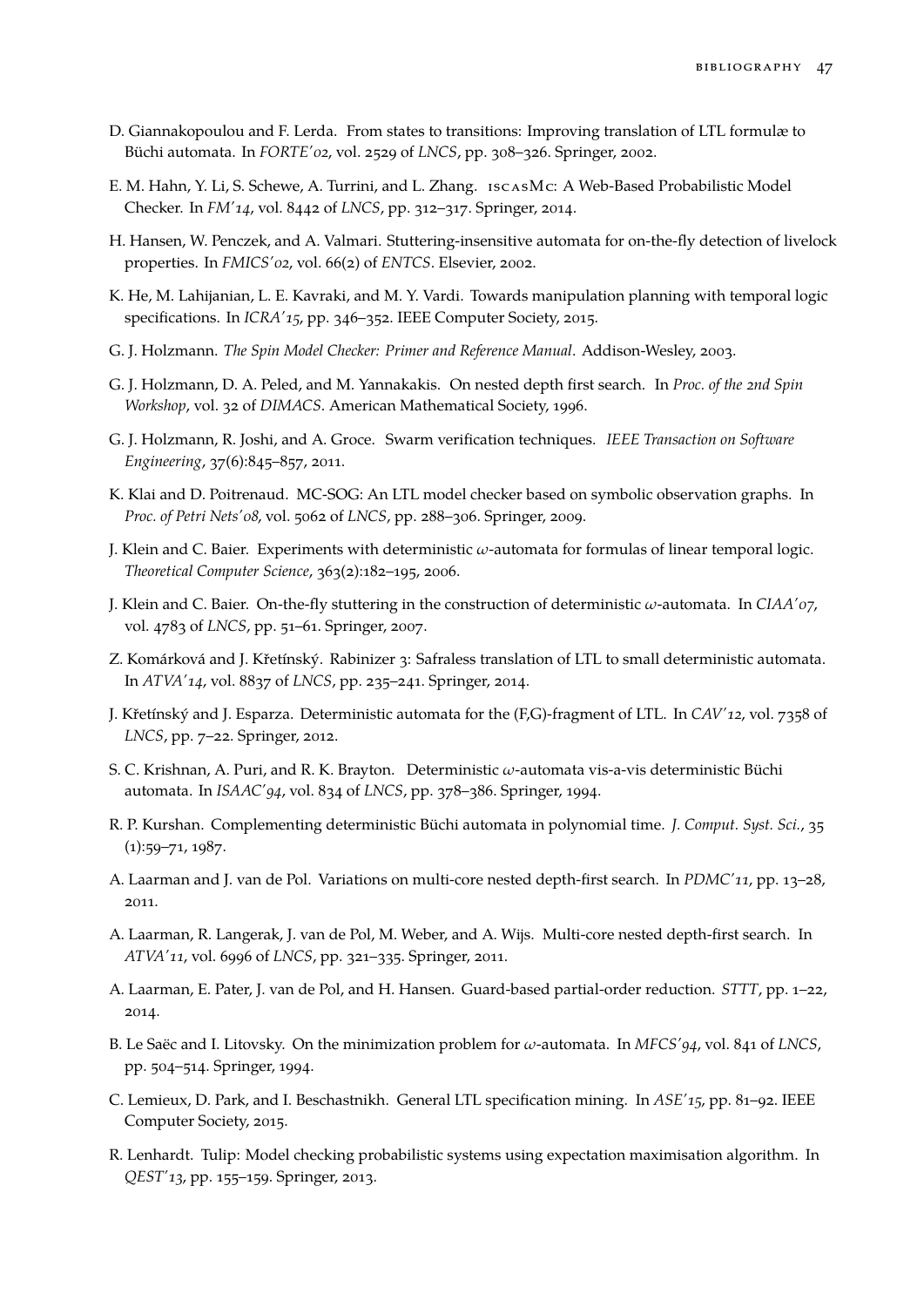- <span id="page-47-12"></span>J. Li, L. Zhang, G. Pu, M. Y. Vardi, and J. He. LTL satisfiability checking revisited. In *TIME'13*, pp. 91–98. IEEE Computer Society, 2013.
- <span id="page-47-5"></span>C. Löding. Efficient minimization of deterministic weak *ω*-automata. *Information Processing Letters*, 79(3): 105–109, 2001.
- <span id="page-47-3"></span>Z. Manna and A. Pnueli. A hierarchy of temporal properties. In *PODC'90*, pp. 377–410. ACM, 1990.
- <span id="page-47-14"></span>S. Maoz and J. O. Ringert. GR(1) synthesis for LTL specification patterns. In *FSE'15*, pp. 96–106. ACM, 2015.
- <span id="page-47-10"></span>R. Mayr and L. Clemente. Advanced automata minimization. In *POPL'13*, pp. 63–74. ACM New York, 2013.
- T. Michaud and A. Duret-Lutz. Practical stutter-invariance checks for *ω*-regular languages. In *SPIN'15*, vol. 9232 of *LNCS*, pp. 84–101. Springer, 2015.
- <span id="page-47-2"></span>M. Michel. Algèbre de machines et logique temporelle. In *STACS'84*, vol. 166 of *LNCS*, pp. 287–298, 1984.
- <span id="page-47-4"></span>S. Mochizuki, M. Shimakawa, S. Hagihara, and N. Yonezaki. Fast translation from LTL to büchi automata via non-transition-based automata. In *ICFEM'14*, vol. 8829 of *LNCS*, pp. 364–379. Springer, 2014. The tool is now at <https://sites.google.com/site/yonezakilab/tools>.
- <span id="page-47-13"></span>V. Molnár, D. Darvas, A. Vörös, and T. Bartha. Saturation-based incremental ltl model checking with inductive proofs. In *TACAS'15*, vol. 9035 of *LNCS*, pp. 643–657. Springer, 2015.
- <span id="page-47-8"></span>D. O. Păun and M. Chechik. On closure under stuttering. *Formal Aspects of Computing*, 14(4):342–368, 2003.
- <span id="page-47-6"></span>R. Pelánek. BEEM: benchmarks for explicit model checkers. In *Proc. of the 14th international SPIN conference on Model checking software*, LNCS, pp. 263–267. Springer, 2007.
- <span id="page-47-9"></span>D. Peled and T. Wilke. Stutter-invariant temporal properties are expressible without the next-time operator. *Information Processing Letters*, 63(5):243–246, 1997.
- <span id="page-47-0"></span>F. Pérez and B. E. Granger. IPython: a system for interactive scientific computing. *Computing in Science and Engineering*, 9(3):21–29, 2007. See also <http://ipython.org>.
- <span id="page-47-11"></span>PSL. Standard for property specification language (PSL). IEC 62531 Ed. 1 (2007-11) (IEEE Std 1850-2005), 2007.
- <span id="page-47-7"></span>R. Redziejowski. An improved construction of deterministic omega-automaton using derivatives. *Fundamenta Informaticae*, 119(3-4):393–496, 2012.
- <span id="page-47-1"></span>E. Renault. *Contribution aux tests de vacuité pour le model checking explicite*. PhD thesis, Université Pierre et Marie Curie - Paris VI, 2014.
- E. Renault, A. Duret-Lutz, F. Kordon, and D. Poitrenaud. Three SCC-based emptiness checks for generalized Büchi automata. In *LPAR'13*, vol. 8312 of *LNCS*, pp. 668–682. Springer, 2013a.
- E. Renault, A. Duret-Lutz, F. Kordon, and D. Poitrenaud. Strength-based decomposition of the property Büchi automaton for faster model checking. In *TACAS'13*, vol. 7795 of *LNCS*, pp. 580–593. Springer, 2013b.
- E. Renault, A. Duret-Lutz, F. Kordon, and D. Poitrenaud. Parallel explicit model checking for generalized Büchi automata. In *TACAS'15*, vol. 9035 of *LNCS*, pp. 613–627. Springer, 2015.
- E. Renault, A. Duret-Lutz, F. Kordon, and D. Poitrenaud. Variations on parallel explicit model checking for generalized Büchi automata. *Int. J. on Software Tools for Technology Transfer (STTT)*, 2016. DOI [10.1007/s10009-016-0422-5.](http://doi.org/10.1007/s10009-016-0422-5)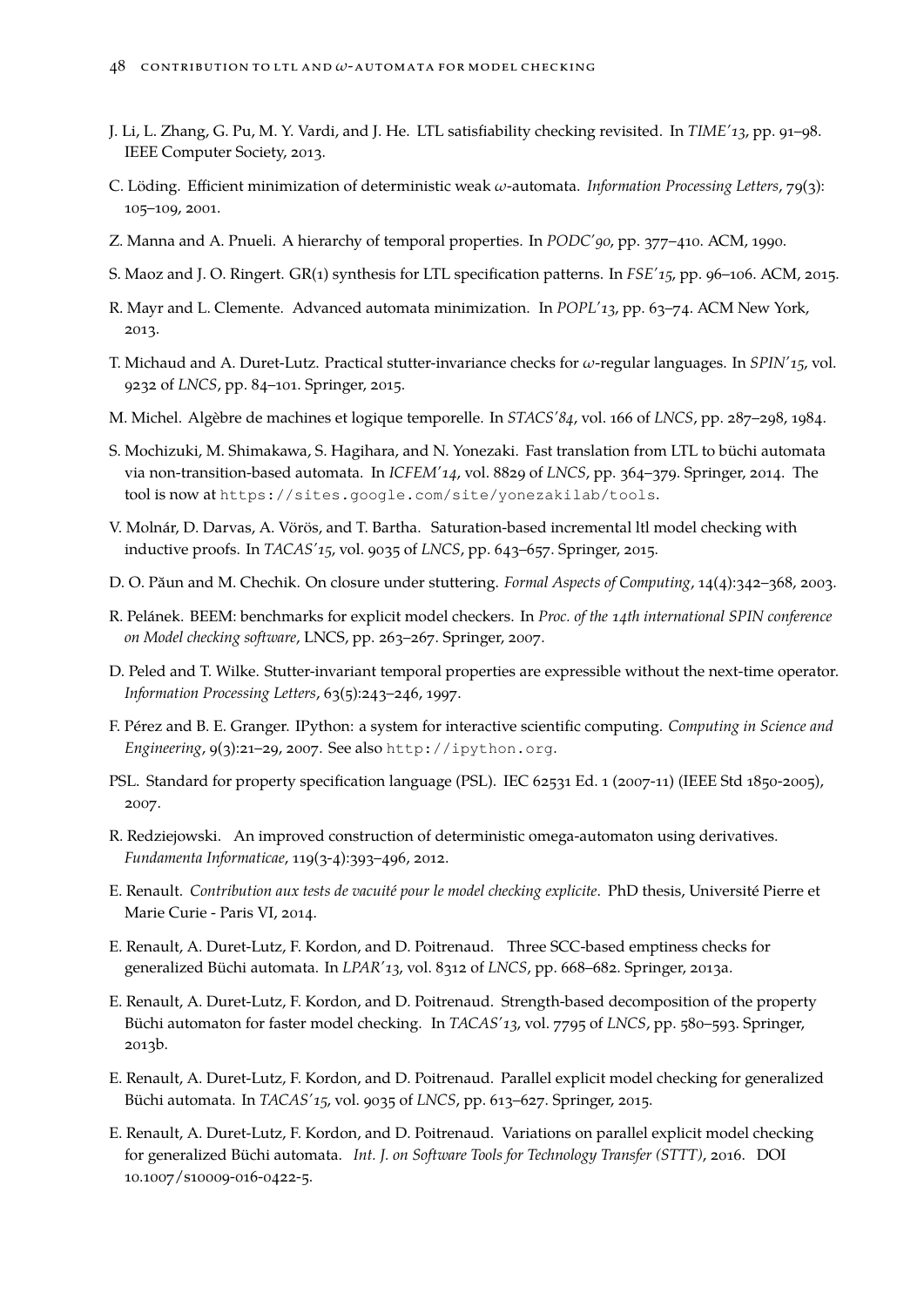- <span id="page-48-15"></span>K. Y. Rozier and M. Y. Vardi. LTL satisfiability checking. In *SPIN'07*, vol. 4595 of *LNCS*, pp. 149–167. Springer, 2007.
- <span id="page-48-18"></span>S. Safra. *Complexity of Automata on Infinite Objects*. PhD thesis, The Weizmann Institute of Science, Rehovot, Israel, 1989.
- <span id="page-48-7"></span>S. Safra and M. Y. Vardi. On *ω*-automata and temporal logic. In *STOC'89*, pp. 127–137. ACM, 1989.
- <span id="page-48-9"></span>S. Schewe. Beyond hyper-minimisation—minimising DBAs and DPAs is NP-complete. In *FSTTCS'10*, vol. 8 of *Leibniz International Proceedings in Informatics (LIPIcs)*, pp. 400–411. Schloss Dagstuhl–Leibniz-Zentrum fuer Informatik, 2010.
- <span id="page-48-16"></span>V. Schuppan and L. Darmawan. Evaluating LTL satisfiability solvers. In *Automated Technology for Verification and Analysis*, vol. 6996 of *LNCS*, pp. 397–413. Springer, 2011. URL [http://dx.doi.org/10.1007/](http://dx.doi.org/10.1007/978-3-642-24372-1_28) [978-3-642-24372-1\\_28](http://dx.doi.org/10.1007/978-3-642-24372-1_28).
- <span id="page-48-19"></span>D. R. Schäfer, T. Bach, M. A. Tariq, and K. Rothermel. Increasing availability of workflows executing in a pervasive environment. In *SCC'14*, pp. 717–724. IEEE Computer Society, 2014.
- <span id="page-48-0"></span>R. Sebastiani and S. Tonetta. "More deterministic" vs. "smaller" Büchi automata for efficient LTL model checking. In *CHARME'03*, vol. 2860 of *LNCS*, pp. 126–140. Springer, 2003.
- <span id="page-48-14"></span>L. Shan, Z. Qin, S. Li, R. Zhang, and X. Yang. Conversion algorithm of Linear-time Temporal Logic to Büchi automata. *Journal of Software*, 9(4):970–976, 2014.
- <span id="page-48-13"></span>S. Sickert, J. Esparza, S. Jaax, and J. Křetínský. *Limit-Deterministic Büchi Automata for Linear Temporal Logic*, vol. 9780 of *LNCS*, pp. 312–332. Springer, 2016.
- <span id="page-48-1"></span>F. Somenzi and R. Bloem. Efficient Büchi automata for LTL formulæ. In *CAV'00*, vol. 1855 of *LNCS*, pp. 247–263. Springer, 2000.
- <span id="page-48-11"></span>M. Staats and M. P. E. Heimdahl. *Partial Translation Verification for Untrusted Code-Generators*, vol. 5256 of *LNCS*, pp. 226–237. Springer, 2008.
- <span id="page-48-3"></span>D. Tabakov and M. Y. Vardi. Optimized temporal monitors for SystemC. In *RV'10*, vol. 6418 of *LNCS*, pp. 436–451. Springer, 2010.
- <span id="page-48-12"></span>D. Tabakov, K. Y. Rozier, and M. Y. Vardi. Optimized temporal monitors for SystemC. *Formal Methods in System Design*, 41(3):236–268, 2012.
- <span id="page-48-4"></span>R. Tarjan. Depth-first search and linear graph algorithms. In *Conference records of the 12th Annual IEEE Symposium on Switching and Automata Theory*, pp. 114–121. IEEE, 1971. Later republished [\[Tarjan, 1972\]](#page-48-5).
- <span id="page-48-5"></span>R. Tarjan. Depth-first search and linear graph algorithms. *SIAM Journal on Computing*, 1(2):146–160, 1972.
- <span id="page-48-6"></span>R. E. Tarjan. Efficiency of a good but not linear set union algorithm. *Journal of the ACM (JACM)*, 22(2): 215–225, 1975.
- <span id="page-48-2"></span>H. Tauriainen. *Automata and Linear Temporal Logic: Translation with Transition-based Acceptance*. PhD thesis, Helsinki University of Technology, Espoo, Finland, 2006.
- <span id="page-48-8"></span>H. Tauriainen and K. Heljanko. Testing LTL formula translation into Büchi automata. *STTT*, 4(1):57–70, 2002.
- <span id="page-48-17"></span>Y. Thierry-Mieg. Symbolic model-checking using ITS-Tools. In *TACAS'15*, pp. 231–237. Springer, 2015.
- <span id="page-48-10"></span>Y. Thierry-Mieg, D. Poitrenaud, A. Hamez, and F. Kordon. Hierarchical set decision diagrams and regular models. In *TACAS'09*, vol. 5505 of *LNCS*, pp. 1–15. Springer, 2009.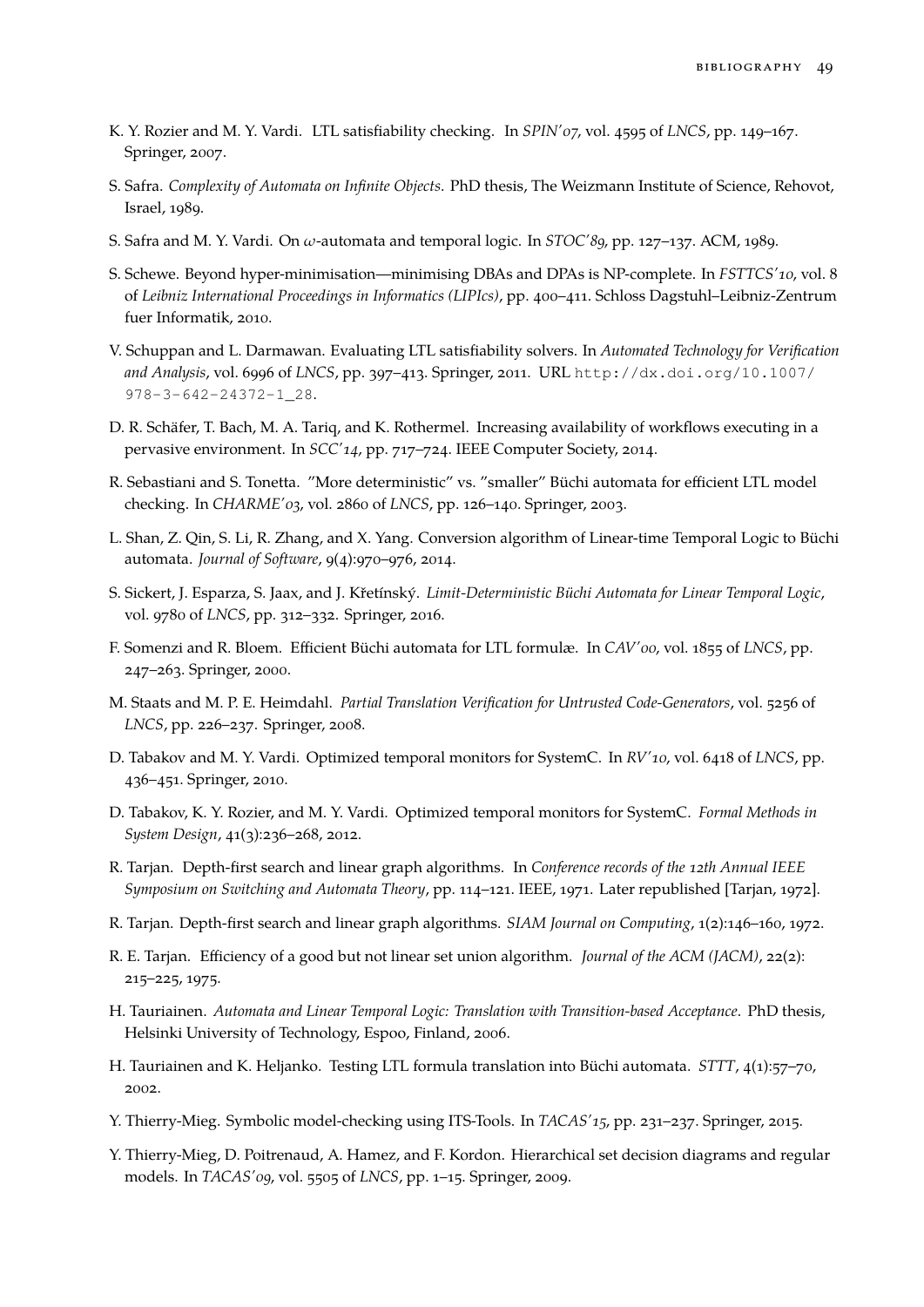- <span id="page-49-3"></span>C. Tian and Z. Duan. A note on stutter-invariant PLTL. *Information Processing Letters*, 109(13):663–667, 2009.
- <span id="page-49-2"></span>M.-H. Tsai, Y.-K. Tsay, and Y.-S. Hwang. GOAL for Games, Omega-Automata, and Logics. In *CAV'13*, pp. 883–889. Springer, 2013.
- <span id="page-49-0"></span>M. Y. Vardi. Automata-theoretic model checking revisited. In *VMCAI'07*, vol. 4349 of *LNCS*. Springer, 2007. Invited paper.
- <span id="page-49-4"></span>M. Y. Vardi. The rise and fall of LTL. Invited talk to the 2nd International Symposium on Games, Automata, Logics and Formal Verification (GANDALF'11), 2011.
- <span id="page-49-1"></span>T. Varghese. *Parity and Generalized Büchi Automata — determinisation and complementation*. PhD thesis, University of Liverpool, 2014.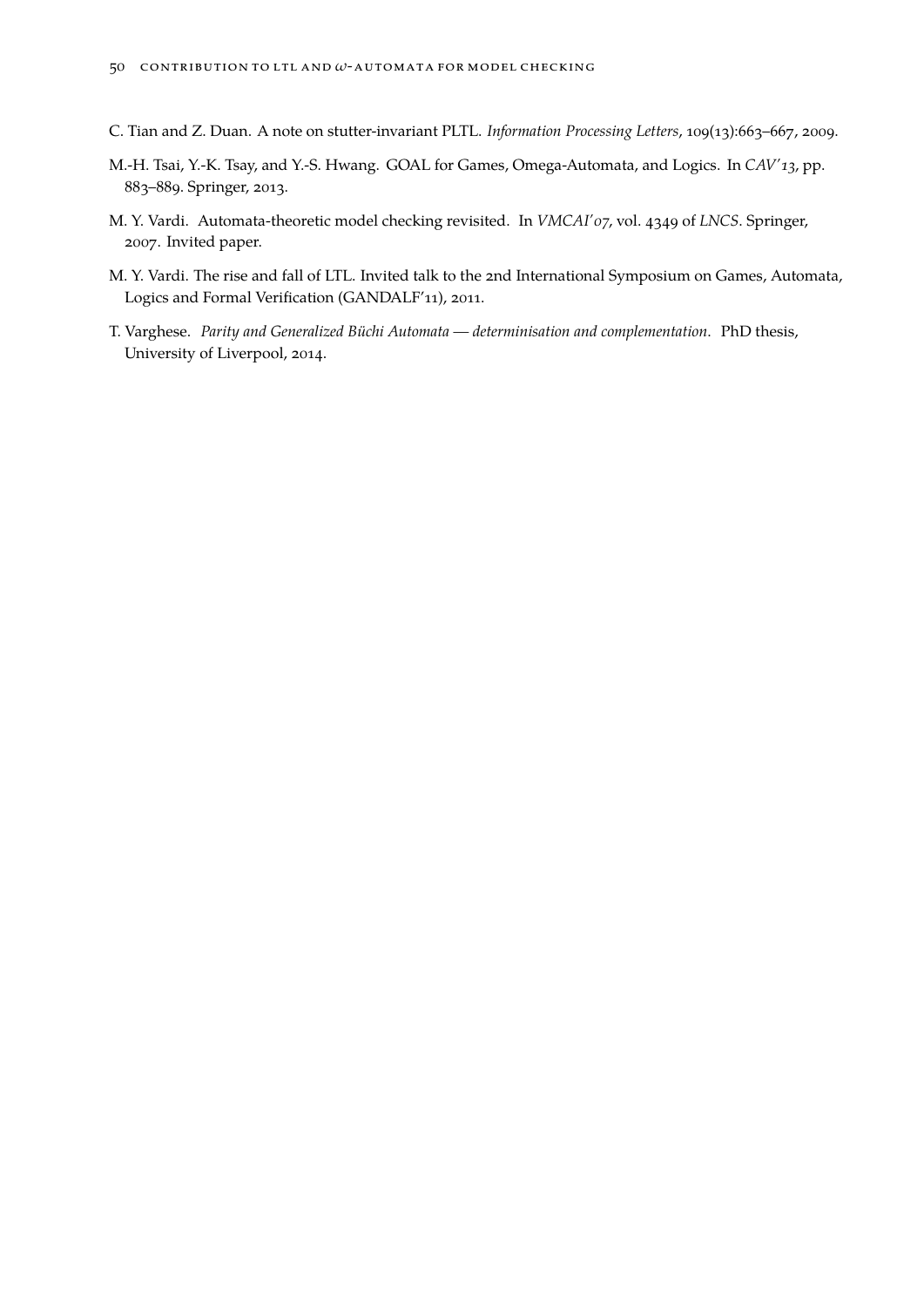### <span id="page-50-0"></span>*A Selected uses of Spot*

At the time of writing [Google Scholar reports more than 126 citations](https://scholar.google.fr/scholar?oi=bibs&hl=fr&cites=14494065957429457598&as_sdt=5) of the paper in which we originally presented Spot in  $2004^1$ . This paper has remained the main paper to cite about Spot for 9 years, until we published some tool papers about Spot 1.0 in 2013<sup>2</sup> (cited 21 times) and Spot 2.0 in 2016<sup>3</sup>. Not all these 147 citations are actual uses of Spot. In this appendix, we review a sample of the some work that have been built using Spot in some way.

#### *A.1 Spot as an LTL-to-BA translator*

Spot is used as an off-the-shelf translator from LTL to Büchi automata, or to generalized Büchi automata in context such as:

- creation of automata for monitoring C code [\[Staats and Heimdahl,](#page-48-11) [2008\]](#page-48-11),
- generation of initial BA before SAT-based minimization [\[Ehlers](#page-45-16) [and Finkbeiner, 2010\]](#page-45-16),
- generation of automata before conversion to monitor [\[Tabakov and](#page-48-3) [Vardi, 2010,](#page-48-3) [Tabakov et al., 2012\]](#page-48-12) before Spot could do it, or direct conversion to monitor [\[Bucur, 2012,](#page-43-8) [Arcaini et al., 2013,](#page-42-10) [Dutta and](#page-45-17) [Vardi, 2014\]](#page-45-17) now that it can,
- generation of DFA from LTL formulas that are guarantee properties [\[He et al., 2015\]](#page-46-16),
- generation of BA before conversion to deterministic Rabin automata [\[Blahoudek et al., 2013,](#page-43-9) [Sickert et al., 2016\]](#page-48-13)
- generation of a GBA in a probabilistic model checker [\[Hahn et al.,](#page-46-17) [2014\]](#page-46-17) (they hope for a determinisic GBA, but will determinize the result to Rabin if not).

Spot has been used in several translation benchmarks, either by authors of other translators [\[Babiak et al., 2012,](#page-42-1) [Mochizuki et al.,](#page-47-4) [2014,](#page-47-4) [Shan et al., 2014,](#page-48-14) e.g.,], or by authors of benchmarks [\[Rozier](#page-48-15) [and Vardi, 2007,](#page-48-15) [Cichoń et al., 2009\]](#page-44-11).

Some of those benchmarks are difficult to interpret because they do not always mention the version of Spot and the options used. Before Spot 1.0, there were no public command-line utility to translate LTL formulas into automata: Spot had a program called ltl2tgba in its test suite, which is what people used for benchmarking, but this

<sup>1</sup> A. Duret-Lutz and D. Poitrenaud. SPOT: an Extensible Model Checking Library using Transition-based Generalized Büchi Automata. In *MAS-COTS'04*, pp. 76–83. IEEE Computer Society Press, 2004

<sup>2</sup> A. Duret-Lutz. Manipulating LTL formulas using Spot 1.0. In *ATVA'13*, vol. 8172 of *LNCS*, pp. 442–445. Springer, 2013

<sup>3</sup> A. Duret-Lutz, A. Lewkowicz, A. Fauchille, T. Michaud, E. Renault, and L. Xu. Spot 2.0 — a framework for LTL and *ω*-automata manipulation. In *ATVA'16*, vol. 9938 of *LNCS*, pp. 122–129. Springer, 2016b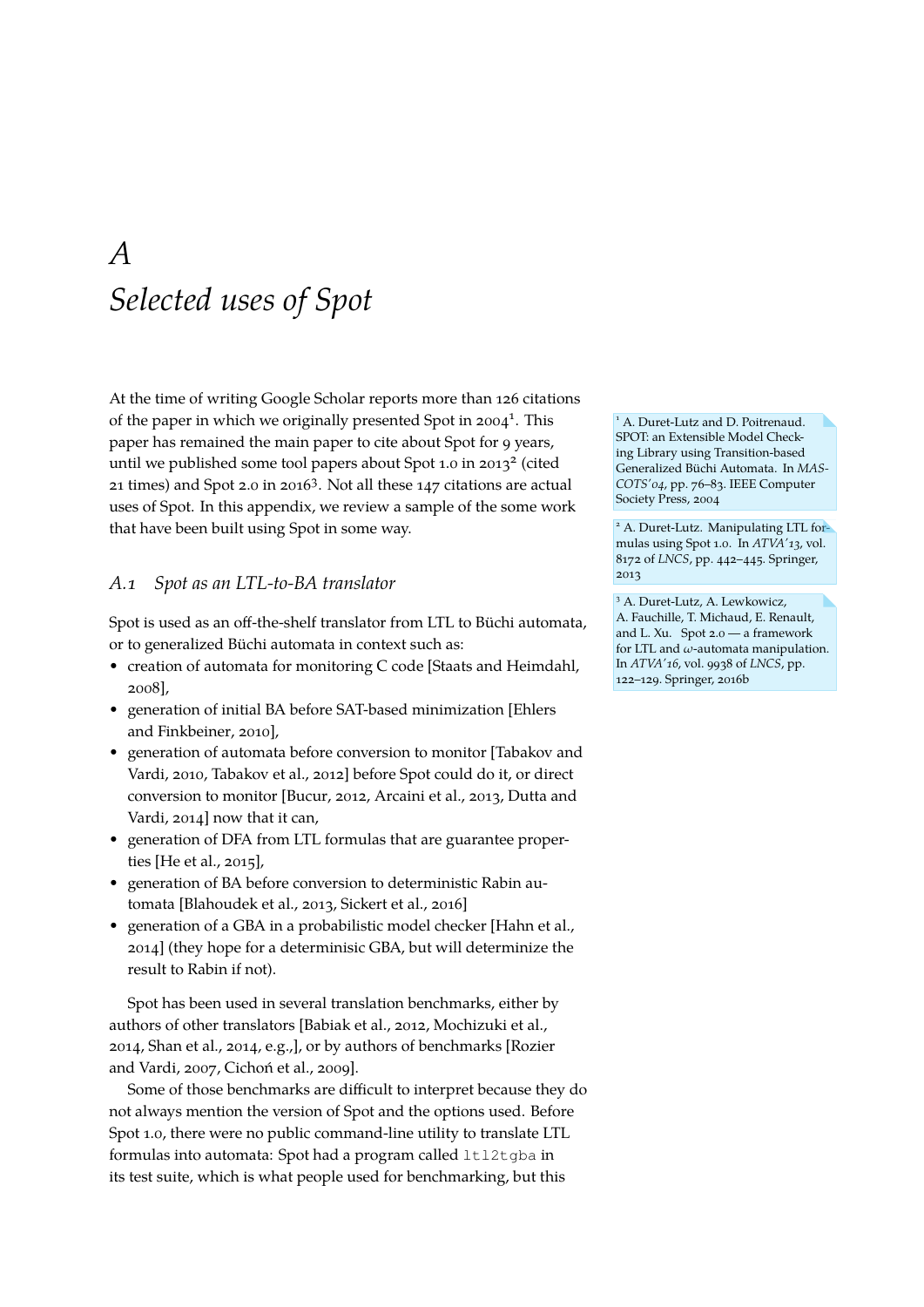badly named binary was a crude front-end to most of the algorithms available in Spot, and it required a careful selection of several cryptic options to produce an optimized output. Today this testing program has been renamed, and there is a public tool called ltl2tgba that only does translation and has all optimizations turned on by default (favoring quality over execution time).

The benchmarkof [Rozier and Vardi \[2007\]](#page-48-15) and of [Cichoń et al.](#page-44-11) [\[2009\]](#page-44-11) have played some important role in the history of Spot, as we used them (after publication) to improve its performance. Some benchmarks released alongside Spot 0.9.1 show that the time needed to translate 100 formulas from [Cichoń et al. \[2009\]](#page-44-11) was divided by 2.83 between version 0.8.3 and version 0.9.1.<sup>4</sup>  $\frac{4 \text{ https://www.lrde.epita.fr/}}{4 \text{ https://www.lrde.epita.fr/}}$  $\frac{4 \text{ https://www.lrde.epita.fr/}}{4 \text{ https://www.lrde.epita.fr/}}$  $\frac{4 \text{ https://www.lrde.epita.fr/}}{4 \text{ https://www.lrde.epita.fr/}}$ 

Finally, Rozier and Vardi [2007] presents Spot 0.3 as the only tool of [dload/spot/bench-0.9.1.pdf](https://www.lrde.epita.fr/dload/spot/bench-0.9.1.pdf) their benchmark that ''*can be considered an industrial quality tool*'' and consider Spot as ''*the best explicit LTL translator in our experiments*''. Nonetheless using explicit translators (i.e., translator that creates automatas represented as graphs) for satisfiability checking is less efficient than using symbolic translators, so Spot is not the ideal tool to use for this task. Further work by [Li et al. \[2013\]](#page-47-12) has built upon those two quotes to justify comparing a new LTL satisfiability solver against Spot; however, there exists more challenging tools that are actually dedicated to LTL satisfiability [\[Schuppan and Darmawan,](#page-48-16) [2011\]](#page-48-16).

#### *A.2 Spot as a research/development toolbox*

Tools distributed with Spot have many features that are convenient building-blocks for experiments. Here are some examples of uses:

- Generation of random LTL formulas [\[Molnár et al., 2015\]](#page-47-13),
- Filtering of unique BAs up to one isomorphism [\[Blahoudek et al.,](#page-43-10) [2016\]](#page-43-10),
- Simplification of BAs [\[Blahoudek et al., 2016\]](#page-43-10),
- Syntax conversion of LTL formulas [\[Maoz and Ringert, 2015\]](#page-47-14),
- The ltlcross tool was used by the authors of ltl3ba, ltl3dra, ltl2dstar, and Rabinizer3 to test recent version of their translators.<sup>5</sup> Personal communications with those

#### *A.3 Spot as a library to build model checkers*

As Spot offers the bare minimum needed to build a model checker over a custom state-space, it was used in a couple of tools for this purpose.

MC-SOG [\[Klai and Poitrenaud, 2009\]](#page-46-18) is a model-checker based on *symbolic observation graphs* (SOG), in which each state symbolically encodes a set of states of the model. MC-SOG uses Spot for the dashed area of Figure [1.1](#page-4-1) (p. [5\)](#page-4-1), and implements the rest.

Neco, a compiler for turning Petri nets into native shared libraries that allow fast on-the-fly exploration of the state-space, was similarly linked with Spot to provide model-checking capabilities.<sup>6</sup>

tools' authors.

<sup>6</sup> Ł. Fronc and A. Duret-Lutz. LTL model checking with Neco. In *ATVA'13*, vol. 8172 of *LNCS*, pp. 451–454. Springer, 2013. Code moved to [https://github.com/Lvyn/](https://github.com/Lvyn/neco-net-compiler) [neco-net-compiler](https://github.com/Lvyn/neco-net-compiler)